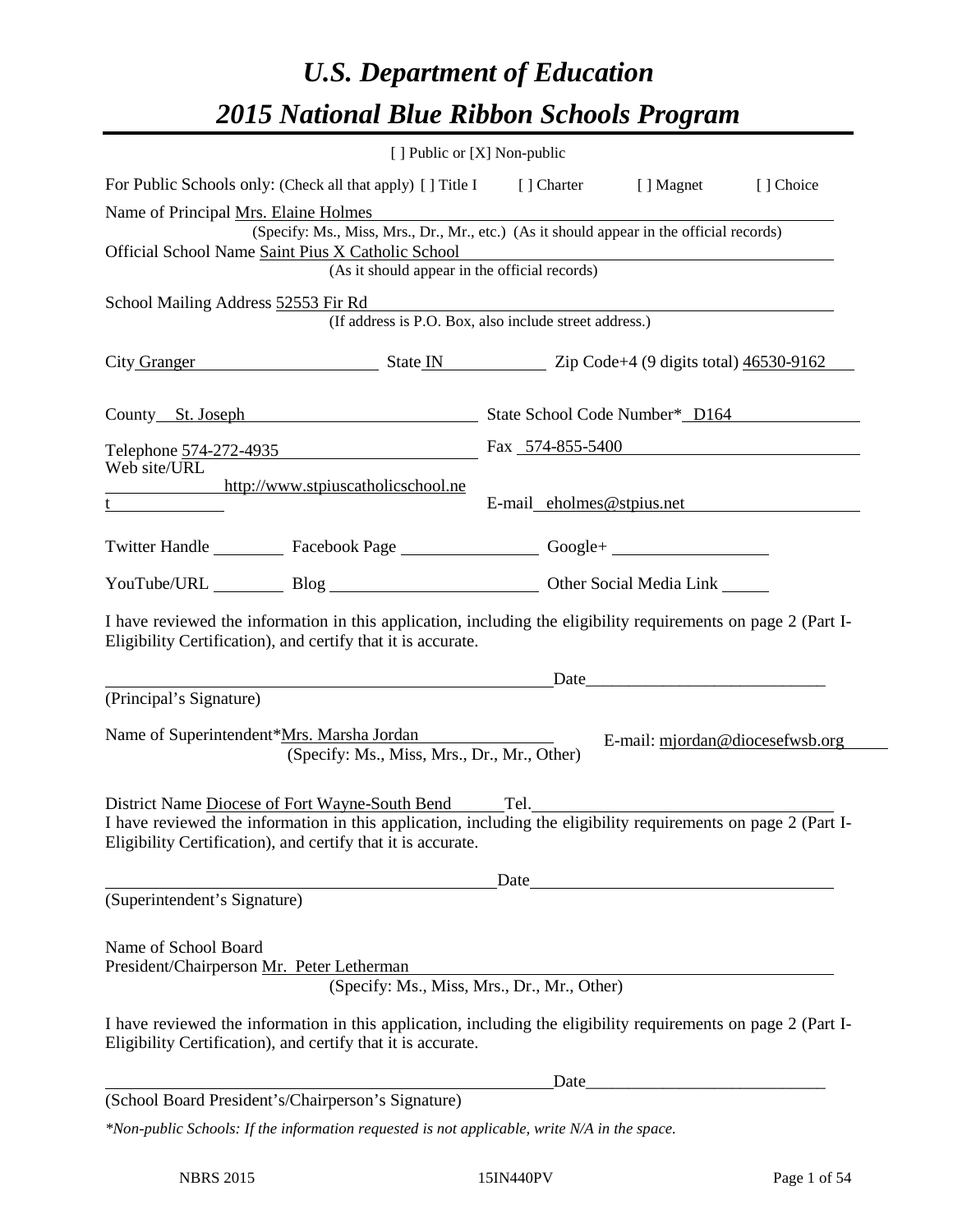#### **Include this page in the school's application as page 2.**

The signatures on the first page of this application (cover page) certify that each of the statements below concerning the school's eligibility and compliance with U.S. Department of Education, Office for Civil Rights (OCR) requirements is true and correct.

- 1. The school configuration includes one or more of grades K-12. (Schools on the same campus with one principal, even a K-12 school, must apply as an entire school.)
- 2. The school has made its Annual Measurable Objectives (AMOs) or Adequate Yearly Progress (AYP) each year for the past two years and has not been identified by the state as "persistently dangerous" within the last two years.
- 3. To meet final eligibility, a public school must meet the state's AMOs or AYP requirements in the 2014-2015 school year and be certified by the state representative. Any status appeals must be resolved at least two weeks before the awards ceremony for the school to receive the award.
- 4. If the school includes grades 7 or higher, the school must have foreign language as a part of its curriculum.
- 5. The school has been in existence for five full years, that is, from at least September 2008 and each tested grade must have been part of the school for the past three years.
- 6. The nominated school has not received the National Blue Ribbon Schools award in the past five years: 2009, 2010, 2011, 2012, or 2013.
- 7. The nominated school has no history of testing irregularities, nor have charges of irregularities been brought against the school at the time of nomination. The U.S. Department of Education reserves the right to disqualify a school's application and/or rescind a school's award if irregularities are later discovered and proven by the state.
- 8. The nominated school or district is not refusing Office of Civil Rights (OCR) access to information necessary to investigate a civil rights complaint or to conduct a district-wide compliance review.
- 9. The OCR has not issued a violation letter of findings to the school district concluding that the nominated school or the district as a whole has violated one or more of the civil rights statutes. A violation letter of findings will not be considered outstanding if OCR has accepted a corrective action plan from the district to remedy the violation.
- 10. The U.S. Department of Justice does not have a pending suit alleging that the nominated school or the school district as a whole has violated one or more of the civil rights statutes or the Constitution's equal protection clause.
- 11. There are no findings of violations of the Individuals with Disabilities Education Act in a U.S. Department of Education monitoring report that apply to the school or school district in question; or if there are such findings, the state or district has corrected, or agreed to correct, the findings.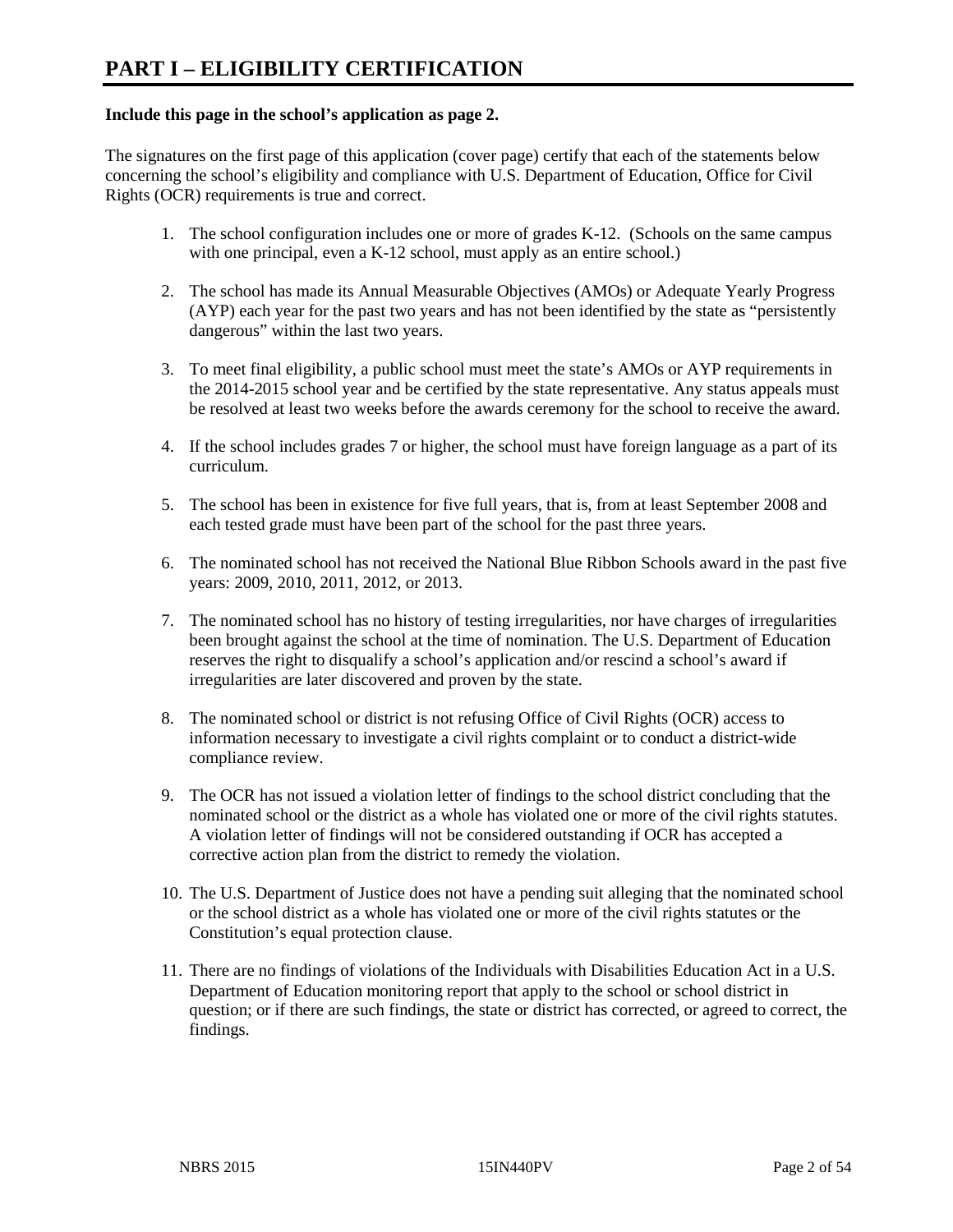# **PART II - DEMOGRAPHIC DATA**

#### **All data are the most recent year available.**

**DISTRICT** (Question 1 is not applicable to non-public schools)

| -1. | Number of schools in the district<br>(per district designation): | $\underline{0}$ Elementary schools (includes K-8)<br>0 Middle/Junior high schools<br>0 High schools |
|-----|------------------------------------------------------------------|-----------------------------------------------------------------------------------------------------|
|     |                                                                  |                                                                                                     |
|     |                                                                  | $0 K-12$ schools                                                                                    |

0 TOTAL

**SCHOOL** (To be completed by all schools)

- 2. Category that best describes the area where the school is located:
	- [ ] Urban or large central city
	- [ ] Suburban with characteristics typical of an urban area
	- [X] Suburban
	- [ ] Small city or town in a rural area
	- [ ] Rural
- 3. 7 Number of years the principal has been in her/his position at this school.
- 4. Number of students as of October 1 enrolled at each grade level or its equivalent in applying school:

| Grade                           | # of         | # of Females     | <b>Grade Total</b> |
|---------------------------------|--------------|------------------|--------------------|
|                                 | <b>Males</b> |                  |                    |
| <b>PreK</b>                     | 55           | 44               | 99                 |
| K                               | 24           | 27               | 51                 |
| $\mathbf{1}$                    | 29           | 36               | 65                 |
| $\boldsymbol{2}$                | 34           | 29               | 63                 |
| 3                               | 29           | 31               | 60                 |
| 4                               | 33           | 33               | 66                 |
| 5                               | 33           | 23               | 56                 |
| 6                               | 30           | 31               | 61                 |
| 7                               | 22           | 31               | 53                 |
| 8                               | 29           | 24               | 53                 |
| 9                               | 0            | $\boldsymbol{0}$ | 0                  |
| 10                              | $\theta$     | 0                | 0                  |
| 11                              | 0            | 0                | 0                  |
| 12                              | 0            | 0                | 0                  |
| <b>Total</b><br><b>Students</b> | 318          | 309              | 627                |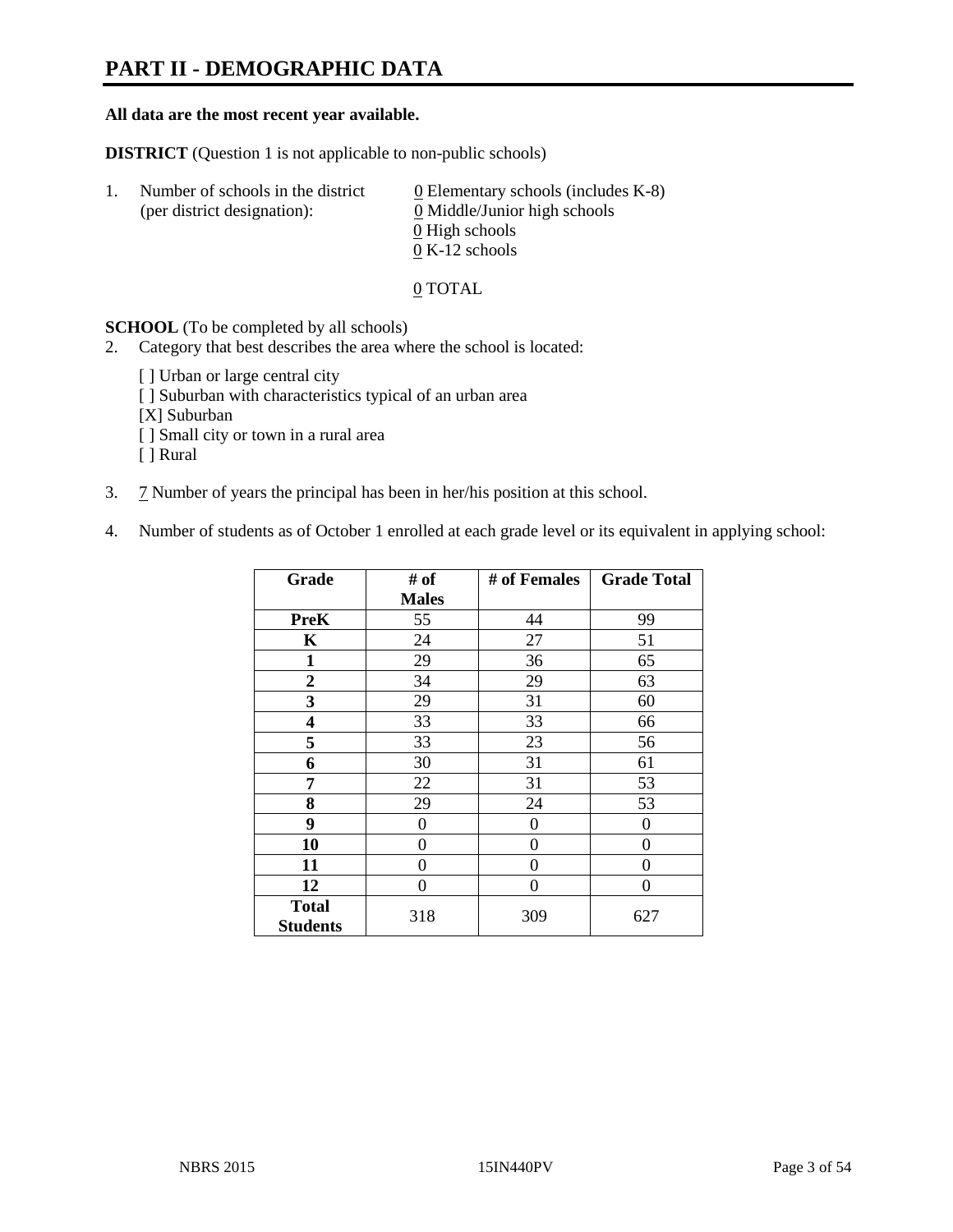5. Racial/ethnic composition of  $\qquad 0\%$  American Indian or Alaska Native the school: 3 % Asian

 % Black or African American % Hispanic or Latino % Native Hawaiian or Other Pacific Islander 88 % White % Two or more races **100 % Total**

(Only these seven standard categories should be used to report the racial/ethnic composition of your school. The Final Guidance on Maintaining, Collecting, and Reporting Racial and Ethnic Data to the U.S. Department of Education published in the October 19, 2007 *Federal Register* provides definitions for each of the seven categories.)

6. Student turnover, or mobility rate, during the 2013 - 2014 year: 3%

This rate should be calculated using the grid below. The answer to (6) is the mobility rate.

| <b>Steps For Determining Mobility Rate</b>         | Answer |
|----------------------------------------------------|--------|
| $(1)$ Number of students who transferred to        |        |
| the school after October 1, 2013 until the         | 8      |
| end of the school year                             |        |
| (2) Number of students who transferred             |        |
| <i>from</i> the school after October 1, 2013 until | 14     |
| the end of the 2013-2014 school year               |        |
| (3) Total of all transferred students [sum of      | 22     |
| rows $(1)$ and $(2)$ ]                             |        |
| (4) Total number of students in the school as      | 638    |
| of October 1                                       |        |
| $(5)$ Total transferred students in row $(3)$      |        |
| divided by total students in row (4)               | 0.034  |
| $(6)$ Amount in row $(5)$ multiplied by 100        | 3      |

7. English Language Learners (ELL) in the school: 3 %

20 Total number ELL

Number of non-English languages represented: 11<br>Specify non-English languages: Spanish, Italian, Aka Akan, Arabic, Mandarin, Polish, Korean, Russian, Twi, German, Vietnamese

8. Students eligible for free/reduced-priced meals: 5 %

Total number students who qualify: 27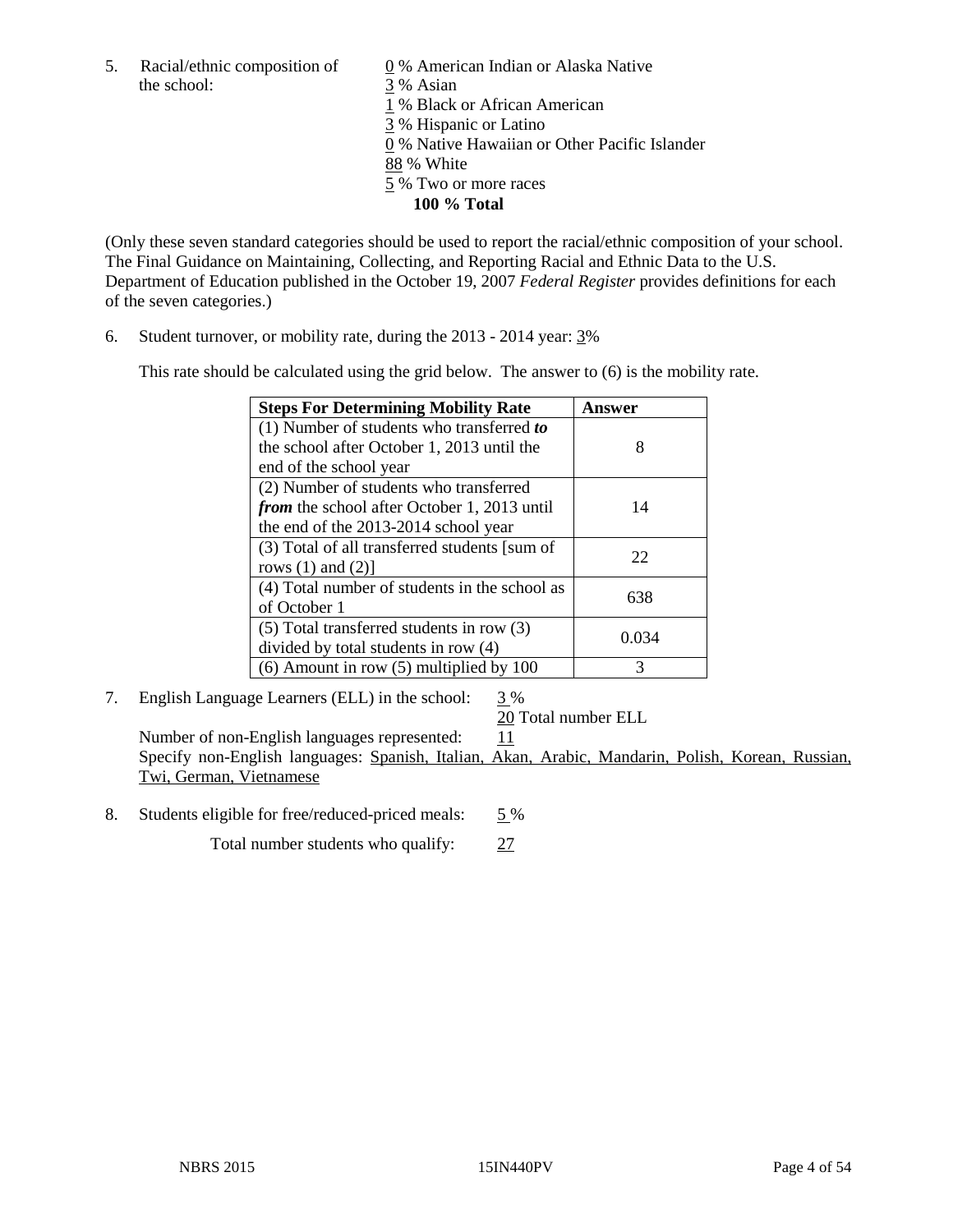9. Students receiving special education services:  $\frac{5}{9}$  %

33 Total number of students served

Indicate below the number of students with disabilities according to conditions designated in the Individuals with Disabilities Education Act. Do not add additional categories.

| 3 Autism                | $\underline{0}$ Orthopedic Impairment                 |
|-------------------------|-------------------------------------------------------|
| 0 Deafness              | 1 Other Health Impaired                               |
| 0 Deaf-Blindness        | 10 Specific Learning Disability                       |
| 0 Emotional Disturbance | 19 Speech or Language Impairment                      |
| 0 Hearing Impairment    | 0 Traumatic Brain Injury                              |
| 0 Mental Retardation    | $\underline{0}$ Visual Impairment Including Blindness |
| 0 Multiple Disabilities | 0 Developmentally Delayed                             |

10. Use Full-Time Equivalents (FTEs), rounded to nearest whole numeral, to indicate the number of personnel in each of the categories below:

|                                       | <b>Number of Staff</b> |
|---------------------------------------|------------------------|
| Administrators                        |                        |
| Classroom teachers                    | 25                     |
| Resource teachers/specialists         |                        |
| e.g., reading, math, science, special | 9                      |
| education, enrichment, technology,    |                        |
| art, music, physical education, etc.  |                        |
| Paraprofessionals                     | 14                     |
| Student support personnel             |                        |
| e.g., guidance counselors, behavior   |                        |
| interventionists, mental/physical     |                        |
| health service providers,             | 6                      |
| psychologists, family engagement      |                        |
| liaisons, career/college attainment   |                        |
| coaches, etc.                         |                        |
|                                       |                        |

11. Average student-classroom teacher ratio, that is, the number of students in the school divided by the FTE of classroom teachers, e.g.,  $22:1$   $26:1$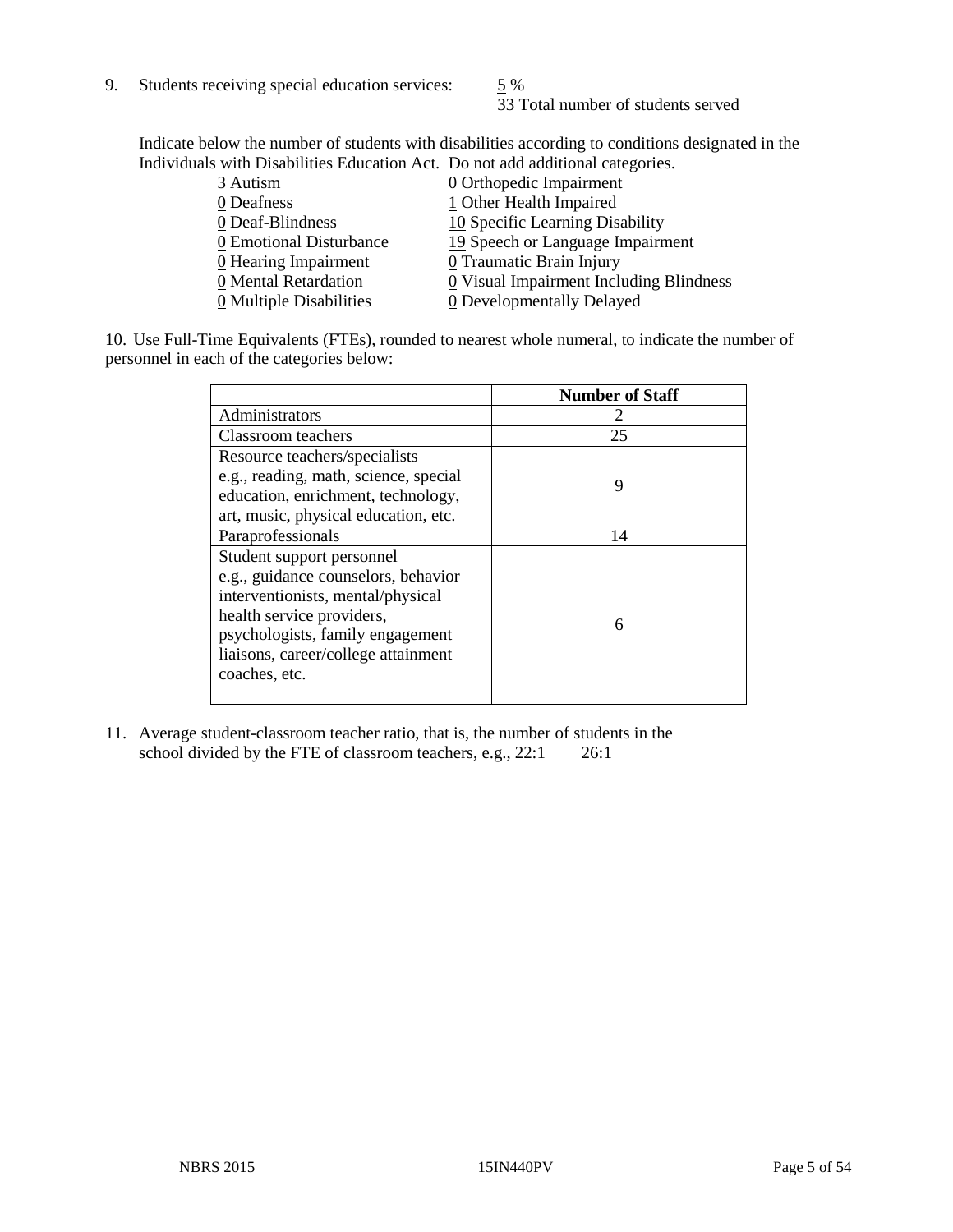12. Show daily student attendance rates. Only high schools need to supply yearly graduation rates.

| <b>Required Information</b> | 2013-2014 | 2012-2013 | 2011-2012 | 2010-2011 | 2009-2010 |
|-----------------------------|-----------|-----------|-----------|-----------|-----------|
| Daily student attendance    | 97%       | 97%       | 97%       | 97%       | 97%       |
| High school graduation rate | $9\%$     | $9\%$     | 9%        | 9%        | 0%        |

#### 13. **For schools ending in grade 12 (high schools)**

Show percentages to indicate the post-secondary status of students who graduated in Spring 2014

| <b>Post-Secondary Status</b>                  |    |
|-----------------------------------------------|----|
| Graduating class size                         |    |
| Enrolled in a 4-year college or university    | 0% |
| Enrolled in a community college               | 0% |
| Enrolled in career/technical training program | 0% |
| Found employment                              | 0% |
| Joined the military or other public service   | 0% |
| Other                                         |    |

14. Indicate whether your school has previously received a National Blue Ribbon Schools award. Yes No X

If yes, select the year in which your school received the award.

15. Please summarize your school mission in 25 words or less: Saint Pius X Catholic School partners with the parish community to provide a safe and effective learning environment, anchored in the Gospel Values, fostering spiritual development, academic excellence and stewardship, centered on the Eucharist.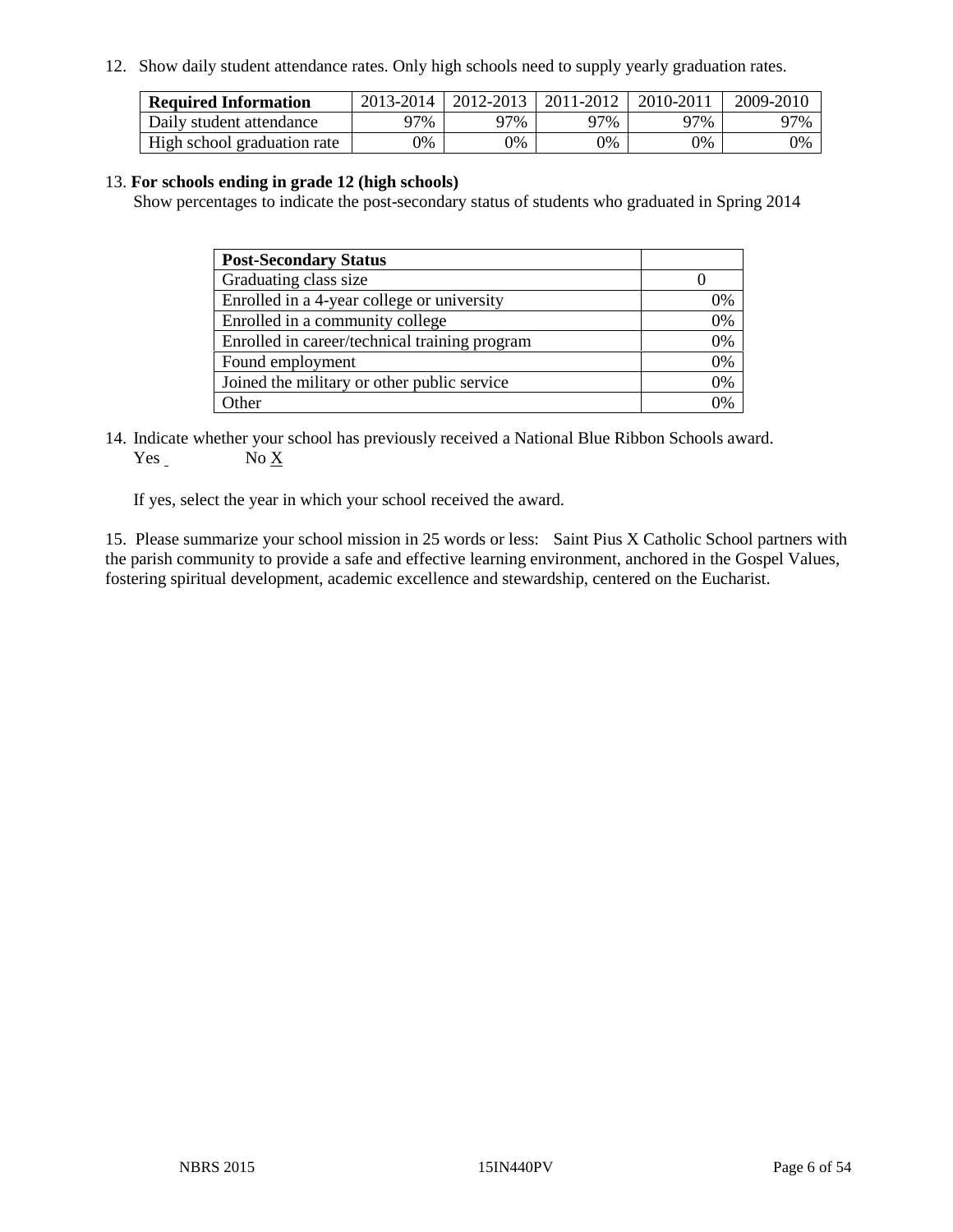# **PART III – SUMMARY**

Responding to the call of the Gospel, Saint Pius X Catholic School opened in 2008 with a clear mission to provide an opportunity for every student to grow spiritually, intellectually, academically and physically as stewards of the Catholic faith. In an environment reflecting peace, mercy, justice and love, children are challenged to their highest potential. Upholding a high standard of academic excellence, the school integrates Gospel values and a wide variety of teaching methodologies to facilitate student success. Parents, along with the greater parish community, provide support as partners in the academic and spiritual development of all students at Saint Pius.

Located in suburban Granger, Indiana, Saint Pius is the largest parochial school in the South Bend area educating children in preschool through grade eight. The development of the school was directed by a highly respected administrator with long-term experience in public schools at both the elementary and middle school level. The selection of faculty resulted in an excellent team of highly qualified educators with the knowledge, skills and dispositions to lead the school and its students to meet a high set of standards. In its inaugural year, Saint Pius X Catholic School had an enrollment of 439 students in preschool through seventh grade. With the successful integration of best practices in the classroom, a talented faculty and a curriculum with a clear, Christ-centered focus, the school has steadily increased its enrollment to over 600 students.

As a choice school, students are enrolled annually on a priority basis of current students, siblings of current students, active parishioners and non-parishioners/inactive parishioners. Once a class reaches capacity, a wait list is started and a lottery process occurs.

Saint Pius has a reputation of high academic standards and student success. The rigor of the curriculum and humanities program requires the faculty to be completely committed to maintaining a student-centered focus. Evidence of this priority can be found in the consistently high rankings from the State of Indiana (consecutive grades of "A") along with multiple consecutive four-star ratings.

The core curriculum is enhanced by a comprehensive humanities program providing regular instruction for all students in kindergarten through grade eight in religion, technology, Spanish, art, physical education and music/band. Resource teachers provide individualized support to students. A school counselor offers a place for students to express feelings and resolve issues. This comprehensive approach and dedication to an environment that is safe, stimulating and challenging to all students is what leads to great success for students as they progress through their academic careers.

The curriculum of each grade level emphasizes 21st Century Skills. A dedicated computer lab, two sets of mobile laptops, library computer stations and individual Chromebooks for use at school and home demonstrate the emphasis placed upon integrated technology. All classrooms are equipped with SMART Board technology and a voice-amplification system.

Saint Pius embraces the fact that Spanish is the second most spoken language in the United States. Language study helps children develop cognitive skills and enhances problem-solving and critical thinking skills. For these reasons, Spanish instruction is provided in grades kindergarten through eight. An optional two-week Spanish language immersion experience is offered in Costa Rica.

Saint Pius offers a remarkable range of co-curricular/extra-curricular choices including a comprehensive athletic program, fine arts program and a variety of musical opportunities. Additionally, several special interest clubs are available such as Lego Club, Young Hoosier Book Club, Zometool Club, Quiz Bowl, Student Council and Spanish Club. These opportunities offer an option for students to grow both in and out of the classroom environment.

The culture of Saint Pius is one of family and community, bonded by traditions involving students, staff, faculty, parents and extended family members. These events include weekly All-School Masses, a Thanksgiving Feast, an annual school musical, talent and fine arts shows, student honors breakfasts and a Bike to School day. Through these interactions, strong relationships are built that aid in connecting families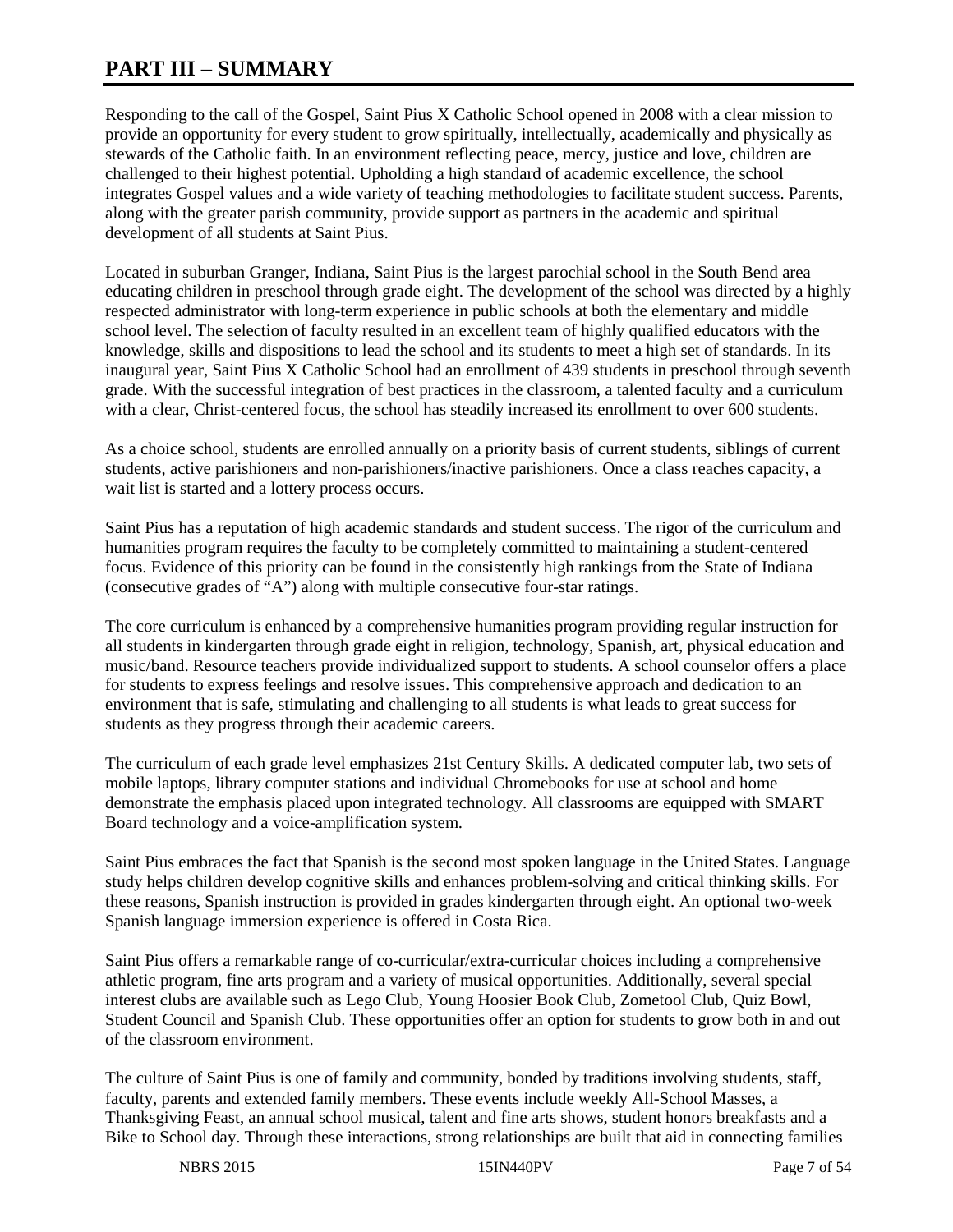to the school community. Parents of Saint Pius students are an integral component of the success of the school.

Students enrolled at Saint Pius X Catholic School have the unique opportunity to excel individually while remaining grounded in a community-based school environment. Painted on the wall of the school hallway are the words: "…so we though many, are one body in Christ, and individually parts of one another. Since we have gifts that differ according to the grace given to us, let us exercise them ~(Romans 12:5-6)." The school embraces the individuality of every student, to break barriers, to open doors and to discover gifts, keeping Saint Pius at the forefront of Catholic education.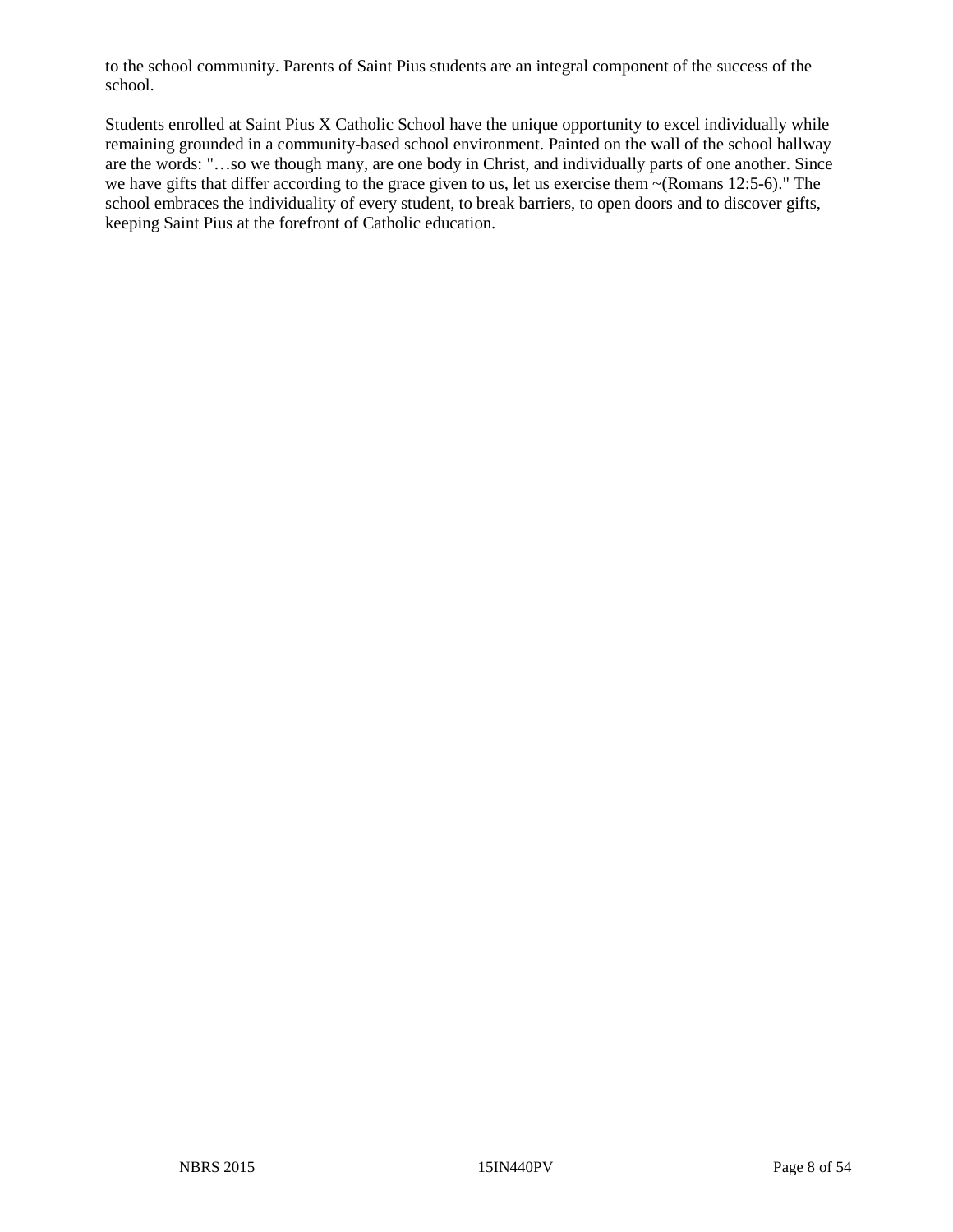#### **1. Core Curriculum:**

The Saint Pius X Catholic School curriculum is fully aligned with the Indiana Academic (College and Career Ready) Standards.

#### Language Arts

Reading, writing and vocabulary development are three threads that resonate through each grade level. The research-based Wilson Fundations program (phonics) is used in the primary grades and Scott Foresman's Reading Street is used in grades kindergarten through five. A daily 90-minute reading block includes independent, shared and guided reading utilizing multiple strategies and materials to meet the needs of individual students. Through the use of a Fountes and Pinnell leveled library and novel sets, teachers have access to a variety of materials to differentiate reading instruction and to help students go beyond the basics of learning to read. Beginning in grade four, the focus of language arts shifts from learning to read, to reading to learn. Utilizing levels of Depth of Knowledge, students continue to enhance their comprehension, as well as strategic and analytical thinking, using fiction and non-fiction texts.

Writing workshops (in all grades levels) focusing upon narrative, opinion and information writing occur daily utilizing the Units of Study program developed by Lucy Calkins. In this program, students receive feedback and work in consultation with the teacher to refine their writing. The writing concentration in middle school is focused on opinion and informational writing. In grade six, gender-specific classroom environments are used twice per week in response to best practices for writing development. Words Their Way, a vocabulary and spelling program, is used in grades three and four. Wordly Wise vocabulary program is taught in grades five through eight.

Saint Pius makes language arts a focus by implementing the essential skills of reading, vocabulary development and writing across the curriculum.

#### Math

Foundational math skills are taught in the primary grades and continue to spiral through the grade levels. Each grade level addresses the Indiana Academic Standards through a framework provided by the Everyday Math program. Direct, whole and small group instruction, determined by student need, are utilized daily in a math block. Teachers use formal and informal assessments to indicate mastery prior to advancing to the next set of skills.

Based upon triangulation of individualized data, fifth grade students are placed in a basic or accelerated fifth/sixth grade course. Students in middle school are placed in seventh grade math, pre-algebra, algebra or geometry. Offering four different math courses provides students the opportunity to perform at their individual academic level. Eighth grade students can travel to one of the Catholic high schools for instruction in Honors Algebra II or Honors Geometry.

All math classes utilize a variety of instructional strategies including vocabulary development, problemsolving instruction, modeling, peer tutoring, cooperative groups, project based learning, games and technology supported instruction. Students not performing at grade level are monitored closely and scheduled to meet with the math or resource teacher outside of regular class periods.

#### Social Studies

Saint Pius partnered with the Alliance for Catholic Education (ACE) program at the University of Notre Dame to create comprehensive social studies units that address the Indiana Academic Standards in a dynamic manner. Students interpret complex texts by using graphic organizers, interactive activities and technological resources. In grades six through eight, students utilize interactive workbooks to take notes. Comparing and contrasting historical events with current events emphasizes critical thinking and global awareness. Students engage in a cross-curricular project between social studies and English that requires analysis of their research and a formalized report.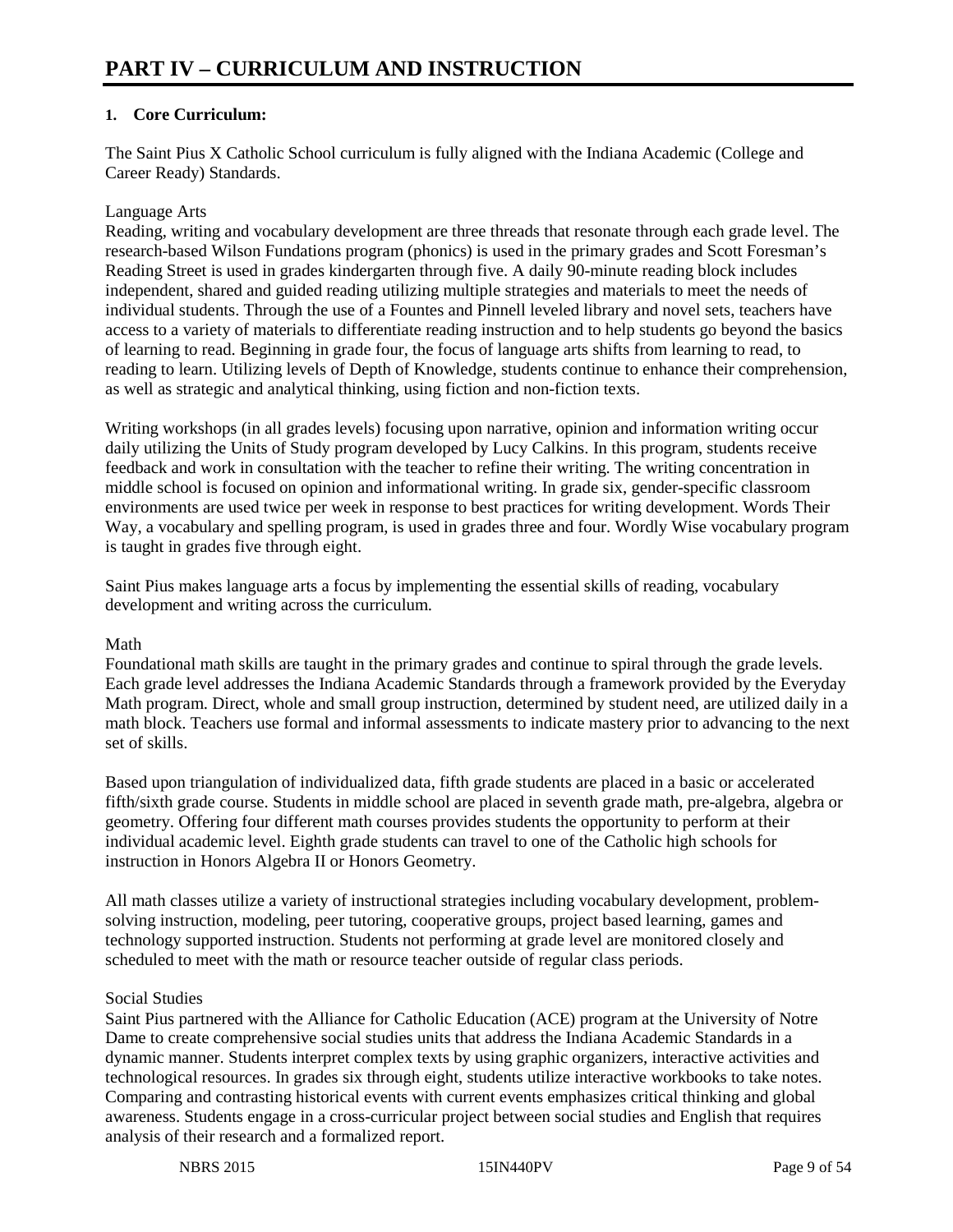#### Science

The science curriculum integrates scientific inquiry through the study of Physical, Earth, and Life Sciences. Measurable goals are established referencing the Indiana Academic Standards. The Carolina Biological Interactive Kits are used to engage students in the primary grades. The science curriculum in grades six through eight is taught using Science Education for Public Understanding Philosophy (SEPUP). Everyday life situations are presented to students using specific methods of questioning and analysis. Students develop scientific evidence through lab-based learning to support their hypotheses. Inquiry-based learning is a continuous curriculum focus in middle school science.

#### Preschool

Saint Pius X Little Lions Preschool fosters growth and development of preschool students by providing opportunities to satisfy natural wonder through exploration and discovery. The program incorporates proven methodologies and research-based programs that provide developmentally appropriate instruction in emerging literacy, math, science, social studies, religion and fine arts. Programs implemented in preschool through the primary grades include: Wilson Fundations, Everyday Mathematics, Minds-in-Motion (gross motor) and Heidi Songs. All preschool students are screened using the Kindergarten Diagnostic Inventory (KDI) assessment to identify strengths and weaknesses of pre-academic skills. A connected curricular plan provides the students with a seamless transition into kindergarten.

#### **2. Other Curriculum Areas:**

#### Religion

Instruction in the Catholic faith fosters student development in moral formation and responsible citizenship. The Eucharist is the core of the Catholic faith. Children attend Mass twice per week and participate in all aspects of Mass, as well as various liturgies throughout the year: Benediction and Adoration, Living Rosary, Lenten services, Living Stations of the Cross, Advent Lessons and Carols, and May Crowning.

Practicing the Catholic faith occurs throughout the day by beginning the day in prayer. Students receive lessons in the virtues, learn to pray the Rosary and study the Saints. Primary grade students participate in the Catechesis of the Good Shepherd program. Catechists, trained in this Montessori philosophy, guide children in their development of the Catholic faith. Children in grades four through eight receive direct instruction with religion teachers who have earned Master Degrees in Theology. Saint Pius priests visit all students on a weekly basis.

#### Physical Education/Health/Nutrition

A balanced and sequential curriculum, as reflected in state and national standards, includes units of study in health, fitness and nutrition. All students attend physical education classes twice per week. Staff members have been trained in the Minds in Motion philosophy, which provides development in increased sensory processing throughout the curriculum.

Beginning in grade six, physical education classes are gender-specific. Individual performance and written assessments are developed based on the unit goals and lessons established through the collaborative efforts of Diocesan wellness teachers participating in the ACE Curriculum initiative.

#### Foreign Language

Saint Pius X Catholic School is in compliance with the program's Foreign Language requirements. Spanish instruction occurs twice per week in kindergarten through fourth grade with a designated Spanish teacher. Students in grades five through eight learn the language from a certified bilingual Spanish teacher. Fifth grade attends classes twice per week, sixth grade three times per week and seventh and eighth grade four times per week. Students from Saint Pius who choose to pursue Spanish in high school are generally successful in testing into advanced courses. Every other year, middle school students have the opportunity to travel to Costa Rica for an immersion experience.

#### Technology

NBRS 2015 15IN440PV Page 10 of 54 The primary goal for developing and incorporating technology into the instructional program is to enhance teaching and learning for 21st century learners through digital citizenship. Each classroom has an interactive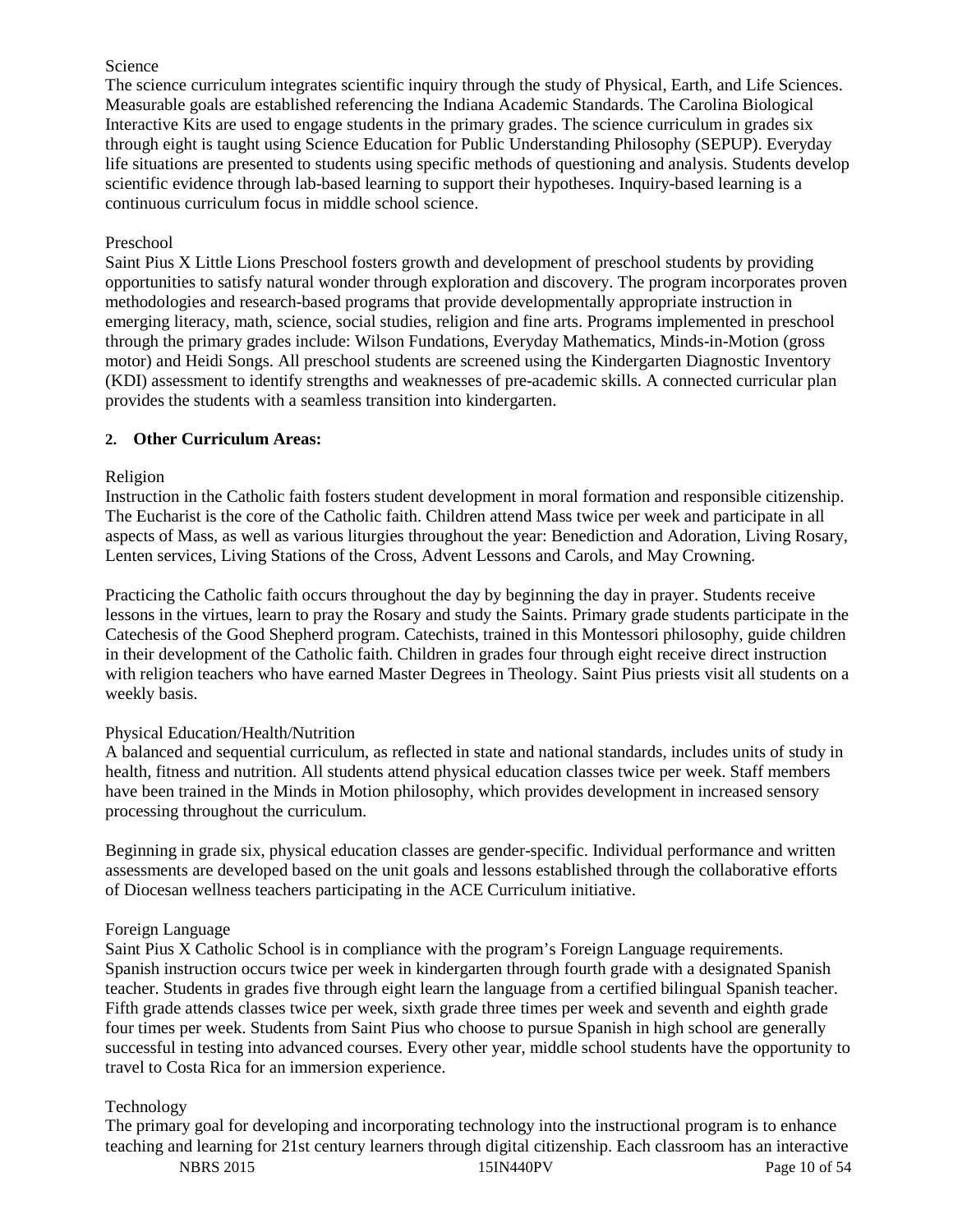SMART Board, a sound amplification system and a computer station. All students have access to laptops and Chromebooks for instructional purposes.

Primary students attend the computer lab once per week for instruction in keyboarding skills and multiple software programs. Middle school students attend the computer lab three times per week for a semester.

Technology integration is infused within the curriculum and aligned to national and state standards. Examples of student projects include: digital storytelling, video creation, interactive presentations and the creation of concept maps.

#### Visual and Performing Arts

There is positive support from research that inclusion of the arts positively contributes to the overall development of children. All elementary students, kindergarten through grade five, have one music class and one art class per week under the instruction of a certified music and art teacher.

The core objectives in music include music appreciation, reading, composing and performance. A variety of ORFF Schulwerk instruments are implemented to attain these goals in the elementary grades. Middle school students attend music twice per week. In eighth grade, music technology is taught using the program, Music First.

Students in grades six through eight have the opportunity to participate in the annual school musical. Beginning in fourth grade, students have the option to participate in an elective band program. Students perform in three concerts each year and participate in the Indiana State School Music Association (ISSMA) competition. Multiple gold medal awards are received each year.

The visual arts program focuses on art appreciation, art criticism and art production. Students in kindergarten through grade five attend art classes once per week and middle school students attend three times per week for a semester. Projects are produced using the media of paint, drawing, print making, ceramics, sculpture and textiles. An art fair occurs annually and involves the work of all students. As an enrichment opportunity, an art club is available to students in all grade levels.

#### **3. Instructional Methods and Interventions:**

At Saint Pius, a wide range of instructional strategies and methodologies are integrated to promote effective learning. In the primary grades, differentiated instruction is emphasized through the use of reading and math learning centers, leveled reading and math instruction and frequent individual progress monitoring. Beginning in grade five, leveled math courses are incorporated that range from basic math through algebra and geometry by grade eight.

Software provides an individual learning path at each student's academic level. Programs such as Compass Learning Odyssey, My Virtual Reading Coach, Ascend Math and Number Worlds allow students to progress at their individual academic level. Students use mobile labs and Chromebooks to access additional practice or enrichment materials in various content areas.

Teachers progress monitor utilizing running records, Odyssey reports and formative and summative assessments to adjust instructional methods. Teachers in kindergarten through grade four are supported by a full-time teaching assistant in each classroom, of whom approximately half are licensed teachers.

A resource teacher and resource assistant "push in and pull out" of the classroom based on the various academic needs of students. In the primary grades, students attend small group instruction in a resource room for tier two and three interventions in phonics, reading comprehension and math. Resource teachers also assist in classrooms when additional support is needed during whole or small group instructional times. A strategic intervention team (SIT), chaired by a resource teacher, meets regularly to brainstorm with teachers regarding instructional strategies to assist children.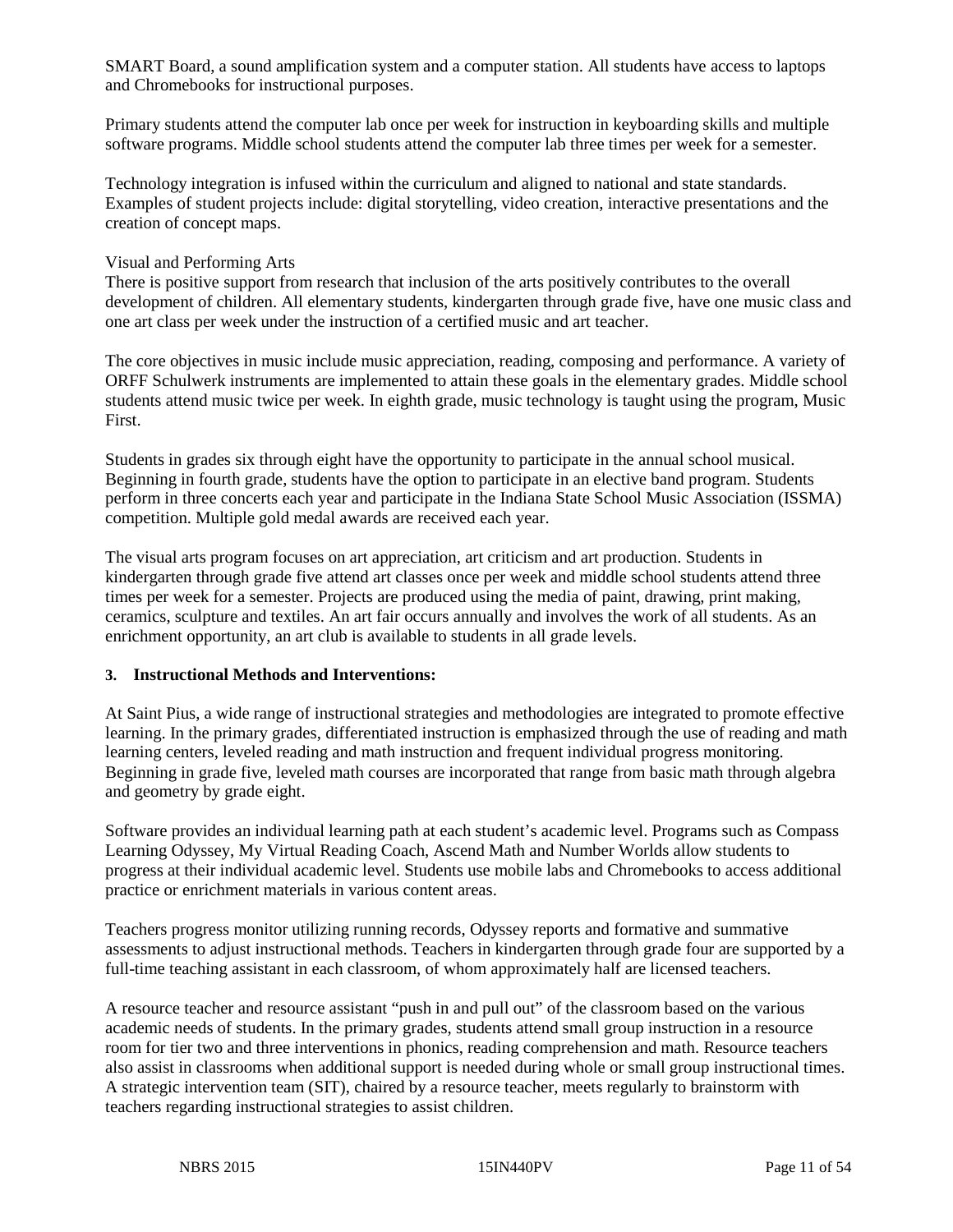A "Flex" period is offered to middle school students three times per week for 30 minutes. Those students in need of support in organizational skills attend small group sessions with the resource teacher in the library during "Flex" period. Students can obtain additional support in lessons taught during the day. Mastery learning opportunities are also provided during this time which allow students to learn from their mistakes and improve their score. Students who have Individual Service Plans (ISP) and receive modifications or accommodations are constantly monitored by classroom and resource teachers. Teachers are always willing to meet with students before or after school in learning sessions to meet their academic needs. Saint Pius focuses on the motto, "Success For All Students," and works toward this goal in all efforts.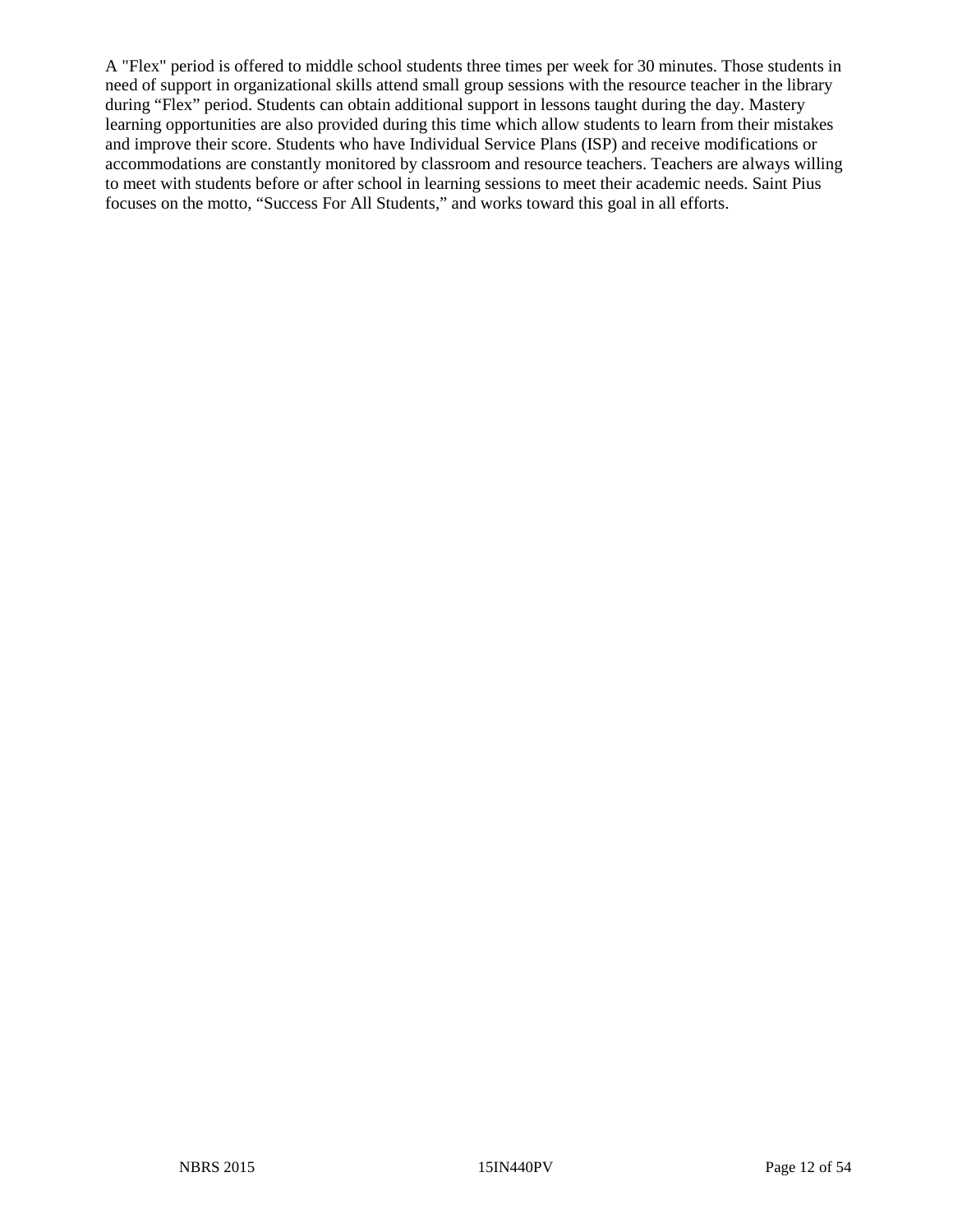#### **1. Assessment Results Narrative Summary:**

As a school accredited by the Indiana Department of Education (IDOE), Saint Pius participates annually in the Indiana Statewide Testing Education Progress Plus (ISTEP+) assessment.

The state department determines student proficiency at either the level of: Pass+, Pass and Did Not Pass. At Saint Pius, the goal is for all students to achieve the level of Pass and to increase the number of students achieving the level of Pass+.

The ISTEP+ results place the school firmly in the top 15% of schools in Indiana. Saint Pius averaged a 98% passing rate in math and a 96% passing rate in English/language arts in 2013-2014. More noteworthy is the overall high percentage of students who achieved a Pass+ score (62% in math; 41% in English/language arts).

In five years, there has been a significant increase in the number of students who achieved a Pass+ in math (grade three: 41% to 75%; grade five: 52% to 92%). A focus on academic vocabulary for the subject areas helped increase assessment scores.

Students are also assessed biannually through the Northwest Evaluation Association's (NWEA) Measures of Academic Progress (MAP) assessment. Mean RIT (Rasch Unit) scores in math and reading have steadily increased in all grade levels except seventh grade, where there was no significant gain or loss. The 2013- 2014 NWEA assessment results place the school in the top 15% of schools in the nation. Saint Pius ranks at the 99th percentile in math and 98-99th percentile in reading.

Faculty members participate in professional development focused on assessment analysis and application. Leveled grouping is based on triangulation of data drawn from NWEA results, ISTEP+ scores and classroom assessments and observations. As a result, upward trending in assessment scores seems to be linked to faculty understanding and use of data-driven decision making.

There are no student subgroup scores to report for ISTEP+ or NWEA.

#### **2. Assessment for Instruction and Learning and Sharing Assessment Results:**

Students at Saint Pius are regularly assessed to measure individual progress, promote growth and drive instruction. Assessment data is routinely shared with all stakeholders. Teachers analyze student assessment results to differentiate instruction.

Primary grade students are assessed using Dynamic Indicators of Basic Early Literacy Skills (DIBELS) and Text, Reading Comprehension (TRC). Teachers benchmark students three times per year using the Amplify software on their iPads. At-risk students are provided with specific interventions and an increased monitoring of progress (typically every 2-4 weeks). If a student is not at grade level by the end of second grade, the third grade teachers utilize the prior data to progress monitor the student's reading level.

Since the inclusion of the Indiana Reading Evaluation and Determination (IREAD-3) as a state requirement, 184 third grade students were tested over three years and 100% passed the assessment.

Students in grades three through eight participate in the annual state-mandated assessment, ISTEP+. To analyze the achievement of students on a national level, Saint Pius has elected to assess students using the NWEA assessment. Formative and summative evaluation is conducted by the teachers using classroom materials throughout the school year. The triangulation of assessment data (state, national, and classroom instruments) provides the teachers with a rich source of information that can be used to make informed curricular decisions for each student.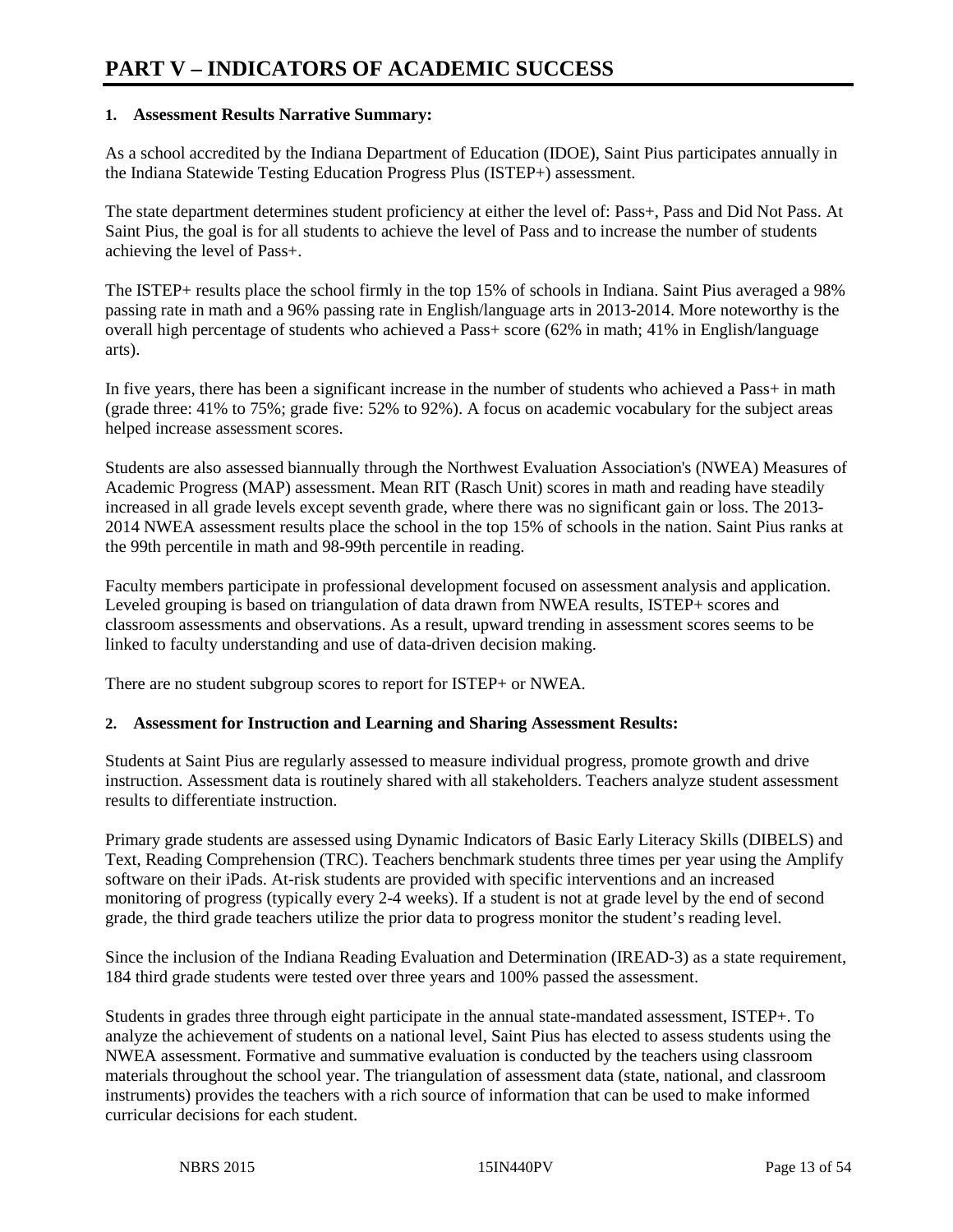It is vital to share assessment data, including guidelines for interpretation, with the parents of students. Parents receive progress reports, report cards, DIBELS and TRC data (three times per year), biannual NWEA reports and annual ISTEP+ results. Students with interventions receive updates more frequently. The overall school achievement scores are shared with the school and parish community through the school newsletter, website and annual report.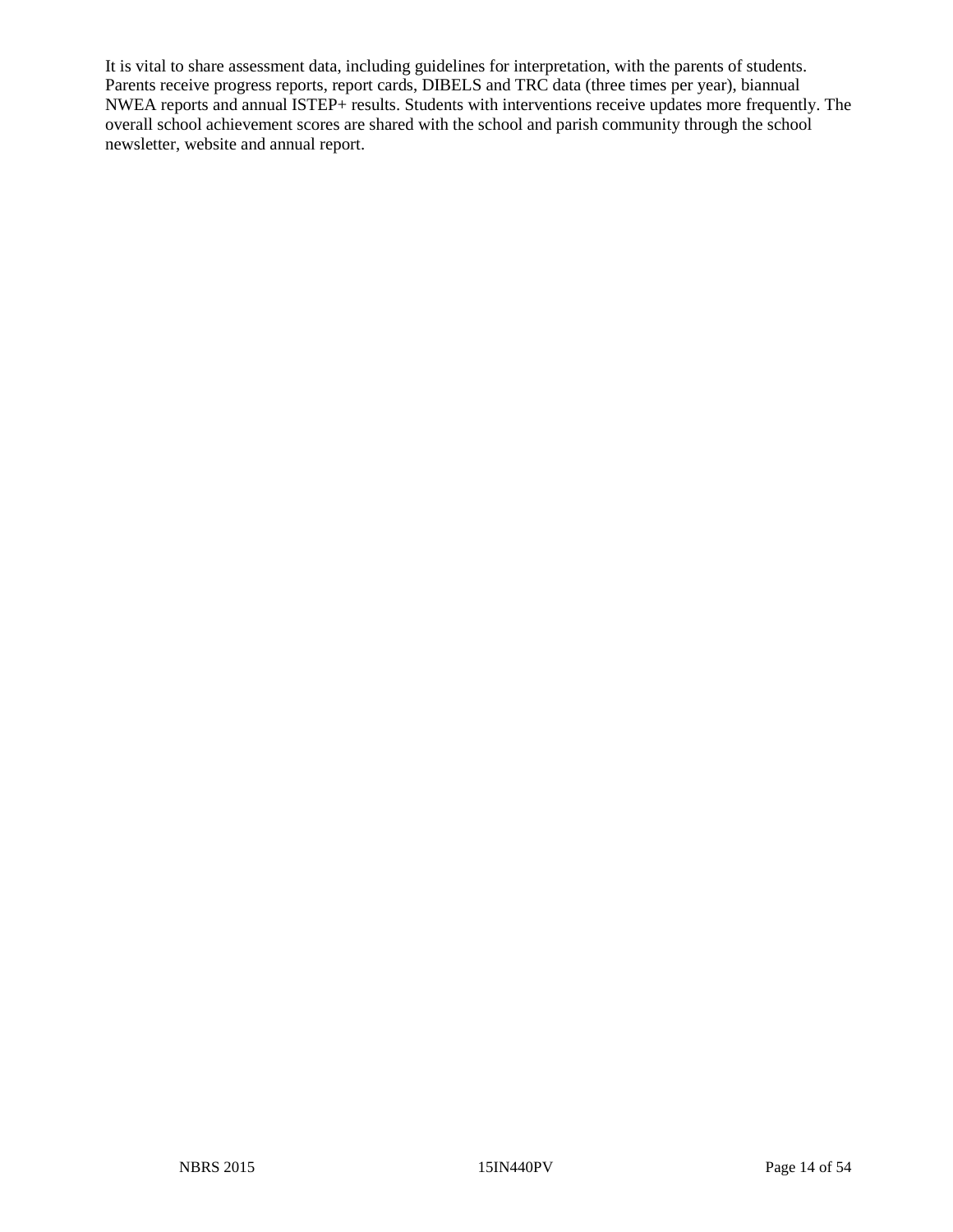#### **1. School Climate/Culture**

Saint Pius X Catholic School provides opportunity for students to grow spiritually, academically, socially, physically and emotionally in a nurturing environment where students feel safe and respected; an environment that encourages students to discover their gifts and talents. Since the opening of the school in 2008, the faculty and families of Saint Pius have created a community where the core Gospel Values are demonstrated each day: respect, responsibility, compassion, teamwork and honesty. The focus upon the Gospel Values cultivates an environment that bonds students through a common value structure.

Saint Pius starts the day with all-school announcements, including acknowledgements of birthdays, athletic results, music performances, awards and upcoming opportunities. Student-led prayer and the Pledge of Allegiance follow. This daily ritual helps to establish the school community by acknowledging special events, individual and school success, democratic values and the community as one body in prayer. Evening presentations on topics such as cyber-bullying and social media, provide an opportunity for the larger community to explore modern issues and promote safety and awareness.

When a prospective family enters Saint Pius for the first time, they immediately feel the nurturing, Christcentered environment. The visual symbols of the Catholic faith are present in every corner of the school: statues, stained glass windows of saints, scripture selections and artwork.

The faculty of Saint Pius is highly qualified and respected in the community. They are known for providing extra time and attention to their students through tutoring, enrichment and extra-curricular clubs. Teachers work diligently to create a learning environment that produces test scores in the top percentages of the state and of the nation.

In a recent survey of the Saint Pius faculty, there was an overwhelming response regarding the positive support they feel from their colleagues on a professional and personal level. The teachers appreciate the onsite daycare center provided to their non-school age children, allowing them to excel in the classroom while being assured of the care given to their young children. When personal hardships occur, the staff always steps up to help, whether it's delivering meals, helping write lessons plans or organizing a prayer service. The support from the leadership of the school and each member of the faculty has created not just a positive school culture, but also a Saint Pius family.

#### **2. Engaging Families and Community**

Saint Pius X Catholic School has strong stakeholder involvement that directly benefits students and the entire Saint Pius X parish community. The Home and School Association (HASA) promotes stewardship in the school and sponsors volunteer programs throughout the year. Ongoing activities supported by parental involvement include: organizing volunteers to serve hot lunch to students, collecting and cutting BoxTops for Education (proceeds used to purchase leveled reading books and updated technology tools) and meeting monthly with school administration to plan various seasonal events such as Catholic Schools Week, Teacher Appreciation Week, Picture Day, Bike to School Day and Career Fair.

A major community-building event organized by HASA is an annual Thanksgiving Feast where parents, grandparents and siblings are invited to share a meal during the students' lunch period. Students in eighth grade host two spaghetti dinners to earn funds for their class trip to Washington, D.C. This event helps students learn the value of earning money and serving others at a large event that brings parish and school families together. Other community-building events include Donuts with Dad, Muffins with Mom and a sock hop.

The school implements a stewardship program to teach children to be good stewards of God-given gifts. Parent volunteers in each grade level organize opportunities for students to give back to the community. Examples of stewardship projects include: winter clothing drives, visits to a local nursing home, an annual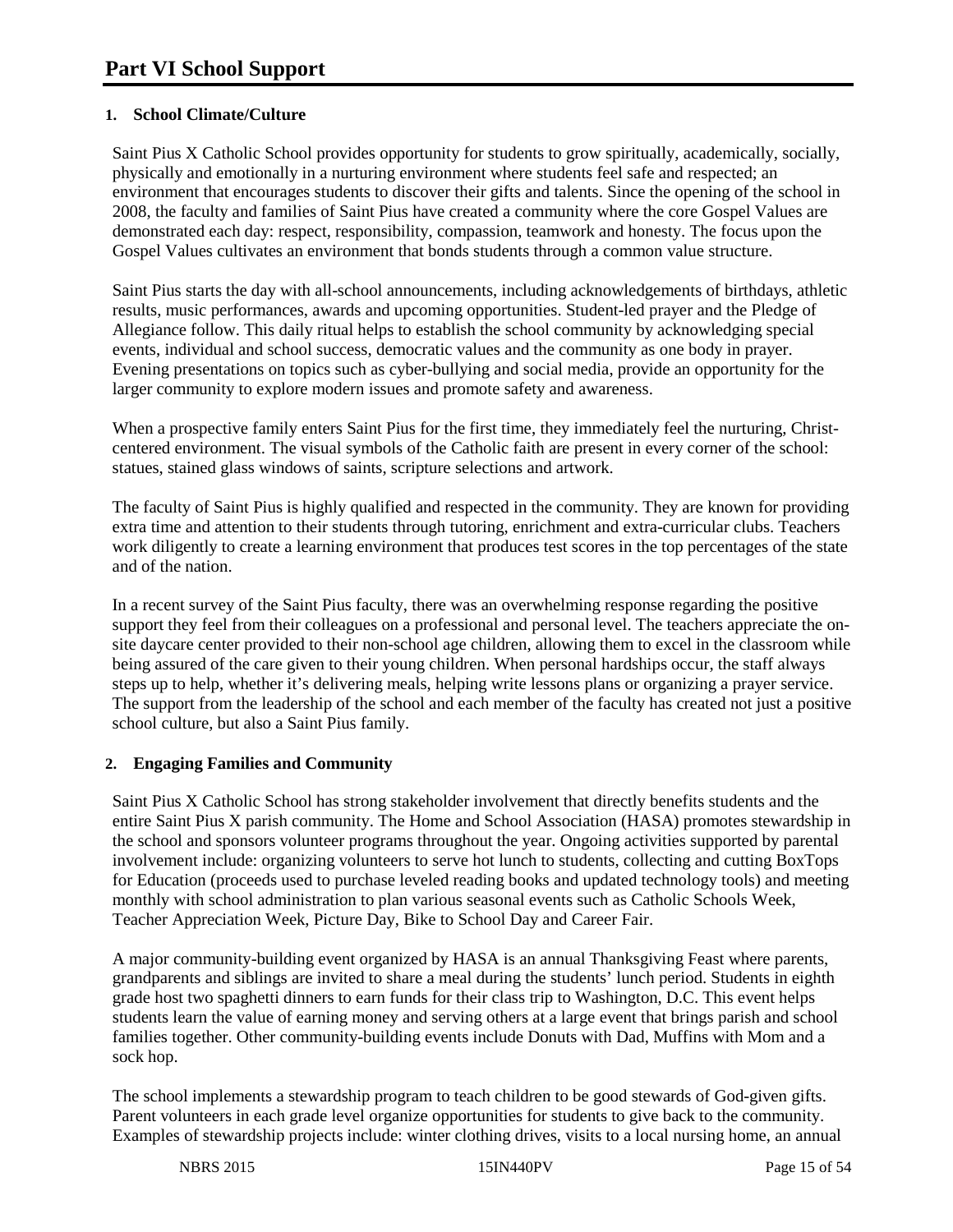landscaping project for a local autism center and an acknowledgement program for Veterans. Upon graduation from Saint Pius, students experience various ways to make stewardship a part of their everyday life.

Partnering with local universities and professionals has helped ensure continual school improvement. Through a partnership with Notre Dame's Alliance for Catholic Education (ACE) program, teachers attend workshops and actively collaborate with colleagues and researchers in the field. A recent partnership with an Indiana University professor provided teachers with a year-long technology workshop series.

Another vital component of establishing a vibrant community is the promotion of communication and partnership between parents and teachers. Knowing that parents are the first educators of their child, teachers rely on parental support throughout the education process. Teachers provide weekly newsletters, parent/teacher conferences and frequent updates through email, phone, or individual meetings. The vibrancy of the Saint Pius community is a reflection of a collective work effort, dependent on all stakeholders.

#### **3. Professional Development**

Relevant, job-embedded professional development opportunities made available to principals and teachers at Saint Pius enable development of expertise in content, technology and pedagogy. The professional development plan is driven by both the goals of teachers and goals outlined in the school improvement plan. There are three main areas of professional development that occur for staff: curriculum development in specific content areas, professional speakers during in-service days and study groups on relevant educational topics.

Teachers have been taught to collaboratively align units of study in social studies, math, language arts and fine arts through a partnership with the Alliance for Catholic Education (ACE) sponsored by the University of Notre Dame. Funded through a \$20,000 Library of Congress curriculum grant, a year-long professional development series that focused on the integration of primary resources and instructional technology was implemented for K-8 curriculum development.

Through staff surveys and insight by the administration, professionals in specific areas of educational expertise are brought into the school during designated professional development days. Examples of inservice workshops include: Response to Intervention (RTI), autism, bullying, Minds in Motion, Compass Odyssey and strategies to meet varying needs of students in literacy, vocabulary and writing.

Faculty study groups read books and educational articles pertinent to classroom structure and content. Generally, a summer reading is designated by the principal with staff coming together in August to discuss the learned materials. The most recent summer reading was Pathways to the Common Core by Lucy Caukins in preparation for the launch of the Units of Study Writing program that was implemented this year. The Daily Five by Gail Boushey was a voluntary study initiated by a primary teacher. Eight primary teachers met every other week prior to the start of the school day. Some teachers had already implemented the framework and others adopted the framework for their classrooms as a result of the collaborative study.

In addition, teachers attend outside continuing education classes and workshops independently and share with staff. Providing in-service opportunities for all faculty benefits the entire student population. Shared knowledge and shared faith enables all staff to fulfill the mission of the school.

#### **4. School Leadership**

Saint Pius X Catholic School has a collaborative leadership philosophy under the direction of the parish pastor and principal. The pastor, principal, assistant principal and leadership team have a vision of promoting rigorous and relevant curriculum with quality instruction that encourages students to reach their full spiritual, intellectual, emotional and physical potential.

NBRS 2015 15IN440PV Page 16 of 54 Saint Pius utilizes a teacher leader team, which consists of four lead teachers representing all grade levels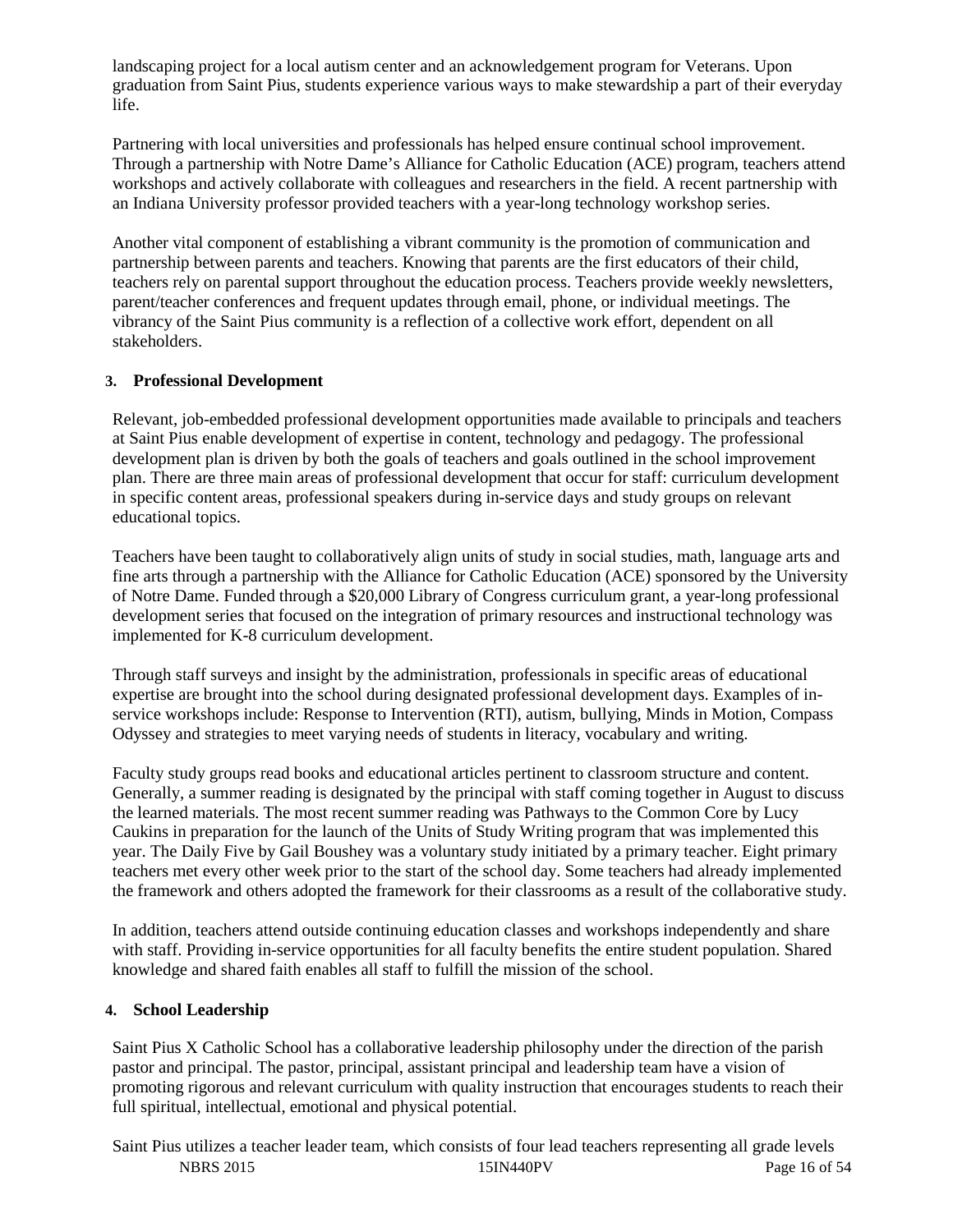(K-2, 3-5, 6-8 and humanities). Each grade level team meets every other week to discuss best practices in teaching, assessments, student challenges and successes, as well as any current needs of teachers or administration. The entire staff meets monthly to discuss items related to school policy, curriculum, student achievement and professional development. The pastor attends staff meetings, providing catechetical instruction to the teachers. The strong communication and partnership between the pastor, principal and administrative team creates a highly successful and collaborative environment.

The process initiated by school administration to adopt a new language arts/writing program demonstrates the collaborative leadership style at Saint Pius. Teachers piloted two different programs and provided feedback to teachers and administration throughout the year. In this example, thoughtful decision-making and collaboration resulted in the school offering the highest quality program to support student growth and achievement.

The administration is highly respected in the school community. An open-door policy creates an environment where teachers feel constant support and parents feel comfortable approaching with any questions or concerns. The principal and assistant principal hold "Coffee with the Principal" meetings each trimester to inform parents of current events and offerings, updates in curriculum, student achievement scores and to provide an open forum for the parish/school community.

To ensure continual school improvement, the school surveys parents, staff and students every other year in various categories. The leadership team analyzes the results and brings feedback to the faculty regarding the school's strengths and potential areas of improvement.

The leadership philosophy is further supported by school leadership's integration on various advisory and auxiliary boards of the school and parish. The School Board is an advisory board that provides support to promote the success of the school. In 2011-2012, the School Board assisted the school in creating a fiveyear strategic plan. Together, the plan is reviewed annually to ensure that the goals and objectives are met to continually improve and support student achievement.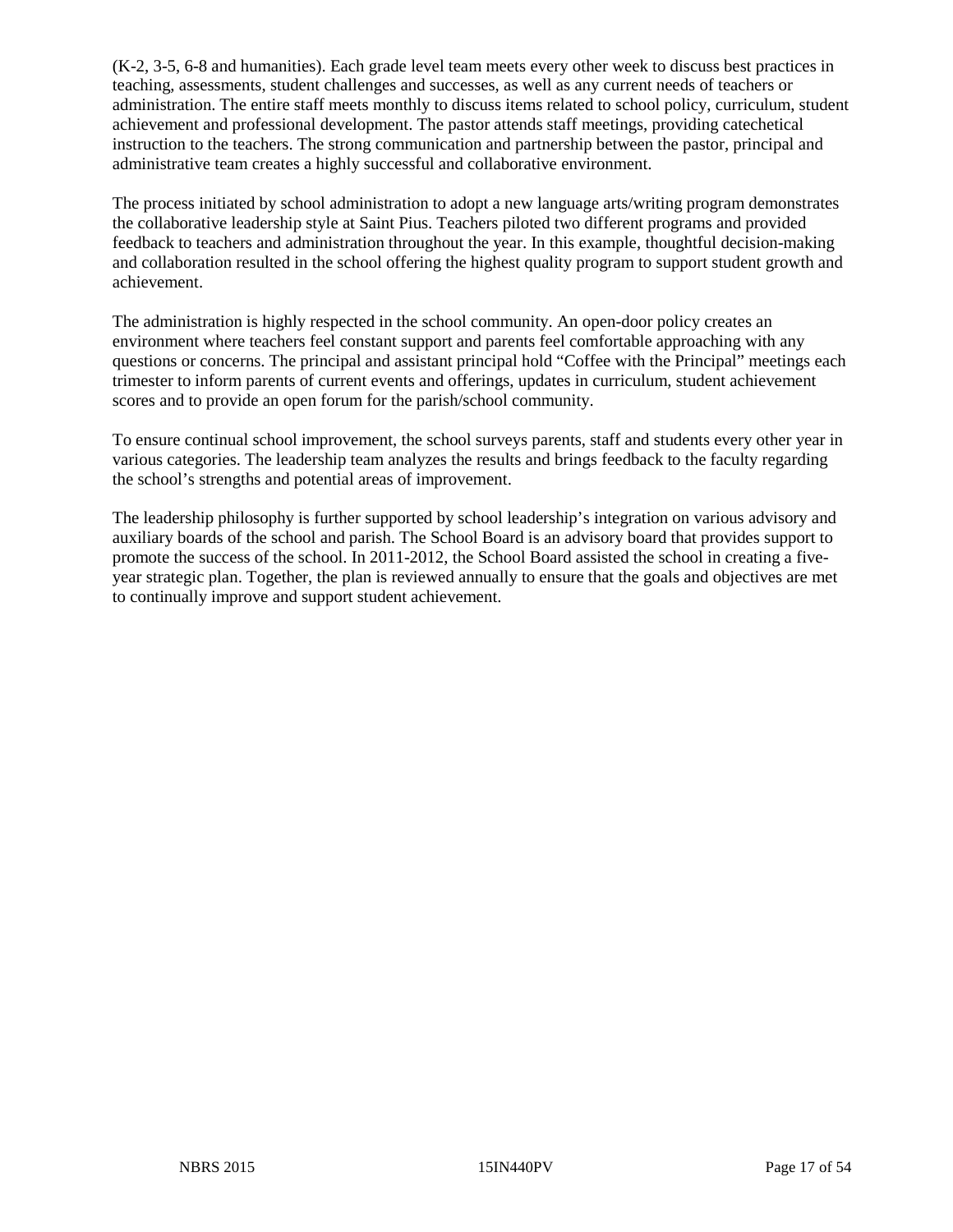# **PART VII - NON-PUBLIC SCHOOL INFORMATION**

*The purpose of this addendum is to obtain additional information from non-public schools as noted below.*

1. Non-public school association(s): Catholic

Identify the religious or independent associations, if any, to which the school belongs. Select the primary association first.

- 2. Does the school have nonprofit, tax-exempt  $(501(c)(3))$  status? Yes  $\underline{X}$  No
- 3. What are the 2014-2015 tuition rates, by grade? (Do not include room, board, or fees.)

| Grade            | <b>Amount</b> |
|------------------|---------------|
| K                | \$6225        |
| $\mathbf{1}$     | \$6225        |
| $\overline{2}$   | \$6225        |
| $\overline{3}$   | \$6225        |
| $\overline{4}$   | \$6225        |
| $\overline{5}$   | \$6225        |
| 6                | \$6225        |
| $\overline{7}$   | \$6225        |
| $\boldsymbol{8}$ | \$6225        |
| 9                | \$0           |
| 10               | \$0           |
| 11               | \$0           |
| 12               | \$0           |

#### **2014-2015 Tuition**

| 4. | What is the educational cost per student?<br>(School budget divided by enrollment)                     |        |
|----|--------------------------------------------------------------------------------------------------------|--------|
| 5. | What is the average financial aid per student?                                                         | \$1069 |
| 6. | What percentage of the annual budget is devoted to<br>scholarship assistance and/or tuition reduction? | 18%    |
| 7. | What percentage of the student body receives<br>scholarship assistance, including tuition reduction?   | 2%     |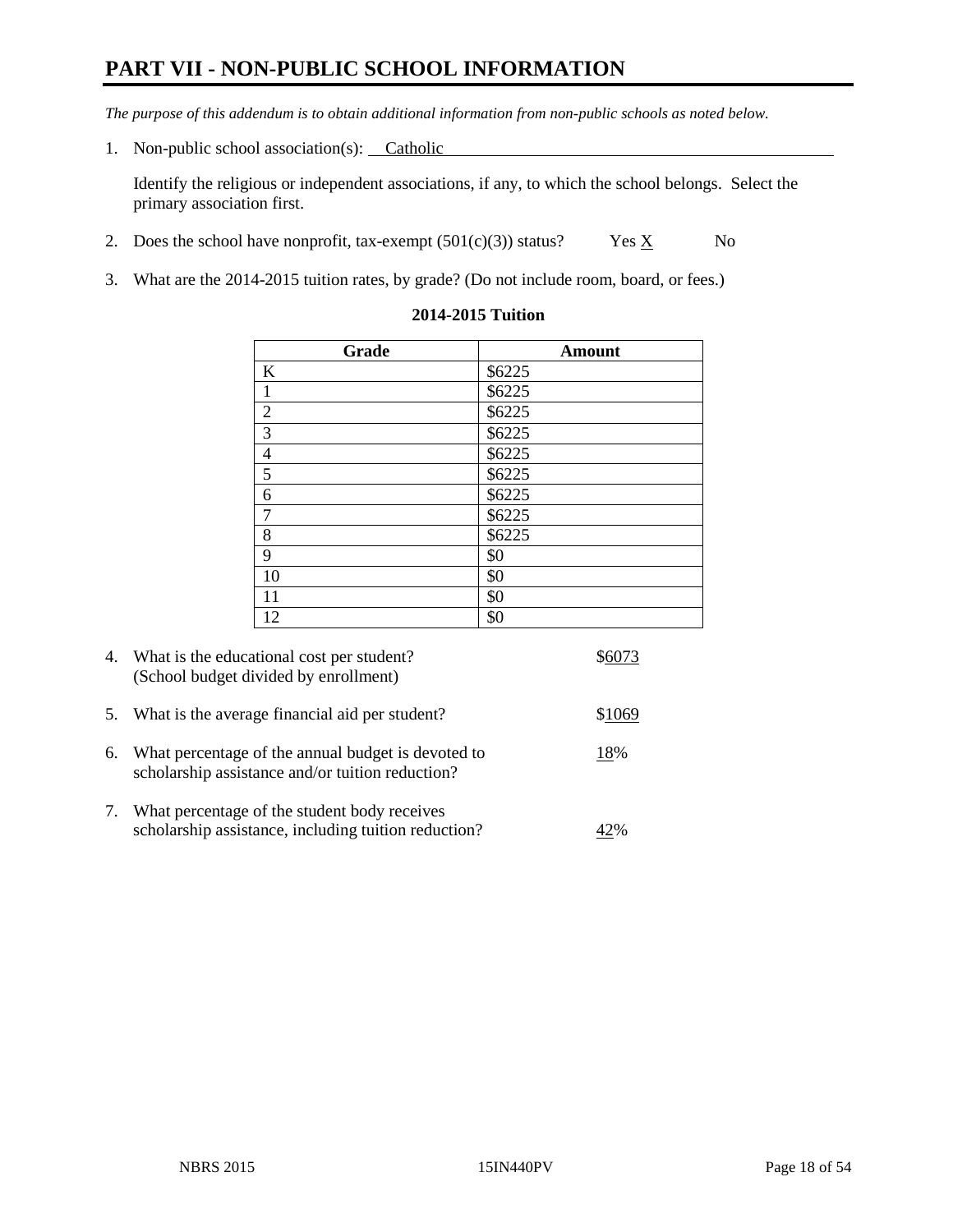| <b>Subject: Math</b>                                      | <b>Test:</b> Measures of Academic Progress |
|-----------------------------------------------------------|--------------------------------------------|
|                                                           | (MAP)                                      |
| Grade: 3                                                  | <b>Edition/Publication Year: 2014</b>      |
| <b>Publisher:</b> Northwest Evaluation Association (NWEA) | Scores are reported here as: Scaled scores |

| School Year                                   | 2013-2014      | 2012-2013      | 2011-2012      | 2010-2011 | 2009-2010 |
|-----------------------------------------------|----------------|----------------|----------------|-----------|-----------|
| Testing month                                 | May            | May            | May            | May       | May       |
| <b>SCHOOL SCORES</b>                          |                |                |                |           |           |
| <b>Average Score</b>                          | 218.6          | 219.4          | 215.9          | 215.3     | 212.8     |
| Number of students tested                     | 65             | 57             | 62             | 58        | 51        |
| Percent of total students tested              | 100            | 100            | 100            | 100       | 100       |
| Number of students<br>alternatively assessed  |                |                |                |           |           |
| Percent of students<br>alternatively assessed | $\overline{0}$ | $\overline{0}$ | $\overline{0}$ | $\Omega$  | $\theta$  |
| <b>SUBGROUP SCORES</b>                        |                |                |                |           |           |
| 1. Other 1                                    |                |                |                |           |           |
| <b>Average Score</b>                          |                |                |                |           |           |
| Number of students tested                     |                |                |                |           |           |
| 2. Other 2                                    |                |                |                |           |           |
| <b>Average Score</b>                          |                |                |                |           |           |
| Number of students tested                     |                |                |                |           |           |
| 3. Other 3                                    |                |                |                |           |           |
| <b>Average Score</b>                          |                |                |                |           |           |
| Number of students tested                     |                |                |                |           |           |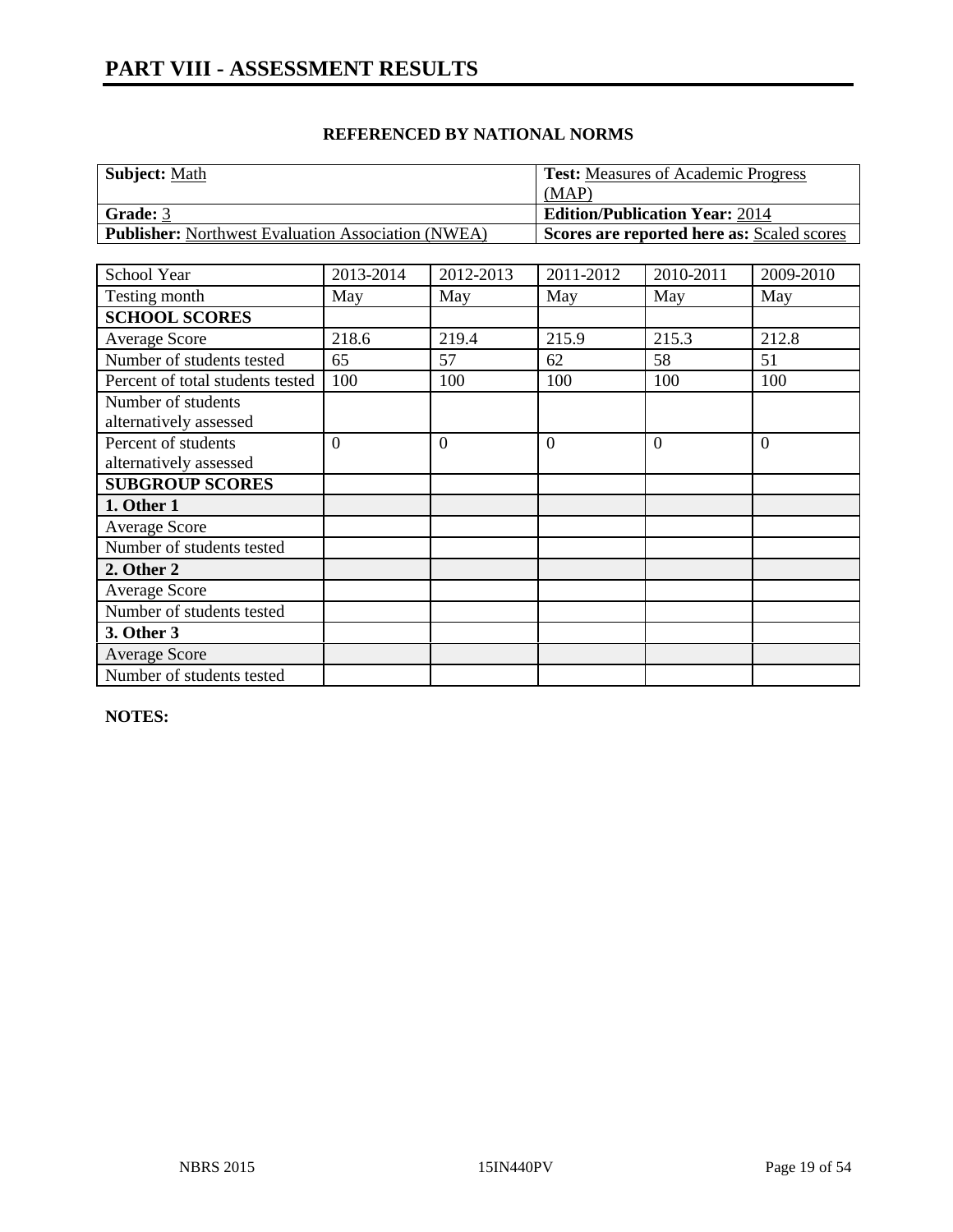| <b>Subject: Math</b>                                      | <b>Test:</b> Measures of Academic Progress        |
|-----------------------------------------------------------|---------------------------------------------------|
|                                                           | (MAP)                                             |
| Grade: 4                                                  | <b>Edition/Publication Year: 2014</b>             |
| <b>Publisher:</b> Northwest Evaluation Association (NWEA) | <b>Scores are reported here as: Scaled scores</b> |

| School Year                      | 2013-2014      | 2012-2013      | 2011-2012      | 2010-2011 | 2009-2010      |
|----------------------------------|----------------|----------------|----------------|-----------|----------------|
| Testing month                    | May            | May            | May            | May       | May            |
| <b>SCHOOL SCORES</b>             |                |                |                |           |                |
| Average Score                    | 231.7          | 229.3          | 230.3          | 223.7     | 223.6          |
| Number of students tested        | 56             | 59             | 56             | 60        | 52             |
| Percent of total students tested | 100            | 100            | 100            | 100       | 100            |
| Number of students               |                |                |                |           |                |
| alternatively assessed           |                |                |                |           |                |
| Percent of students              | $\overline{0}$ | $\overline{0}$ | $\overline{0}$ | $\Omega$  | $\overline{0}$ |
| alternatively assessed           |                |                |                |           |                |
| <b>SUBGROUP SCORES</b>           |                |                |                |           |                |
| 1. Other 1                       |                |                |                |           |                |
| <b>Average Score</b>             |                |                |                |           |                |
| Number of students tested        |                |                |                |           |                |
| 2. Other 2                       |                |                |                |           |                |
| <b>Average Score</b>             |                |                |                |           |                |
| Number of students tested        |                |                |                |           |                |
| 3. Other 3                       |                |                |                |           |                |
| <b>Average Score</b>             |                |                |                |           |                |
| Number of students tested        |                |                |                |           |                |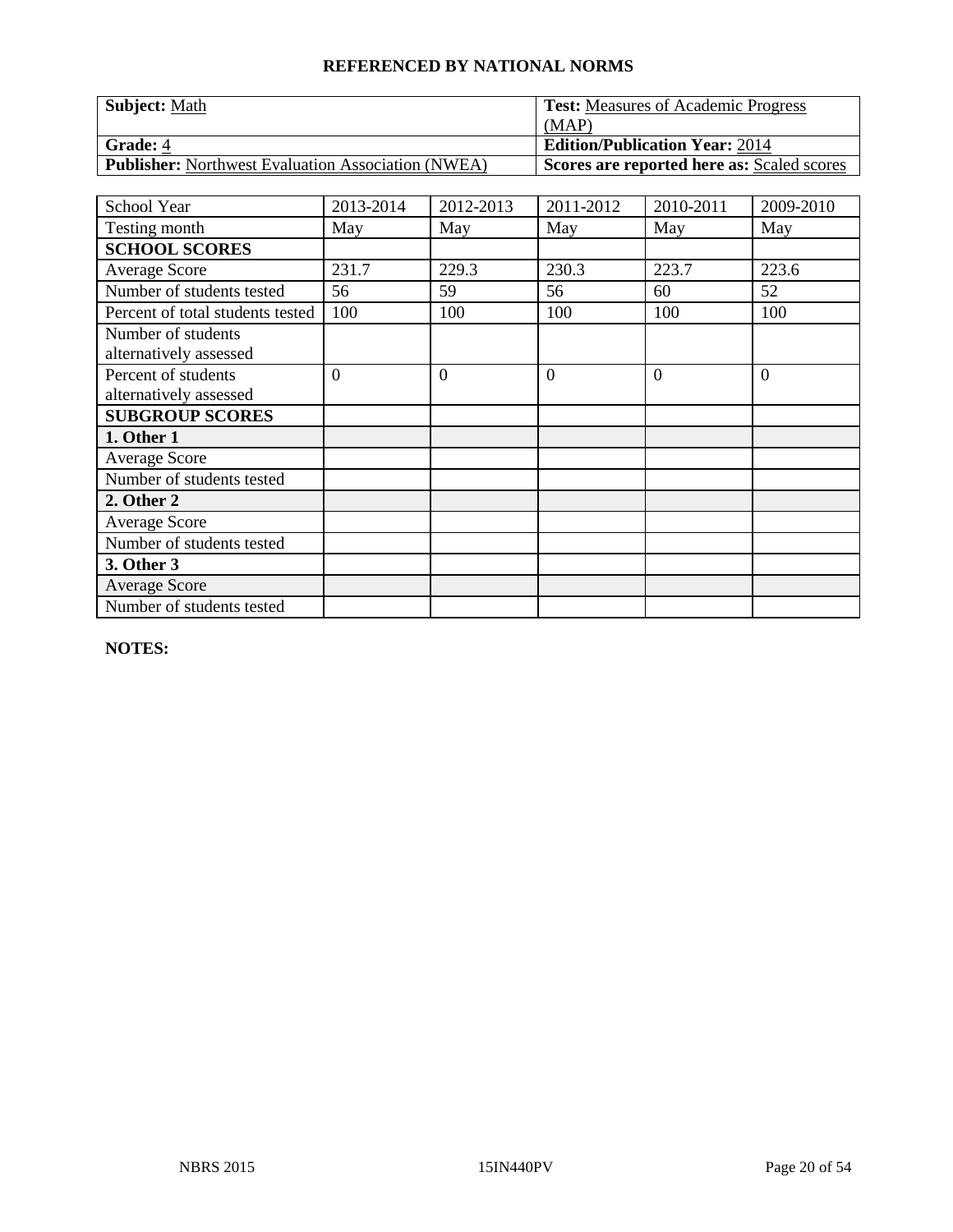| <b>Subject: Math</b>                                      | <b>Test:</b> Measures of Academic Progress        |
|-----------------------------------------------------------|---------------------------------------------------|
|                                                           | (MAP)                                             |
| Grade: 5                                                  | <b>Edition/Publication Year: 2014</b>             |
| <b>Publisher:</b> Northwest Evaluation Association (NWEA) | <b>Scores are reported here as: Scaled scores</b> |

| School Year                      | 2013-2014      | 2012-2013      | 2011-2012      | 2010-2011 | 2009-2010      |
|----------------------------------|----------------|----------------|----------------|-----------|----------------|
| Testing month                    | May            | May            | May            | May       | May            |
| <b>SCHOOL SCORES</b>             |                |                |                |           |                |
| Average Score                    | 245.2          | 241.8          | 239.2          | 238.3     | 232.6          |
| Number of students tested        | 61             | 58             | 60             | 60        | 58             |
| Percent of total students tested | 100            | 100            | 100            | 100       | 100            |
| Number of students               |                |                |                |           |                |
| alternatively assessed           |                |                |                |           |                |
| Percent of students              | $\overline{0}$ | $\overline{0}$ | $\overline{0}$ | $\theta$  | $\overline{0}$ |
| alternatively assessed           |                |                |                |           |                |
| <b>SUBGROUP SCORES</b>           |                |                |                |           |                |
| 1. Other 1                       |                |                |                |           |                |
| <b>Average Score</b>             |                |                |                |           |                |
| Number of students tested        |                |                |                |           |                |
| 2. Other 2                       |                |                |                |           |                |
| <b>Average Score</b>             |                |                |                |           |                |
| Number of students tested        |                |                |                |           |                |
| 3. Other 3                       |                |                |                |           |                |
| <b>Average Score</b>             |                |                |                |           |                |
| Number of students tested        |                |                |                |           |                |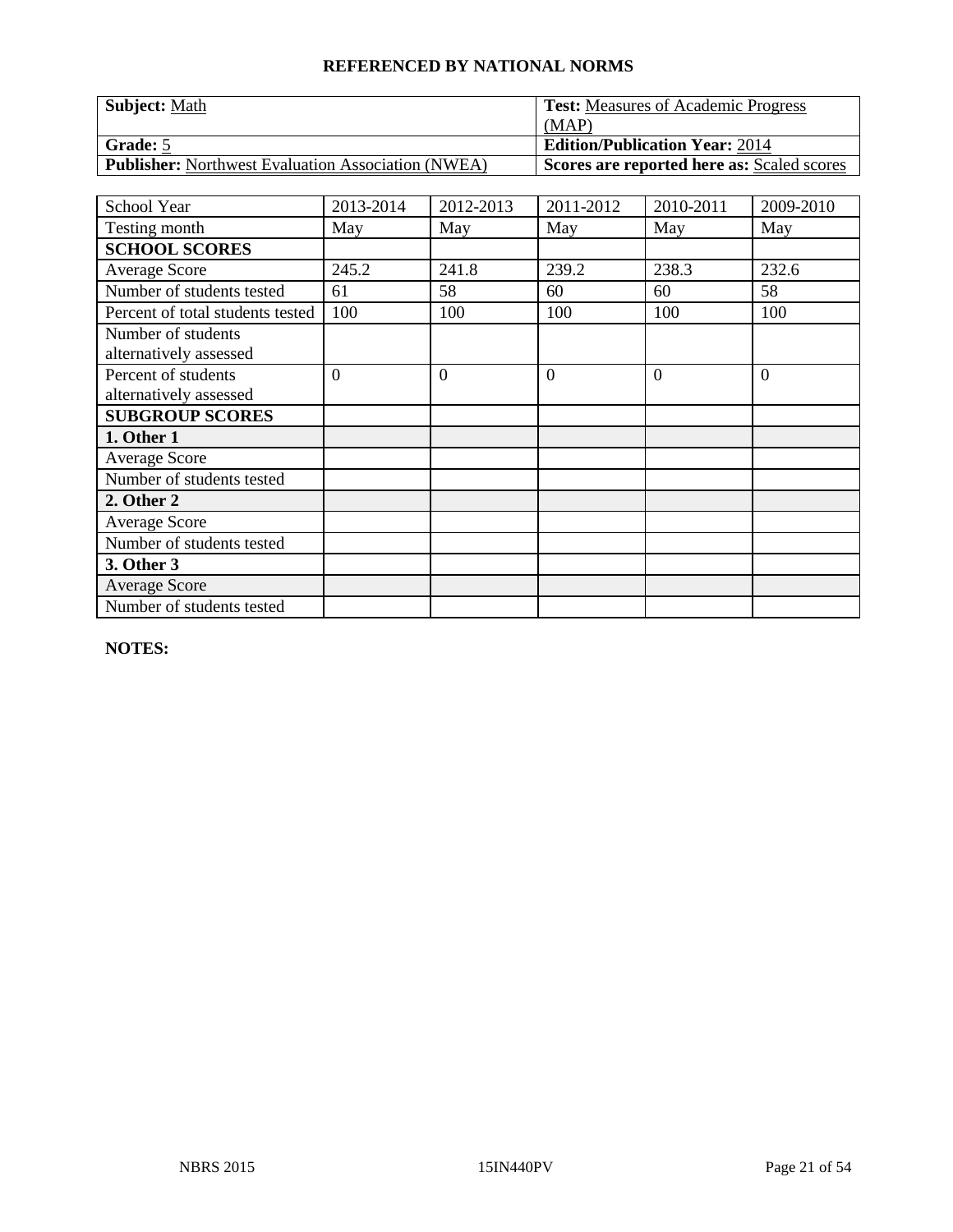| <b>Subject: Math</b>                                      | <b>Test:</b> Measures of Academic Progress        |
|-----------------------------------------------------------|---------------------------------------------------|
|                                                           | (MAP)                                             |
| Grade: 6                                                  | <b>Edition/Publication Year: 2014</b>             |
| <b>Publisher:</b> Northwest Evaluation Association (NWEA) | <b>Scores are reported here as: Scaled scores</b> |

| School Year                      | 2013-2014      | 2012-2013      | 2011-2012      | 2010-2011 | 2009-2010      |
|----------------------------------|----------------|----------------|----------------|-----------|----------------|
| Testing month                    | May            | May            | May            | May       | May            |
| <b>SCHOOL SCORES</b>             |                |                |                |           |                |
| Average Score                    | 240.3          | 239.2          | 239.3          | 238       | 238.7          |
| Number of students tested        | 57             | 60             | 60             | 62        | 41             |
| Percent of total students tested | 100            | 100            | 100            | 100       | 100            |
| Number of students               |                |                |                |           |                |
| alternatively assessed           |                |                |                |           |                |
| Percent of students              | $\overline{0}$ | $\overline{0}$ | $\overline{0}$ | $\theta$  | $\overline{0}$ |
| alternatively assessed           |                |                |                |           |                |
| <b>SUBGROUP SCORES</b>           |                |                |                |           |                |
| 1. Other 1                       |                |                |                |           |                |
| <b>Average Score</b>             |                |                |                |           |                |
| Number of students tested        |                |                |                |           |                |
| 2. Other 2                       |                |                |                |           |                |
| <b>Average Score</b>             |                |                |                |           |                |
| Number of students tested        |                |                |                |           |                |
| 3. Other 3                       |                |                |                |           |                |
| <b>Average Score</b>             |                |                |                |           |                |
| Number of students tested        |                |                |                |           |                |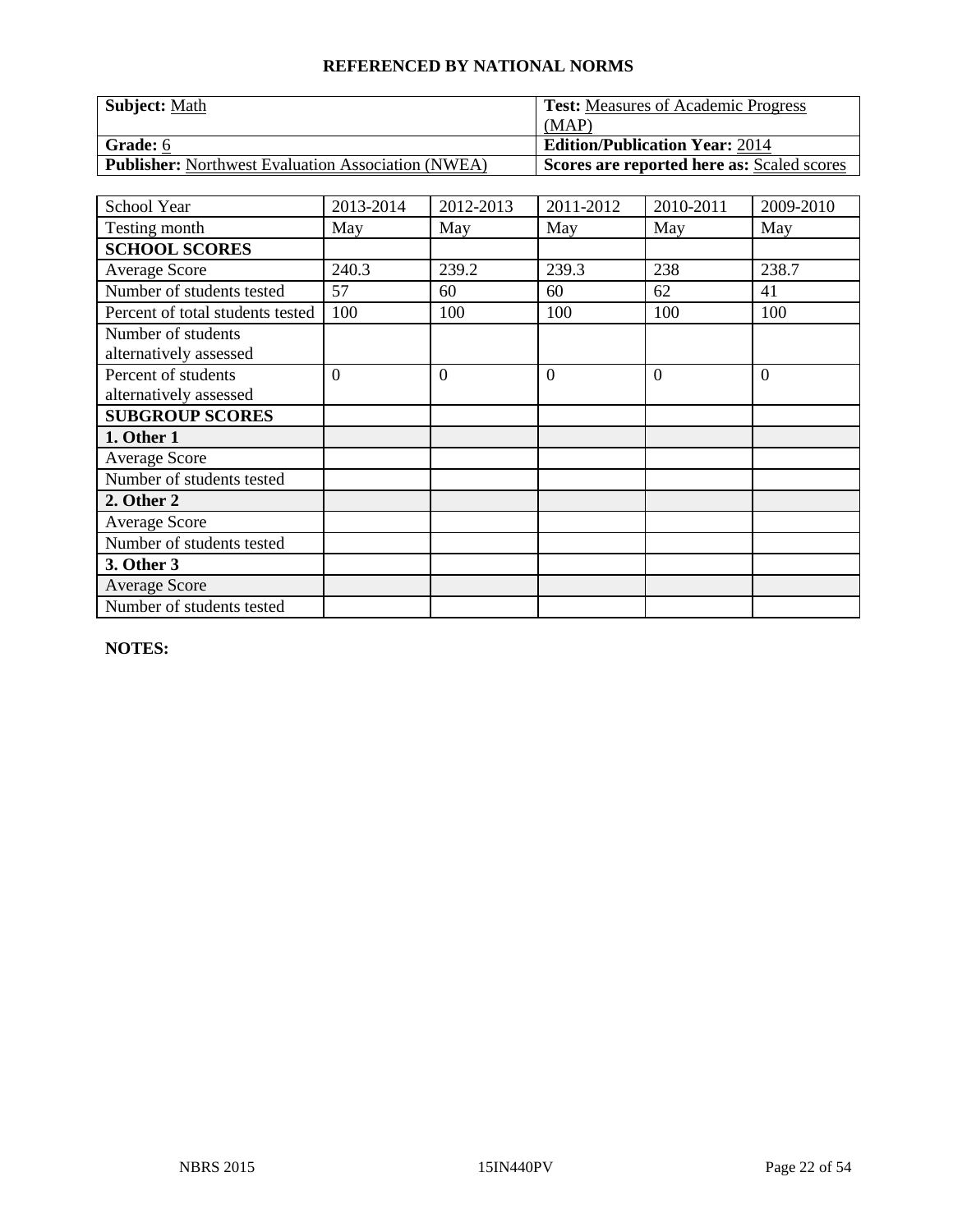| <b>Subject: Math</b>                                      | <b>Test:</b> Measures of Academic Progress        |
|-----------------------------------------------------------|---------------------------------------------------|
|                                                           | (MAP)                                             |
| Grade: 7                                                  | <b>Edition/Publication Year: 2014</b>             |
| <b>Publisher:</b> Northwest Evaluation Association (NWEA) | <b>Scores are reported here as: Scaled scores</b> |

| School Year                      | 2013-2014      | 2012-2013      | 2011-2012      | 2010-2011 | 2009-2010      |
|----------------------------------|----------------|----------------|----------------|-----------|----------------|
| Testing month                    | May            | May            | May            | May       | May            |
| <b>SCHOOL SCORES</b>             |                |                |                |           |                |
| Average Score                    | 244.2          | 246            | 243.4          | 241.5     | 246.3          |
| Number of students tested        | 52             | 58             | 58             | 44        | 37             |
| Percent of total students tested | 100            | 100            | 100            | 100       | 100            |
| Number of students               |                |                |                |           |                |
| alternatively assessed           |                |                |                |           |                |
| Percent of students              | $\overline{0}$ | $\overline{0}$ | $\overline{0}$ | $\Omega$  | $\overline{0}$ |
| alternatively assessed           |                |                |                |           |                |
| <b>SUBGROUP SCORES</b>           |                |                |                |           |                |
| 1. Other 1                       |                |                |                |           |                |
| <b>Average Score</b>             |                |                |                |           |                |
| Number of students tested        |                |                |                |           |                |
| 2. Other 2                       |                |                |                |           |                |
| <b>Average Score</b>             |                |                |                |           |                |
| Number of students tested        |                |                |                |           |                |
| 3. Other 3                       |                |                |                |           |                |
| <b>Average Score</b>             |                |                |                |           |                |
| Number of students tested        |                |                |                |           |                |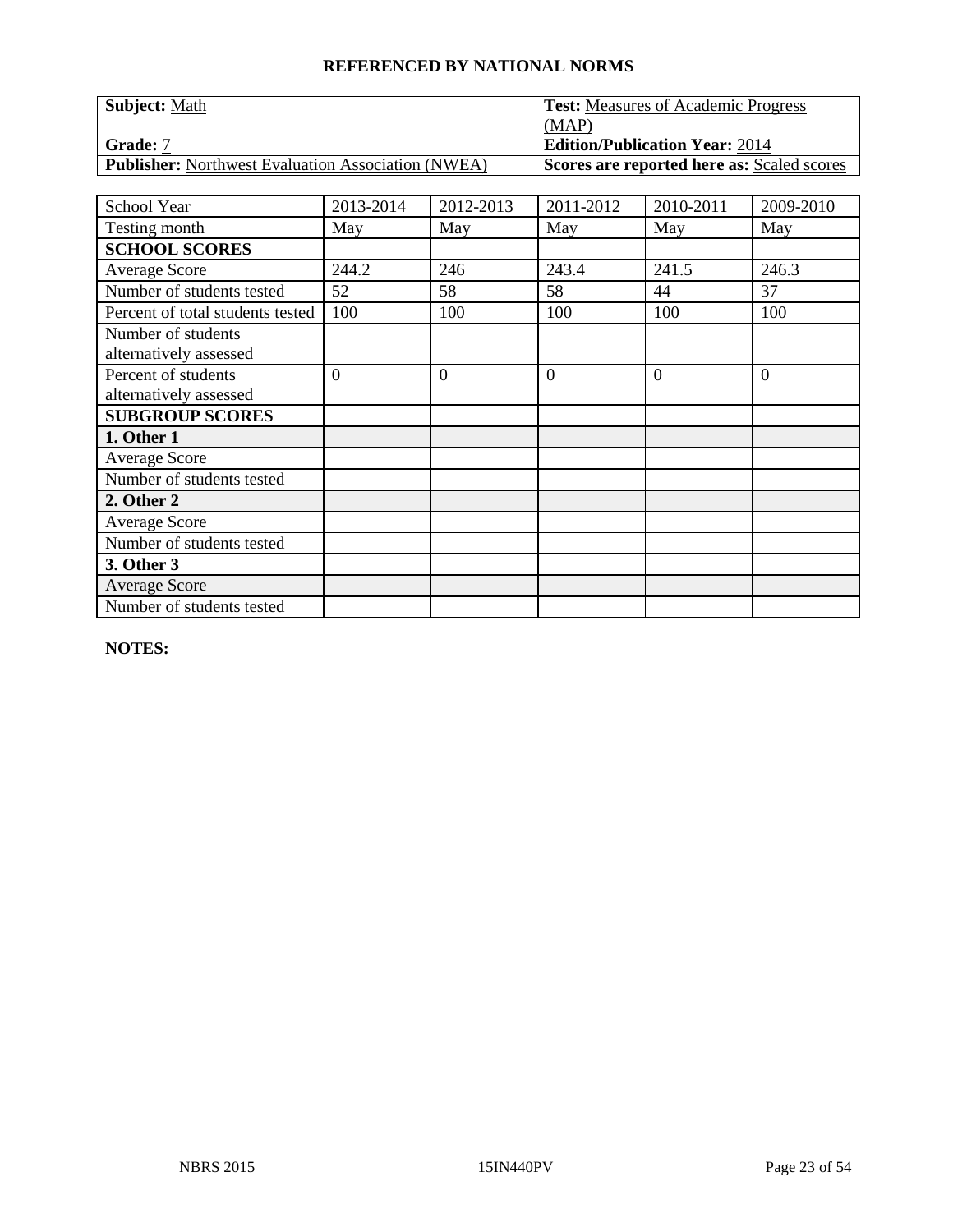| <b>Subject: Math</b>                                      | <b>Test:</b> Measures of Academic Progress        |
|-----------------------------------------------------------|---------------------------------------------------|
|                                                           | (MAP)                                             |
| Grade: 8                                                  | <b>Edition/Publication Year: 2014</b>             |
| <b>Publisher:</b> Northwest Evaluation Association (NWEA) | <b>Scores are reported here as: Scaled scores</b> |

| School Year                      | 2013-2014 | 2012-2013 | 2011-2012 | 2010-2011 | 2009-2010 |
|----------------------------------|-----------|-----------|-----------|-----------|-----------|
| Testing month                    | May       | May       | May       | May       | May       |
| <b>SCHOOL SCORES</b>             |           |           |           |           |           |
| <b>Average Score</b>             |           |           | 250.4     | 250       | 245.7     |
| Number of students tested        |           |           | 41        | 39        | 27        |
| Percent of total students tested | $\theta$  | $\theta$  | 100       | 100       | 100       |
| Number of students               |           |           |           |           |           |
| alternatively assessed           |           |           |           |           |           |
| Percent of students              | $\theta$  | $\Omega$  | $\theta$  | $\theta$  | $\theta$  |
| alternatively assessed           |           |           |           |           |           |
| <b>SUBGROUP SCORES</b>           |           |           |           |           |           |
| 1. Other 1                       |           |           |           |           |           |
| <b>Average Score</b>             |           |           |           |           |           |
| Number of students tested        |           |           |           |           |           |
| 2. Other 2                       |           |           |           |           |           |
| <b>Average Score</b>             |           |           |           |           |           |
| Number of students tested        |           |           |           |           |           |
| 3. Other 3                       |           |           |           |           |           |
| <b>Average Score</b>             |           |           |           |           |           |
| Number of students tested        |           |           |           |           |           |

**NOTES:** Beginning Fall 2012, NWEA testing was eliminated for 8th grade students.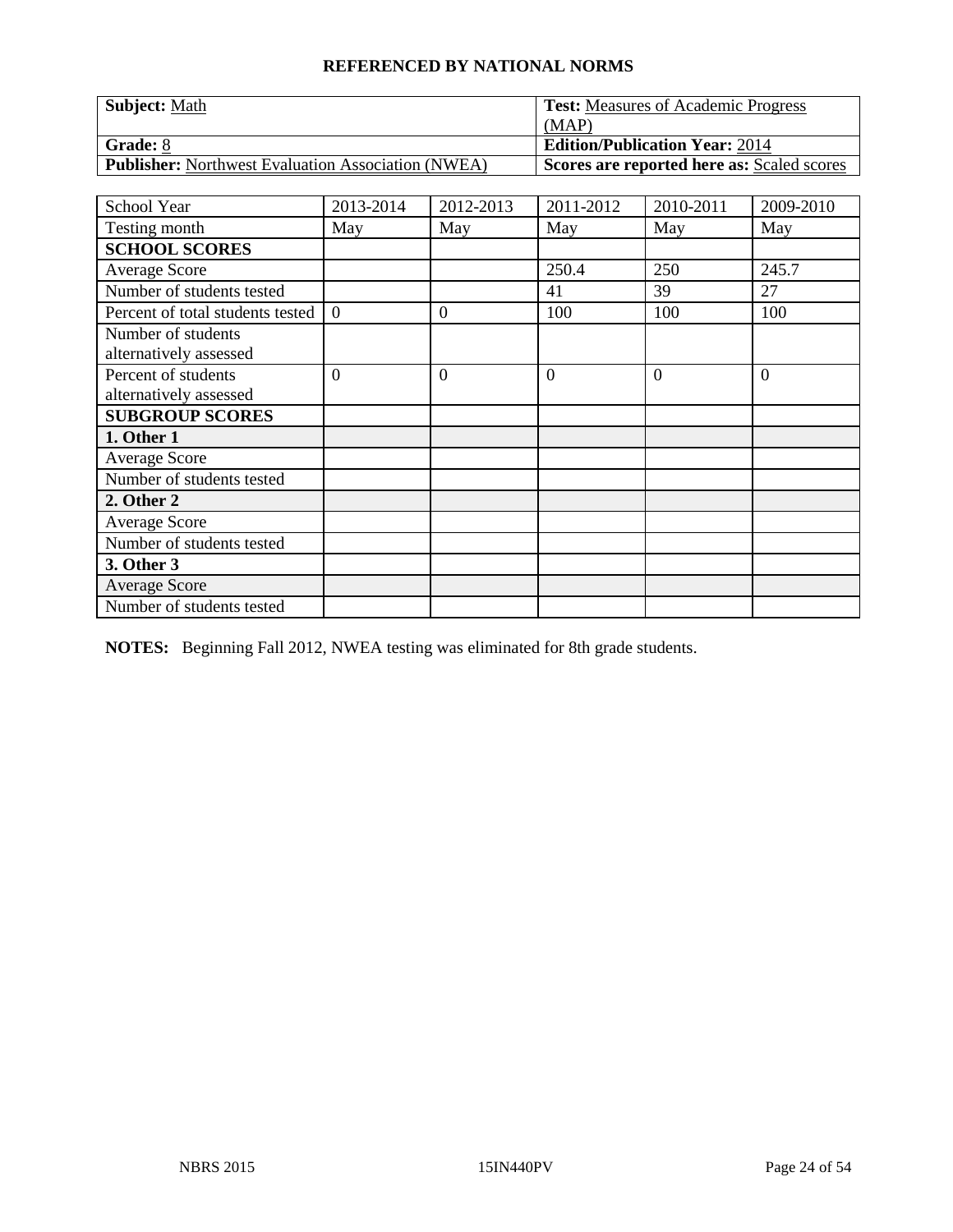| <b>Subject:</b> Reading/ELA                               | <b>Test:</b> Measures of Academic Progress        |
|-----------------------------------------------------------|---------------------------------------------------|
|                                                           | (MAP)                                             |
| Grade: 3                                                  | <b>Edition/Publication Year: 2014</b>             |
| <b>Publisher:</b> Northwest Evaluation Association (NWEA) | <b>Scores are reported here as: Scaled scores</b> |

| School Year                      | 2013-2014 | 2012-2013      | 2011-2012 | 2010-2011 | 2009-2010 |
|----------------------------------|-----------|----------------|-----------|-----------|-----------|
| Testing month                    | May       | May            | May       | May       | May       |
| <b>SCHOOL SCORES</b>             |           |                |           |           |           |
| <b>Average Score</b>             | 213.7     | 210.7          | 210.7     | 210.8     | 206.2     |
| Number of students tested        | 65        | 57             | 62        | 58        | 51        |
| Percent of total students tested | 100       | 100            | 100       | 100       | 100       |
| Number of students               |           |                |           |           |           |
| alternatively assessed           |           |                |           |           |           |
| Percent of students              | $\Omega$  | $\overline{0}$ | $\theta$  | $\Omega$  | $\theta$  |
| alternatively assessed           |           |                |           |           |           |
| <b>SUBGROUP SCORES</b>           |           |                |           |           |           |
| 1. Other 1                       |           |                |           |           |           |
| <b>Average Score</b>             |           |                |           |           |           |
| Number of students tested        |           |                |           |           |           |
| 2. Other 2                       |           |                |           |           |           |
| <b>Average Score</b>             |           |                |           |           |           |
| Number of students tested        |           |                |           |           |           |
| 3. Other 3                       |           |                |           |           |           |
| <b>Average Score</b>             |           |                |           |           |           |
| Number of students tested        |           |                |           |           |           |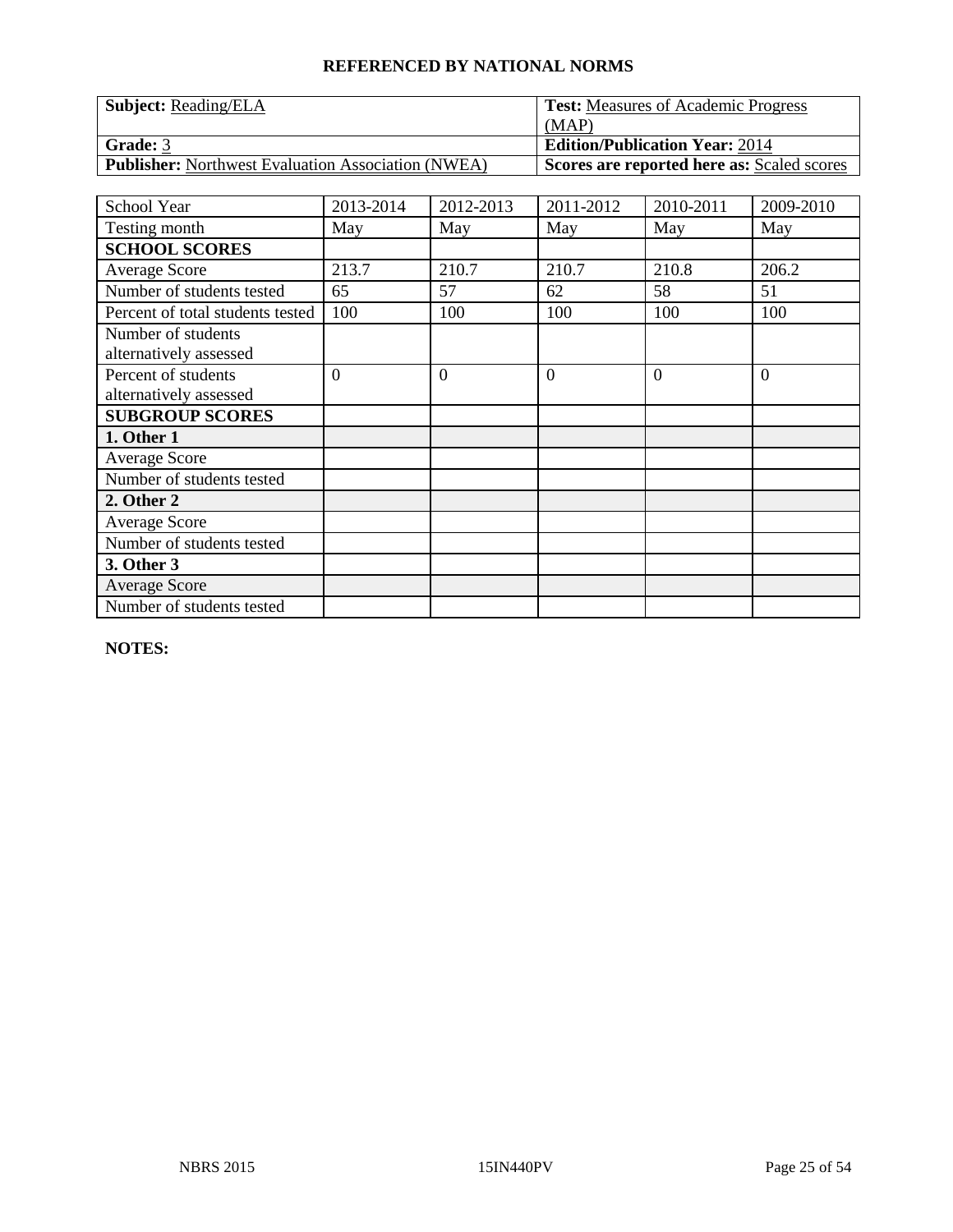| <b>Subject:</b> Reading/ELA                               | <b>Test:</b> Measures of Academic Progress        |
|-----------------------------------------------------------|---------------------------------------------------|
|                                                           | (MAP)                                             |
| Grade: 4                                                  | <b>Edition/Publication Year: 2014</b>             |
| <b>Publisher:</b> Northwest Evaluation Association (NWEA) | <b>Scores are reported here as: Scaled scores</b> |

| School Year                      | 2013-2014 | 2012-2013      | 2011-2012 | 2010-2011 | 2009-2010 |
|----------------------------------|-----------|----------------|-----------|-----------|-----------|
| Testing month                    | May       | May            | May       | May       | May       |
| <b>SCHOOL SCORES</b>             |           |                |           |           |           |
| <b>Average Score</b>             | 220.1     | 219.9          | 221.3     | 216.8     | 218       |
| Number of students tested        | 56        | 59             | 56        | 60        | 52        |
| Percent of total students tested | 100       | 100            | 100       | 100       | 100       |
| Number of students               |           |                |           |           |           |
| alternatively assessed           |           |                |           |           |           |
| Percent of students              | $\Omega$  | $\overline{0}$ | $\theta$  | $\theta$  | $\theta$  |
| alternatively assessed           |           |                |           |           |           |
| <b>SUBGROUP SCORES</b>           |           |                |           |           |           |
| 1. Other 1                       |           |                |           |           |           |
| <b>Average Score</b>             |           |                |           |           |           |
| Number of students tested        |           |                |           |           |           |
| 2. Other 2                       |           |                |           |           |           |
| <b>Average Score</b>             |           |                |           |           |           |
| Number of students tested        |           |                |           |           |           |
| 3. Other 3                       |           |                |           |           |           |
| <b>Average Score</b>             |           |                |           |           |           |
| Number of students tested        |           |                |           |           |           |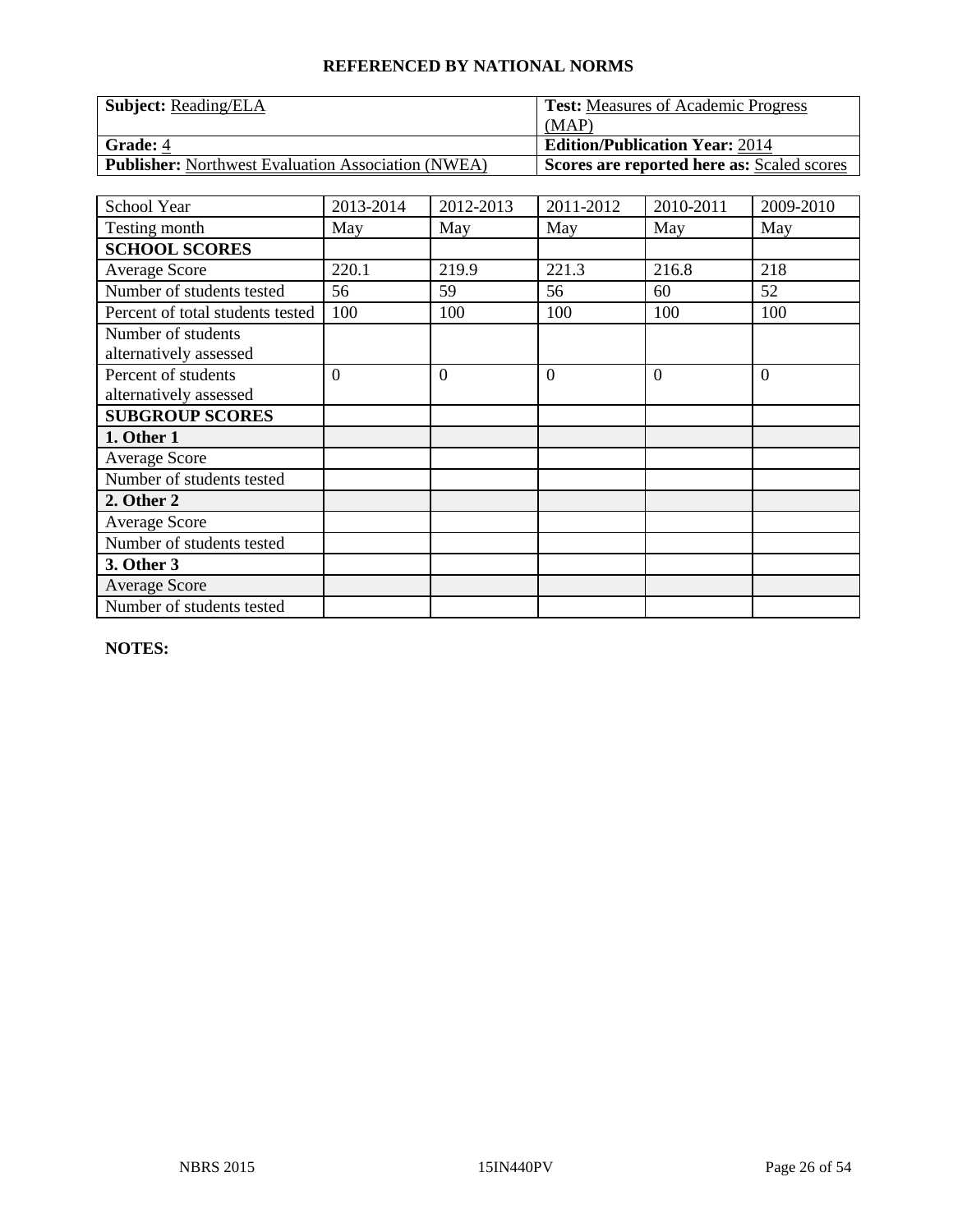| <b>Subject:</b> Reading/ELA                               | <b>Test:</b> Measures of Academic Progress        |  |  |
|-----------------------------------------------------------|---------------------------------------------------|--|--|
|                                                           | (MAP)                                             |  |  |
| <b>Grade:</b> 5                                           | <b>Edition/Publication Year: 2014</b>             |  |  |
| <b>Publisher:</b> Northwest Evaluation Association (NWEA) | <b>Scores are reported here as: Scaled scores</b> |  |  |

| School Year                      | 2013-2014      | 2012-2013      | 2011-2012      | 2010-2011 | 2009-2010      |
|----------------------------------|----------------|----------------|----------------|-----------|----------------|
| Testing month                    | May            | May            | May            | May       | May            |
| <b>SCHOOL SCORES</b>             |                |                |                |           |                |
| <b>Average Score</b>             | 225.6          | 226.6          | 224.2          | 225.6     | 222.4          |
| Number of students tested        | 61             | 58             | 60             | 60        | 58             |
| Percent of total students tested | 100            | 100            | 100            | 100       | 100            |
| Number of students               |                |                |                |           |                |
| alternatively assessed           |                |                |                |           |                |
| Percent of students              | $\overline{0}$ | $\overline{0}$ | $\overline{0}$ | $\theta$  | $\overline{0}$ |
| alternatively assessed           |                |                |                |           |                |
| <b>SUBGROUP SCORES</b>           |                |                |                |           |                |
| 1. Other 1                       |                |                |                |           |                |
| <b>Average Score</b>             |                |                |                |           |                |
| Number of students tested        |                |                |                |           |                |
| 2. Other 2                       |                |                |                |           |                |
| <b>Average Score</b>             |                |                |                |           |                |
| Number of students tested        |                |                |                |           |                |
| 3. Other 3                       |                |                |                |           |                |
| <b>Average Score</b>             |                |                |                |           |                |
| Number of students tested        |                |                |                |           |                |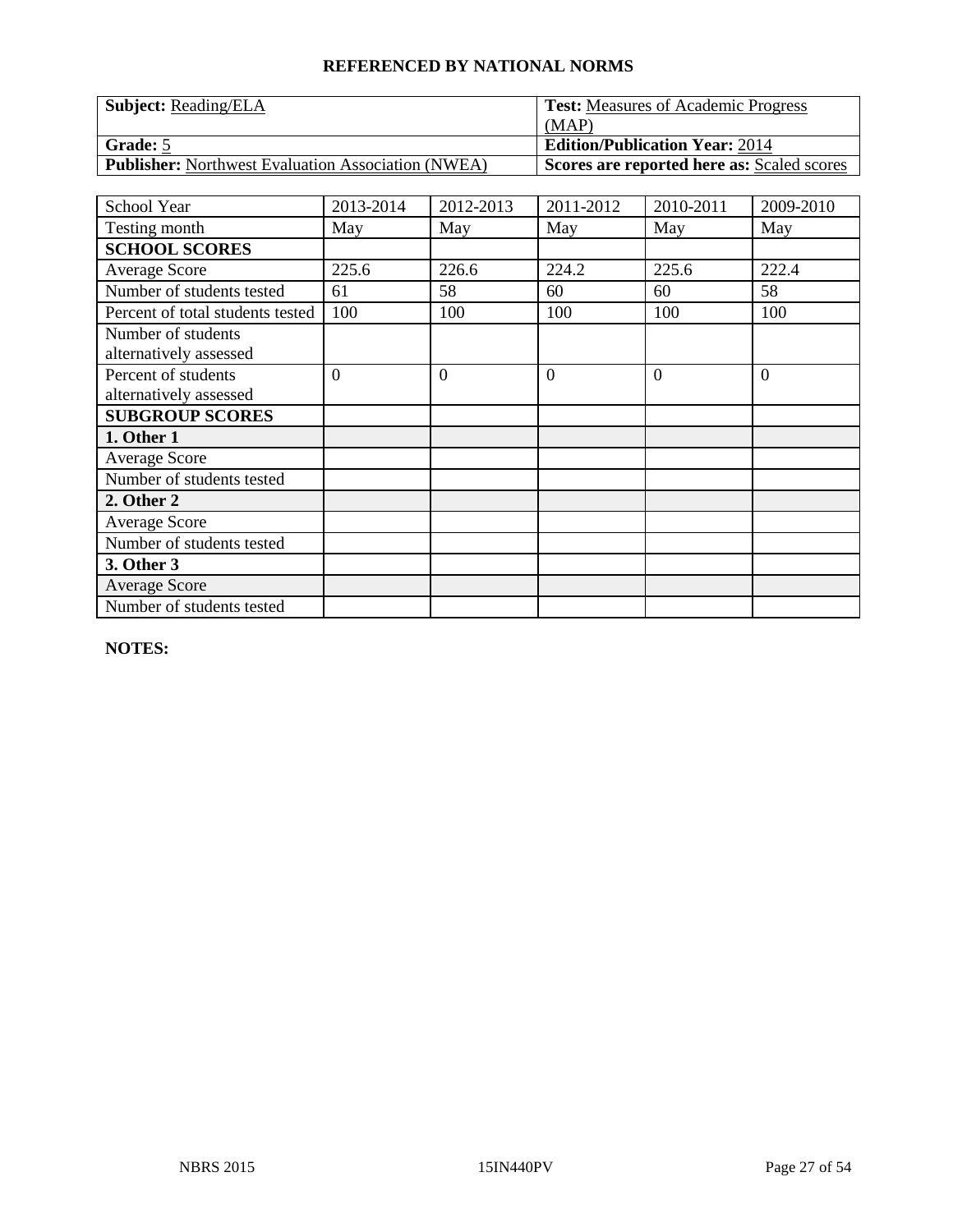| <b>Subject:</b> Reading/ELA                               | <b>Test:</b> Measures of Academic Progress        |
|-----------------------------------------------------------|---------------------------------------------------|
|                                                           | (MAP)                                             |
| Grade: 6                                                  | <b>Edition/Publication Year: 2014</b>             |
| <b>Publisher:</b> Northwest Evaluation Association (NWEA) | <b>Scores are reported here as: Scaled scores</b> |

| School Year                      | 2013-2014 | 2012-2013      | 2011-2012 | 2010-2011 | 2009-2010 |
|----------------------------------|-----------|----------------|-----------|-----------|-----------|
| Testing month                    | May       | May            | May       | May       | May       |
| <b>SCHOOL SCORES</b>             |           |                |           |           |           |
| <b>Average Score</b>             | 229.5     | 228.6          | 230.1     | 225.9     | 224.9     |
| Number of students tested        | 57        | 60             | 60        | 62        | 41        |
| Percent of total students tested | 100       | 100            | 100       | 100       | 100       |
| Number of students               |           |                |           |           |           |
| alternatively assessed           |           |                |           |           |           |
| Percent of students              | $\Omega$  | $\overline{0}$ | $\theta$  | $\theta$  | $\theta$  |
| alternatively assessed           |           |                |           |           |           |
| <b>SUBGROUP SCORES</b>           |           |                |           |           |           |
| 1. Other 1                       |           |                |           |           |           |
| <b>Average Score</b>             |           |                |           |           |           |
| Number of students tested        |           |                |           |           |           |
| 2. Other 2                       |           |                |           |           |           |
| <b>Average Score</b>             |           |                |           |           |           |
| Number of students tested        |           |                |           |           |           |
| 3. Other 3                       |           |                |           |           |           |
| <b>Average Score</b>             |           |                |           |           |           |
| Number of students tested        |           |                |           |           |           |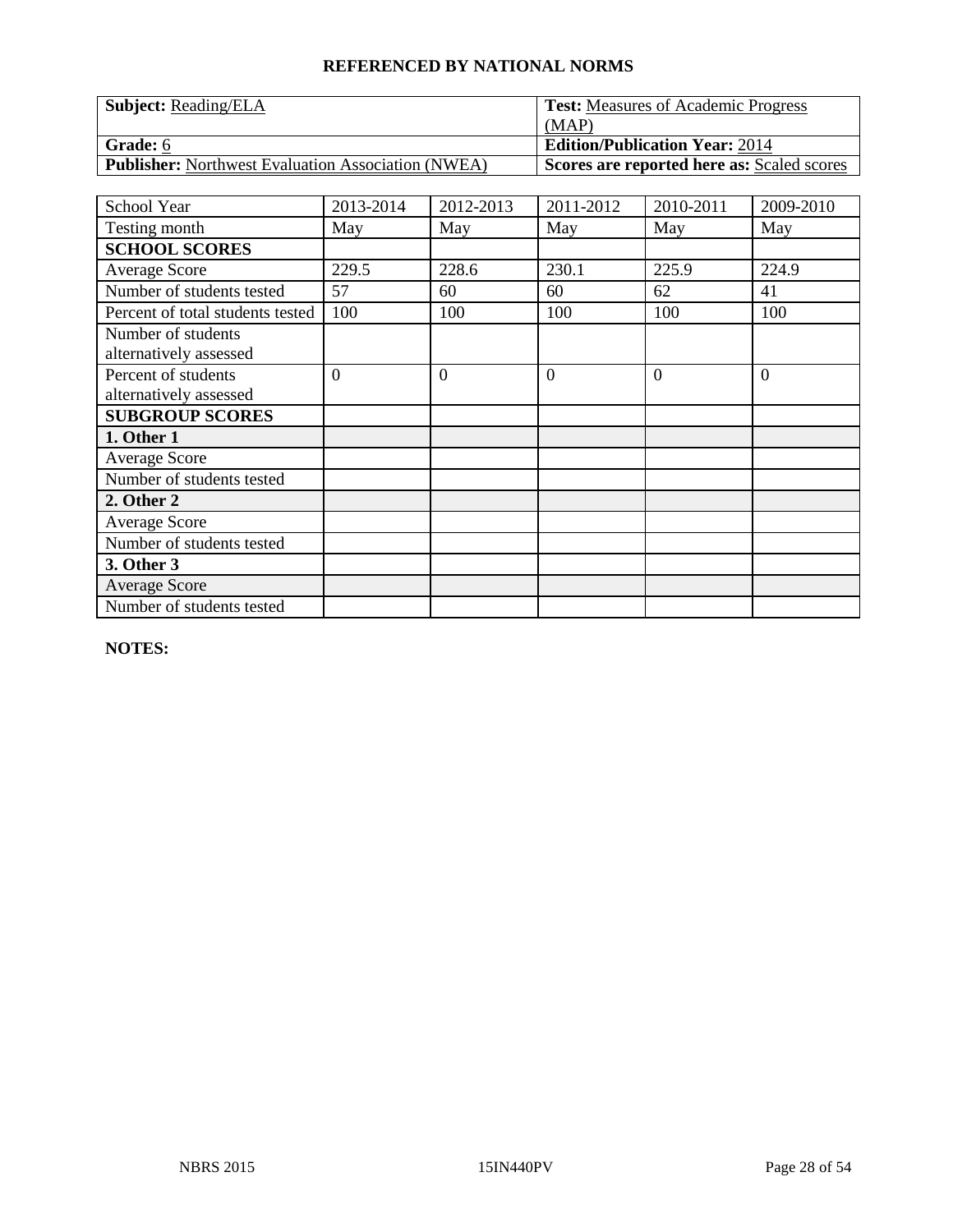| <b>Subject:</b> Reading/ELA                               | <b>Test:</b> Measures of Academic Progress        |  |  |
|-----------------------------------------------------------|---------------------------------------------------|--|--|
|                                                           | (MAP)                                             |  |  |
| Grade: 7                                                  | <b>Edition/Publication Year: 2014</b>             |  |  |
| <b>Publisher:</b> Northwest Evaluation Association (NWEA) | <b>Scores are reported here as: Scaled scores</b> |  |  |

| School Year                      | 2013-2014 | 2012-2013      | 2011-2012 | 2010-2011 | 2009-2010 |
|----------------------------------|-----------|----------------|-----------|-----------|-----------|
| Testing month                    | May       | May            | May       | May       | May       |
| <b>SCHOOL SCORES</b>             |           |                |           |           |           |
| <b>Average Score</b>             | 231.4     | 232.3          | 232.5     | 228       | 232.2     |
| Number of students tested        | 52        | 58             | 58        | 44        | 37        |
| Percent of total students tested | 100       | 100            | 100       | 100       | 100       |
| Number of students               |           |                |           |           |           |
| alternatively assessed           |           |                |           |           |           |
| Percent of students              | $\Omega$  | $\overline{0}$ | $\theta$  | $\Omega$  | $\theta$  |
| alternatively assessed           |           |                |           |           |           |
| <b>SUBGROUP SCORES</b>           |           |                |           |           |           |
| 1. Other 1                       |           |                |           |           |           |
| <b>Average Score</b>             |           |                |           |           |           |
| Number of students tested        |           |                |           |           |           |
| 2. Other 2                       |           |                |           |           |           |
| <b>Average Score</b>             |           |                |           |           |           |
| Number of students tested        |           |                |           |           |           |
| 3. Other 3                       |           |                |           |           |           |
| <b>Average Score</b>             |           |                |           |           |           |
| Number of students tested        |           |                |           |           |           |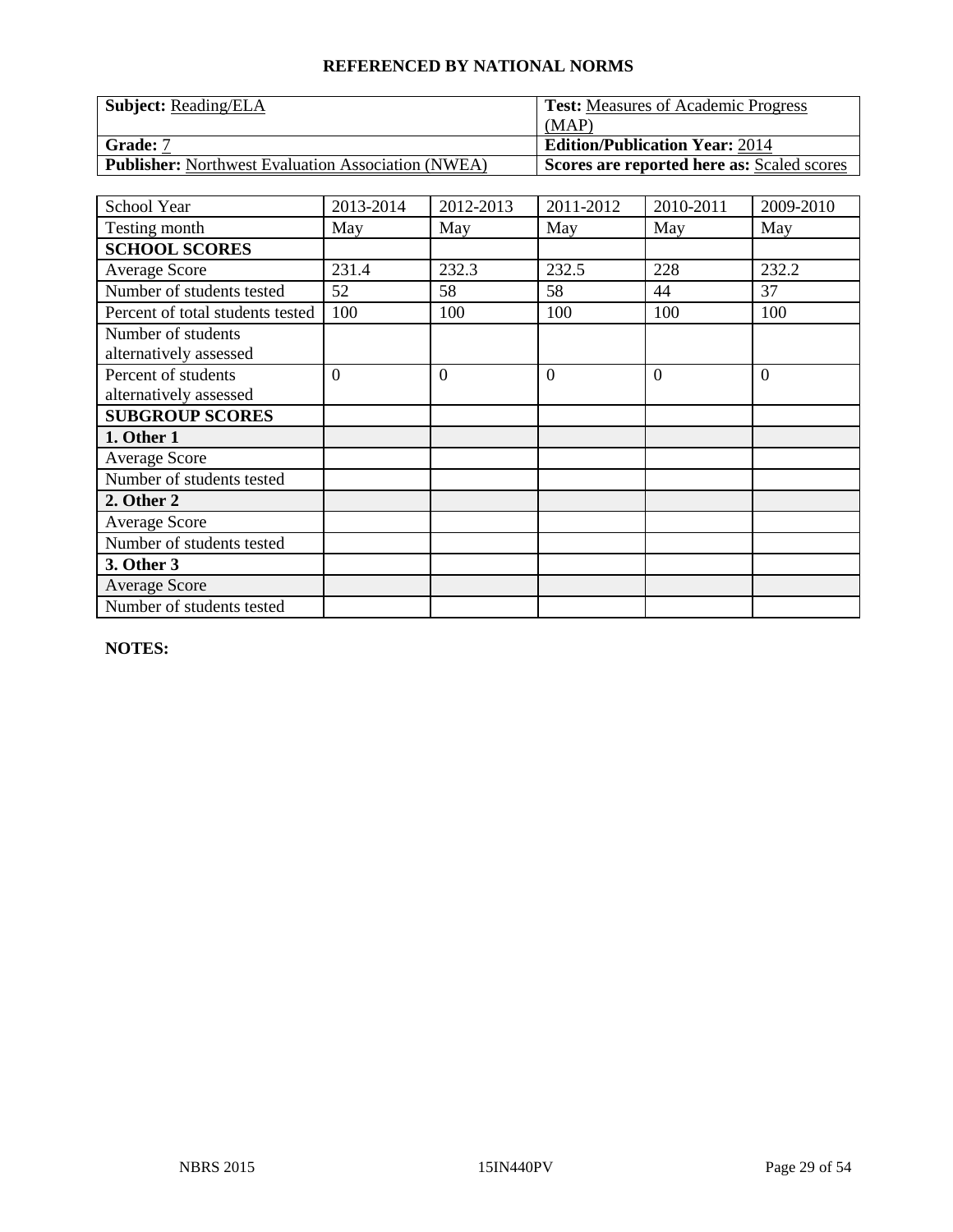| <b>Subject:</b> Reading/ELA                               | <b>Test:</b> Measures of Academic Progress        |  |  |
|-----------------------------------------------------------|---------------------------------------------------|--|--|
|                                                           | (MAP)                                             |  |  |
| <b>Grade: 8</b>                                           | <b>Edition/Publication Year: 2014</b>             |  |  |
| <b>Publisher:</b> Northwest Evaluation Association (NWEA) | <b>Scores are reported here as: Scaled scores</b> |  |  |

| School Year                      | 2013-2014 | 2012-2013 | 2011-2012 | 2010-2011 | 2009-2010 |
|----------------------------------|-----------|-----------|-----------|-----------|-----------|
| Testing month                    | May       | May       | May       | May       | May       |
| <b>SCHOOL SCORES</b>             |           |           |           |           |           |
| <b>Average Score</b>             |           |           | 237.6     | 236.6     | 233.3     |
| Number of students tested        |           |           | 41        | 39        | 27        |
| Percent of total students tested | $\theta$  | $\theta$  | 100       | 100       | 100       |
| Number of students               |           |           |           |           |           |
| alternatively assessed           |           |           |           |           |           |
| Percent of students              | $\theta$  | $\Omega$  | $\theta$  | $\theta$  | $\theta$  |
| alternatively assessed           |           |           |           |           |           |
| <b>SUBGROUP SCORES</b>           |           |           |           |           |           |
| 1. Other 1                       |           |           |           |           |           |
| <b>Average Score</b>             |           |           |           |           |           |
| Number of students tested        |           |           |           |           |           |
| 2. Other 2                       |           |           |           |           |           |
| <b>Average Score</b>             |           |           |           |           |           |
| Number of students tested        |           |           |           |           |           |
| 3. Other 3                       |           |           |           |           |           |
| <b>Average Score</b>             |           |           |           |           |           |
| Number of students tested        |           |           |           |           |           |

**NOTES:** Beginning Fall 2012, NWEA testing was eliminated for 8th grade students.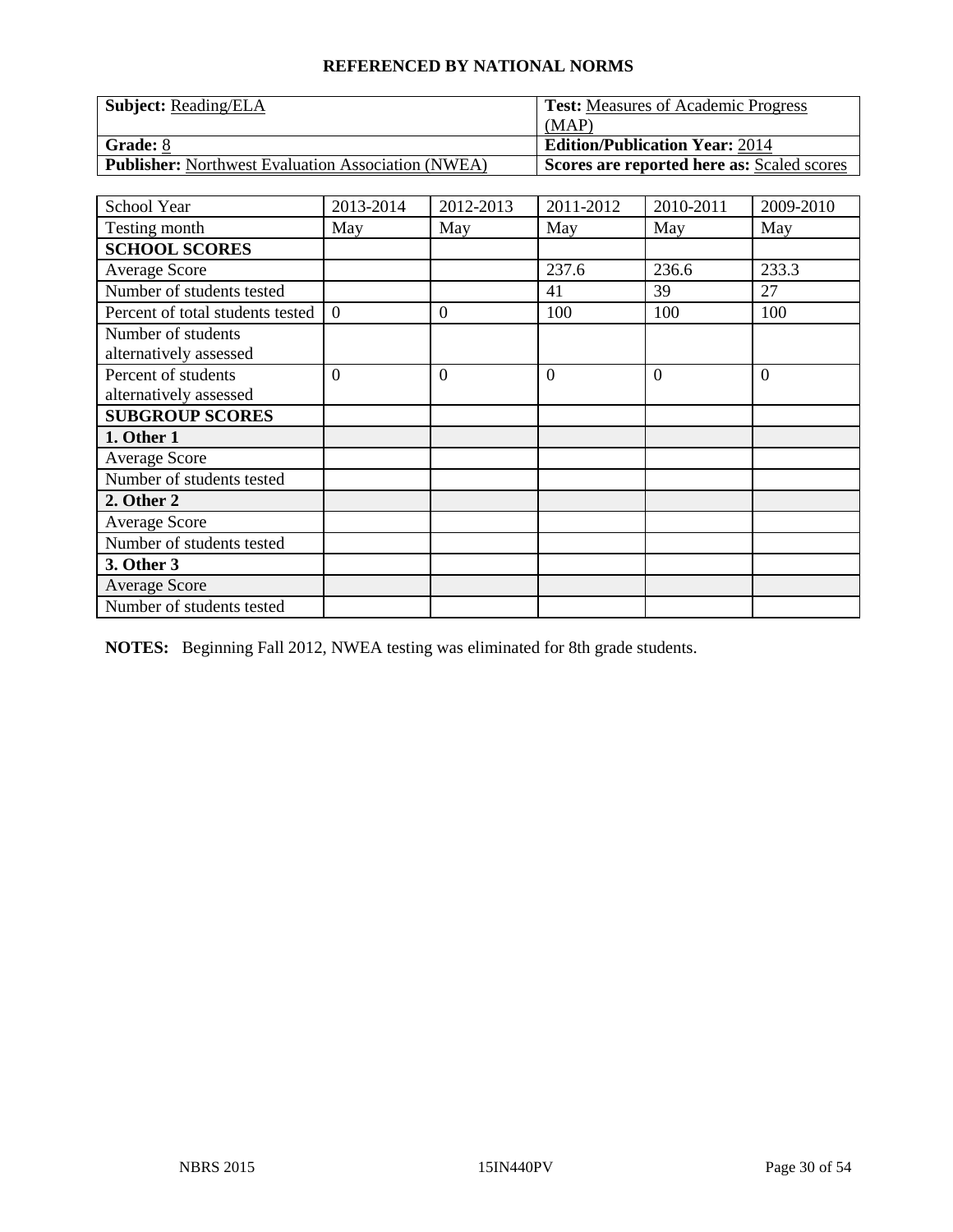| <b>Subject: Math</b>                | $\mathsf{Test}\text{: } \mathsf{ISTEP} +$ |
|-------------------------------------|-------------------------------------------|
| <b>All Students Tested/Grade: 3</b> | <b>Edition/Publication Year: 2009</b>     |
| <b>Publisher: CTB/McGraw-Hill</b>   |                                           |

| School Year                      | 2013-2014       | 2012-2013       | 2011-2012        | 2010-2011        | 2009-2010        |
|----------------------------------|-----------------|-----------------|------------------|------------------|------------------|
| Testing month                    | May             | May             | May              | May              | Apr              |
| <b>SCHOOL SCORES*</b>            |                 |                 |                  |                  |                  |
| Pass/Pass+                       | 100             | 95              | 97               | 95               | 90               |
| Pass+                            | 75              | 58              | 47               | 57               | 41               |
| Number of students tested        | $\overline{65}$ | $\overline{57}$ | 62               | 58               | $\overline{51}$  |
| Percent of total students tested | 100             | 100             | 100              | 100              | 100              |
| Number of students tested with   |                 |                 |                  |                  |                  |
| alternative assessment           |                 |                 |                  |                  |                  |
| % of students tested with        | $\overline{0}$  | $\mathbf{0}$    | $\boldsymbol{0}$ | $\boldsymbol{0}$ | $\boldsymbol{0}$ |
| alternative assessment           |                 |                 |                  |                  |                  |
| <b>SUBGROUP SCORES</b>           |                 |                 |                  |                  |                  |
| 1. Free and Reduced-Price        |                 |                 |                  |                  |                  |
| Meals/Socio-Economic/            |                 |                 |                  |                  |                  |
| <b>Disadvantaged Students</b>    |                 |                 |                  |                  |                  |
| Pass/Pass+                       |                 |                 |                  |                  |                  |
| Pass+                            |                 |                 |                  |                  |                  |
| Number of students tested        |                 |                 |                  |                  |                  |
| 2. Students receiving Special    |                 |                 |                  |                  |                  |
| <b>Education</b>                 |                 |                 |                  |                  |                  |
| Pass/Pass+                       |                 |                 |                  |                  |                  |
| Pass+                            |                 |                 |                  |                  |                  |
| Number of students tested        |                 |                 |                  |                  |                  |
| 3. English Language Learner      |                 |                 |                  |                  |                  |
| <b>Students</b>                  |                 |                 |                  |                  |                  |
| Pass/Pass+                       |                 |                 |                  |                  |                  |
| Pass+                            |                 |                 |                  |                  |                  |
| Number of students tested        |                 |                 |                  |                  |                  |
| 4. Hispanic or Latino            |                 |                 |                  |                  |                  |
| <b>Students</b>                  |                 |                 |                  |                  |                  |
| Pass/Pass+                       |                 |                 |                  |                  |                  |
| Pass+                            |                 |                 |                  |                  |                  |
| Number of students tested        |                 |                 |                  |                  |                  |
| 5. African-American              |                 |                 |                  |                  |                  |
| <b>Students</b>                  |                 |                 |                  |                  |                  |
| Pass/Pass+                       |                 |                 |                  |                  |                  |
| Pass+                            |                 |                 |                  |                  |                  |
| Number of students tested        |                 |                 |                  |                  |                  |
| <b>6. Asian Students</b>         |                 |                 |                  |                  |                  |
| Pass/Pass+                       |                 |                 |                  |                  |                  |
| $Pass+$                          |                 |                 |                  |                  |                  |
| Number of students tested        |                 |                 |                  |                  |                  |
| 7. American Indian or            |                 |                 |                  |                  |                  |
| <b>Alaska Native Students</b>    |                 |                 |                  |                  |                  |
| Pass/Pass+                       |                 |                 |                  |                  |                  |
| Pass+                            |                 |                 |                  |                  |                  |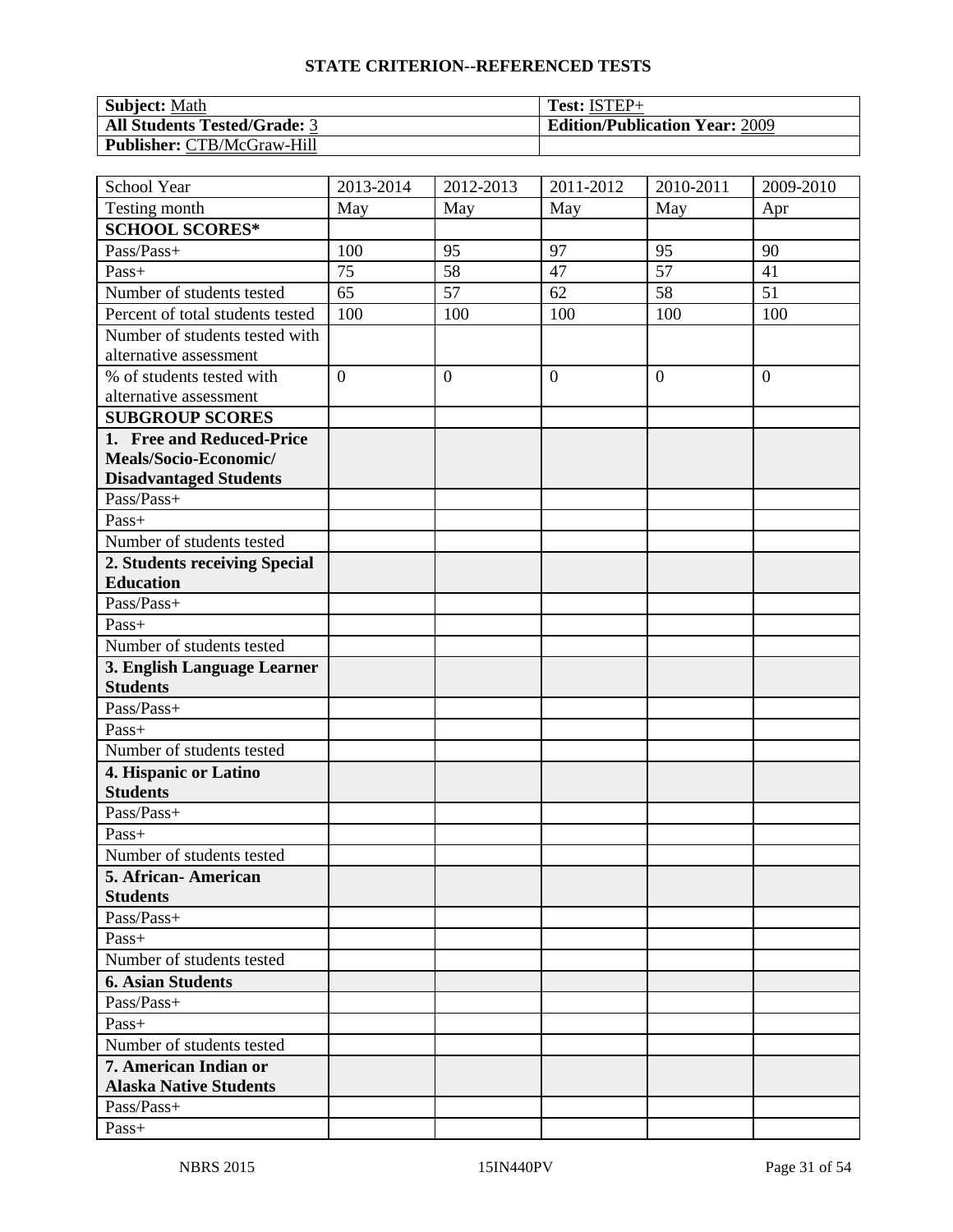| School Year                      | 2013-2014 | 2012-2013 | 2011-2012 | 2010-2011 | 2009-2010 |
|----------------------------------|-----------|-----------|-----------|-----------|-----------|
| Number of students tested        |           |           |           |           |           |
| 8. Native Hawaiian or other      |           |           |           |           |           |
| <b>Pacific Islander Students</b> |           |           |           |           |           |
| Pass/Pass+                       |           |           |           |           |           |
| Pass+                            |           |           |           |           |           |
| Number of students tested        |           |           |           |           |           |
| 9. White Students                |           |           |           |           |           |
| Pass/Pass+                       |           |           |           |           |           |
| Pass+                            |           |           |           |           |           |
| Number of students tested        |           |           |           |           |           |
| 10. Two or More Races            |           |           |           |           |           |
| identified Students              |           |           |           |           |           |
| Pass/Pass+                       |           |           |           |           |           |
| Pass+                            |           |           |           |           |           |
| Number of students tested        |           |           |           |           |           |
| 11. Other 1: Other 1             |           |           |           |           |           |
| Pass/Pass+                       |           |           |           |           |           |
| Pass+                            |           |           |           |           |           |
| Number of students tested        |           |           |           |           |           |
| 12. Other 2: Other 2             |           |           |           |           |           |
| Pass/Pass+                       |           |           |           |           |           |
| $Pass+$                          |           |           |           |           |           |
| Number of students tested        |           |           |           |           |           |
| 13. Other 3: Other 3             |           |           |           |           |           |
| Pass/Pass+                       |           |           |           |           |           |
| Pass+                            |           |           |           |           |           |
| Number of students tested        |           |           |           |           |           |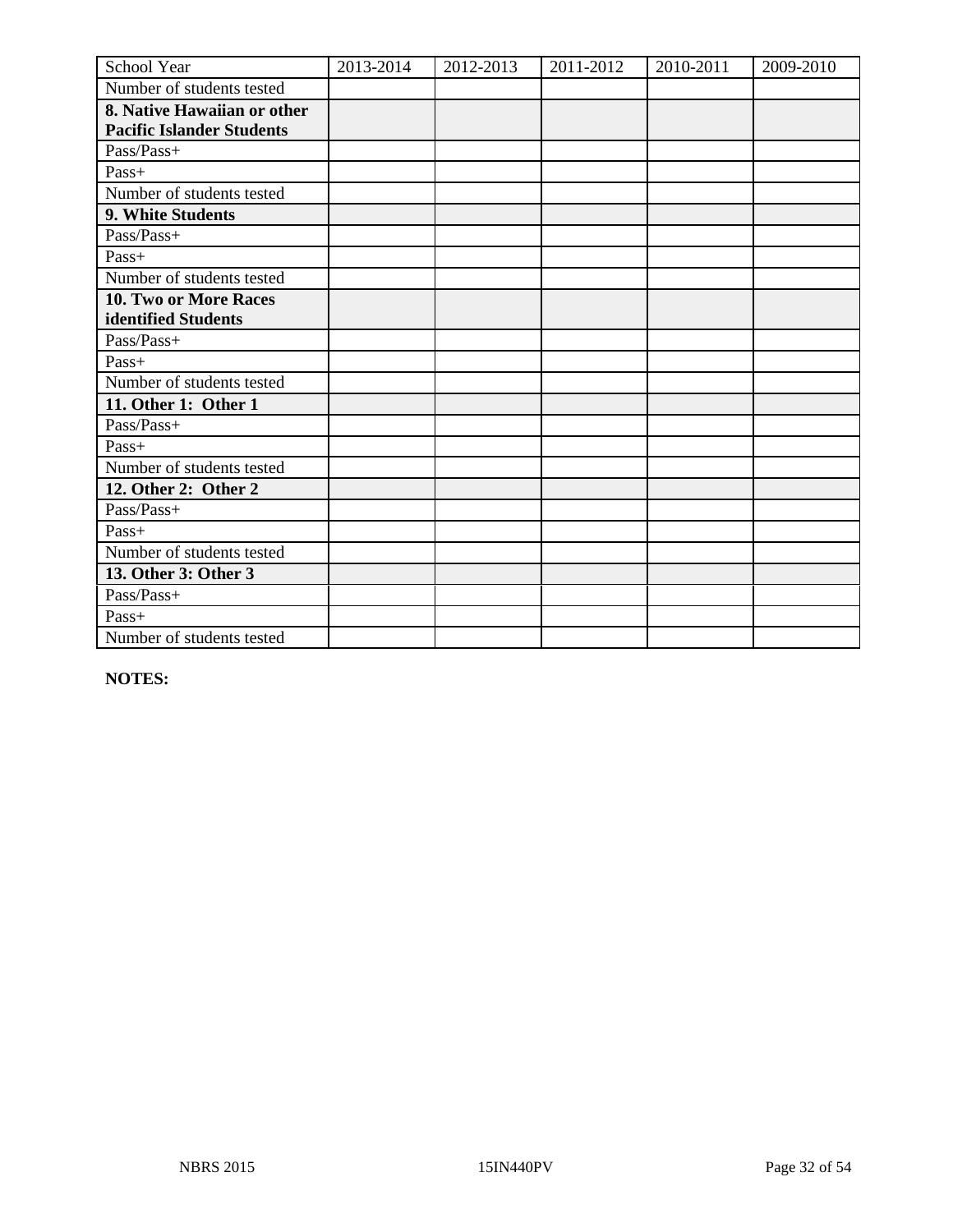| <b>Subject:</b> Math                | Test: ISTEP+                          |
|-------------------------------------|---------------------------------------|
| <b>All Students Tested/Grade: 4</b> | <b>Edition/Publication Year: 2009</b> |
| <b>Publisher: CTB/McGraw-Hill</b>   |                                       |

| School Year                                            | 2013-2014       | 2012-2013      | $\overline{20}11 - 2012$ | 2010-2011      | 2009-2010      |
|--------------------------------------------------------|-----------------|----------------|--------------------------|----------------|----------------|
| Testing month                                          | May             | May            | May                      | May            | Apr            |
| <b>SCHOOL SCORES*</b>                                  |                 |                |                          |                |                |
| Pass/Pass+                                             | 96              | 98             | 95                       | 95             | 94             |
| Pass+                                                  | 54              | 66             | 50                       | 43             | 38             |
| Number of students tested                              | $\overline{56}$ | 59             | 56                       | 60             | 52             |
| Percent of total students tested                       | 100             | 100            | 100                      | 100            | 100            |
| Number of students tested with                         |                 |                |                          |                |                |
| alternative assessment                                 |                 |                |                          |                |                |
| % of students tested with                              | $\overline{0}$  | $\overline{0}$ | $\overline{0}$           | $\overline{0}$ | $\overline{0}$ |
| alternative assessment                                 |                 |                |                          |                |                |
| <b>SUBGROUP SCORES</b>                                 |                 |                |                          |                |                |
| 1. Free and Reduced-Price                              |                 |                |                          |                |                |
| Meals/Socio-Economic/                                  |                 |                |                          |                |                |
| <b>Disadvantaged Students</b>                          |                 |                |                          |                |                |
| Pass/Pass+                                             |                 |                |                          |                |                |
| Pass+                                                  |                 |                |                          |                |                |
| Number of students tested                              |                 |                |                          |                |                |
| 2. Students receiving Special                          |                 |                |                          |                |                |
| <b>Education</b>                                       |                 |                |                          |                |                |
| Pass/Pass+                                             |                 |                |                          |                |                |
| Pass+                                                  |                 |                |                          |                |                |
| Number of students tested                              |                 |                |                          |                |                |
| 3. English Language Learner                            |                 |                |                          |                |                |
| <b>Students</b>                                        |                 |                |                          |                |                |
| Pass/Pass+                                             |                 |                |                          |                |                |
| Pass+                                                  |                 |                |                          |                |                |
| Number of students tested                              |                 |                |                          |                |                |
| 4. Hispanic or Latino                                  |                 |                |                          |                |                |
| <b>Students</b>                                        |                 |                |                          |                |                |
| Pass/Pass+                                             |                 |                |                          |                |                |
| Pass+                                                  |                 |                |                          |                |                |
| Number of students tested                              |                 |                |                          |                |                |
| 5. African- American                                   |                 |                |                          |                |                |
| <b>Students</b>                                        |                 |                |                          |                |                |
| Pass/Pass+                                             |                 |                |                          |                |                |
| $Pass+$                                                |                 |                |                          |                |                |
| Number of students tested                              |                 |                |                          |                |                |
| <b>6. Asian Students</b>                               |                 |                |                          |                |                |
| Pass/Pass+                                             |                 |                |                          |                |                |
| Pass+                                                  |                 |                |                          |                |                |
| Number of students tested                              |                 |                |                          |                |                |
| 7. American Indian or<br><b>Alaska Native Students</b> |                 |                |                          |                |                |
| Pass/Pass+                                             |                 |                |                          |                |                |
|                                                        |                 |                |                          |                |                |
| Pass+                                                  |                 |                |                          |                |                |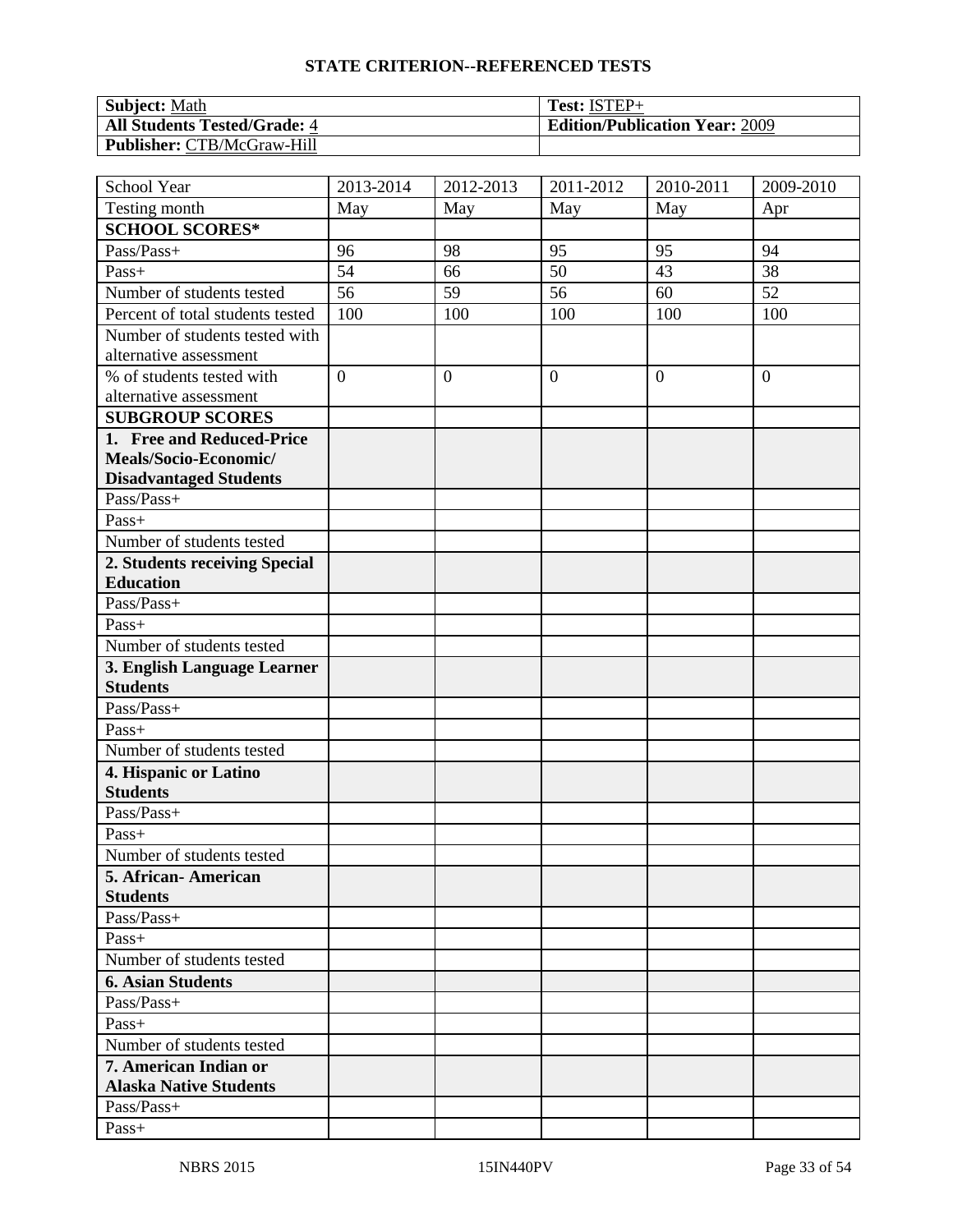| School Year                      | 2013-2014 | 2012-2013 | 2011-2012 | 2010-2011 | 2009-2010 |
|----------------------------------|-----------|-----------|-----------|-----------|-----------|
| Number of students tested        |           |           |           |           |           |
| 8. Native Hawaiian or other      |           |           |           |           |           |
| <b>Pacific Islander Students</b> |           |           |           |           |           |
| Pass/Pass+                       |           |           |           |           |           |
| Pass+                            |           |           |           |           |           |
| Number of students tested        |           |           |           |           |           |
| 9. White Students                |           |           |           |           |           |
| Pass/Pass+                       |           |           |           |           |           |
| Pass+                            |           |           |           |           |           |
| Number of students tested        |           |           |           |           |           |
| <b>10. Two or More Races</b>     |           |           |           |           |           |
| identified Students              |           |           |           |           |           |
| $Pass/Pass+$                     |           |           |           |           |           |
| Pass+                            |           |           |           |           |           |
| Number of students tested        |           |           |           |           |           |
| 11. Other 1: Other 1             |           |           |           |           |           |
| Pass/Pass+                       |           |           |           |           |           |
| Pass+                            |           |           |           |           |           |
| Number of students tested        |           |           |           |           |           |
| 12. Other 2: Other 2             |           |           |           |           |           |
| Pass/Pass+                       |           |           |           |           |           |
| Pass+                            |           |           |           |           |           |
| Number of students tested        |           |           |           |           |           |
| 13. Other 3: Other 3             |           |           |           |           |           |
| Pass/Pass+                       |           |           |           |           |           |
| $Pass+$                          |           |           |           |           |           |
| Number of students tested        |           |           |           |           |           |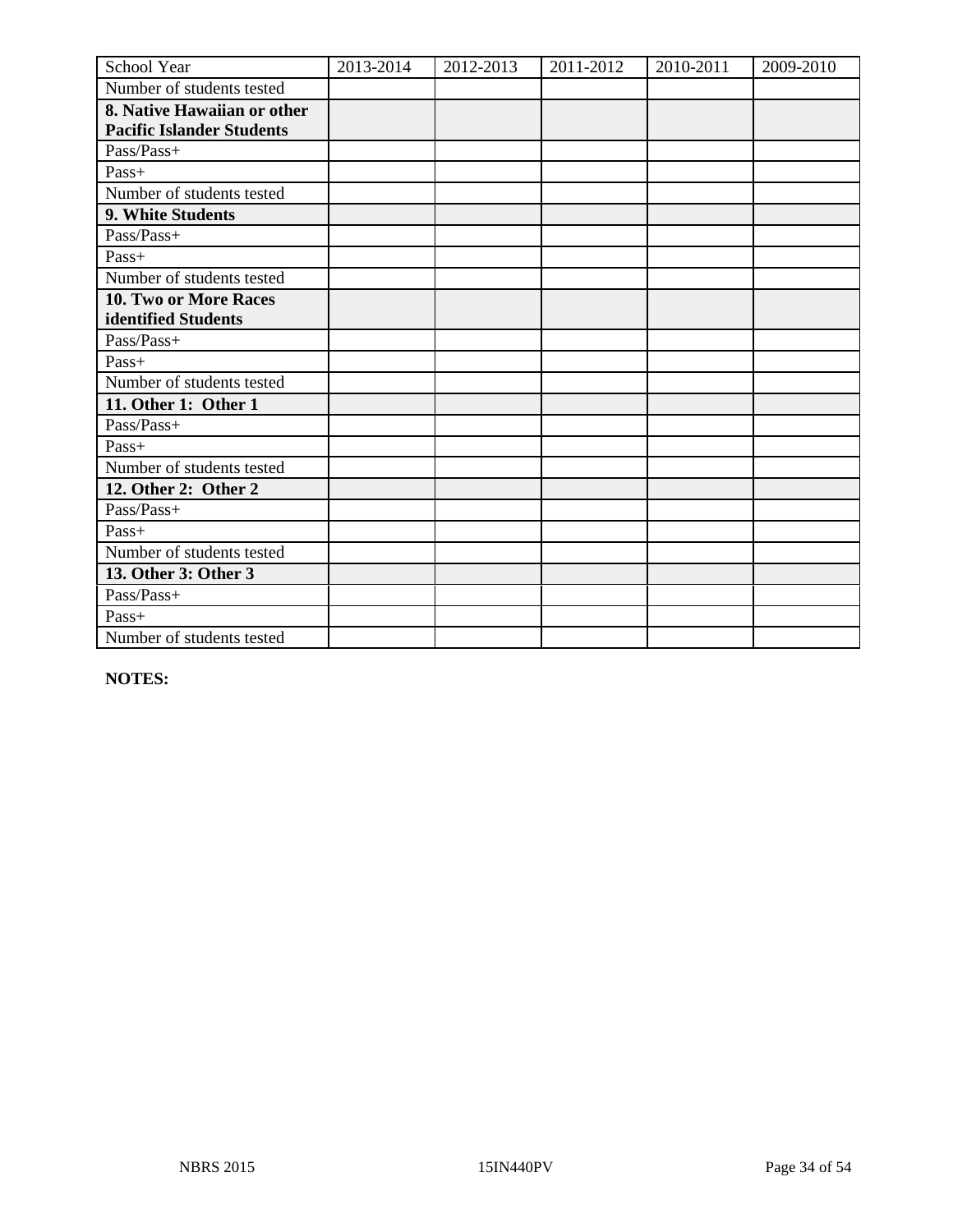| <b>Subject: Math</b>                | Test: ISTEP+                          |
|-------------------------------------|---------------------------------------|
| <b>All Students Tested/Grade: 5</b> | <b>Edition/Publication Year: 2009</b> |
| <b>Publisher: CTB/McGraw-Hill</b>   |                                       |

| School Year                      | 2013-2014       | 2012-2013    | 2011-2012        | 2010-2011        | 2009-2010        |
|----------------------------------|-----------------|--------------|------------------|------------------|------------------|
| Testing month                    | May             | May          | May              | May              | Apr              |
| <b>SCHOOL SCORES*</b>            |                 |              |                  |                  |                  |
| Pass/Pass+                       | 100             | 100          | 98               | 98               | 97               |
| Pass+                            | 92              | 86           | 75               | 80               | 52               |
| Number of students tested        | $\overline{61}$ | 58           | 60               | 60               | $\overline{58}$  |
| Percent of total students tested | 100             | 100          | 100              | 100              | 100              |
| Number of students tested with   |                 |              |                  |                  |                  |
| alternative assessment           |                 |              |                  |                  |                  |
| % of students tested with        | $\overline{0}$  | $\mathbf{0}$ | $\boldsymbol{0}$ | $\boldsymbol{0}$ | $\boldsymbol{0}$ |
| alternative assessment           |                 |              |                  |                  |                  |
| <b>SUBGROUP SCORES</b>           |                 |              |                  |                  |                  |
| 1. Free and Reduced-Price        |                 |              |                  |                  |                  |
| Meals/Socio-Economic/            |                 |              |                  |                  |                  |
| <b>Disadvantaged Students</b>    |                 |              |                  |                  |                  |
| Pass/Pass+                       |                 |              |                  |                  |                  |
| Pass+                            |                 |              |                  |                  |                  |
| Number of students tested        |                 |              |                  |                  |                  |
| 2. Students receiving Special    |                 |              |                  |                  |                  |
| <b>Education</b>                 |                 |              |                  |                  |                  |
| Pass/Pass+                       |                 |              |                  |                  |                  |
| Pass+                            |                 |              |                  |                  |                  |
| Number of students tested        |                 |              |                  |                  |                  |
| 3. English Language Learner      |                 |              |                  |                  |                  |
| <b>Students</b>                  |                 |              |                  |                  |                  |
| Pass/Pass+                       |                 |              |                  |                  |                  |
| Pass+                            |                 |              |                  |                  |                  |
| Number of students tested        |                 |              |                  |                  |                  |
| 4. Hispanic or Latino            |                 |              |                  |                  |                  |
| <b>Students</b>                  |                 |              |                  |                  |                  |
| Pass/Pass+                       |                 |              |                  |                  |                  |
| Pass+                            |                 |              |                  |                  |                  |
| Number of students tested        |                 |              |                  |                  |                  |
| 5. African-American              |                 |              |                  |                  |                  |
| <b>Students</b>                  |                 |              |                  |                  |                  |
| Pass/Pass+                       |                 |              |                  |                  |                  |
| Pass+                            |                 |              |                  |                  |                  |
| Number of students tested        |                 |              |                  |                  |                  |
| <b>6. Asian Students</b>         |                 |              |                  |                  |                  |
| Pass/Pass+                       |                 |              |                  |                  |                  |
| $Pass+$                          |                 |              |                  |                  |                  |
| Number of students tested        |                 |              |                  |                  |                  |
| 7. American Indian or            |                 |              |                  |                  |                  |
| <b>Alaska Native Students</b>    |                 |              |                  |                  |                  |
| Pass/Pass+                       |                 |              |                  |                  |                  |
| Pass+                            |                 |              |                  |                  |                  |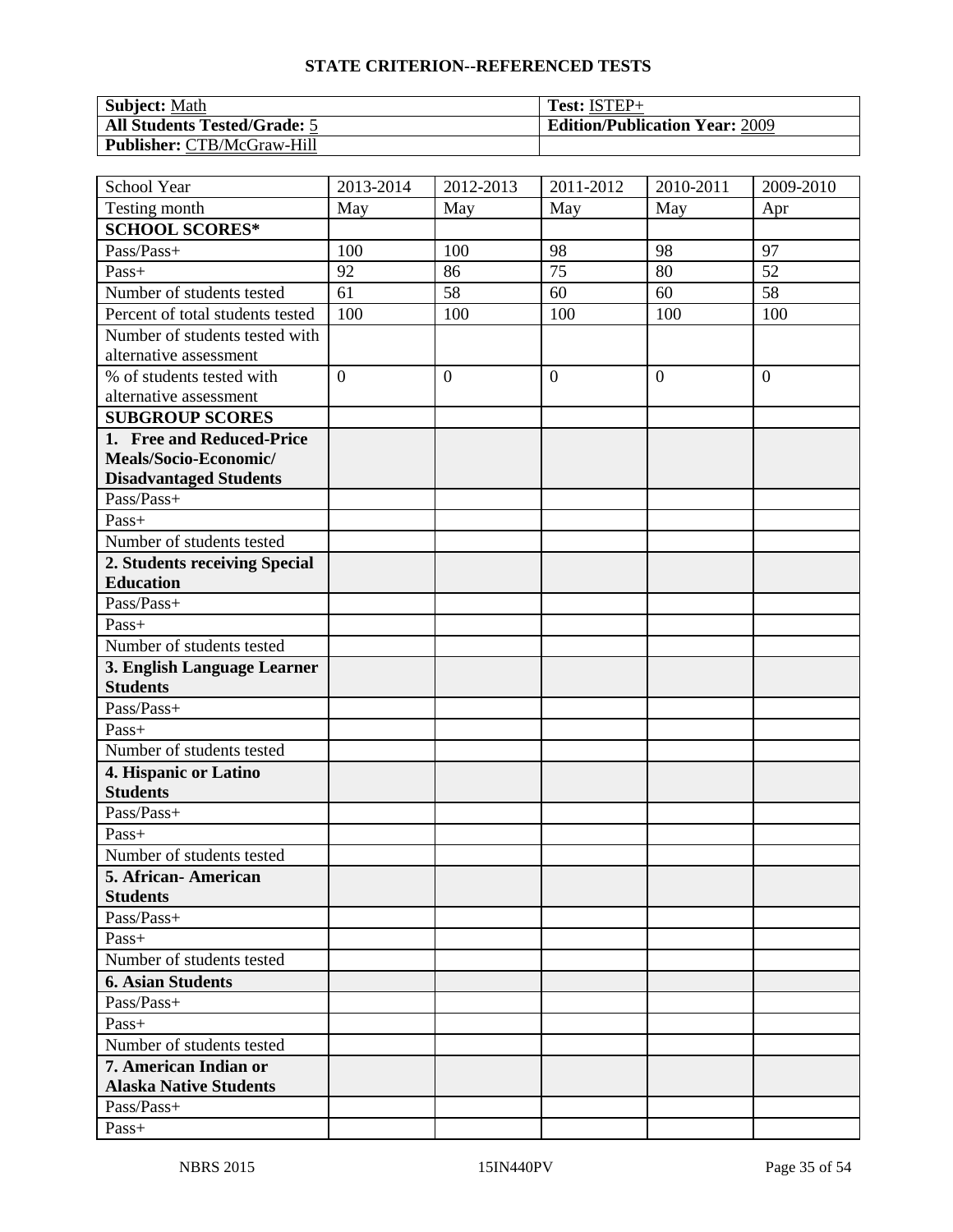| School Year                      | 2013-2014 | 2012-2013 | 2011-2012 | 2010-2011 | 2009-2010 |
|----------------------------------|-----------|-----------|-----------|-----------|-----------|
| Number of students tested        |           |           |           |           |           |
| 8. Native Hawaiian or other      |           |           |           |           |           |
| <b>Pacific Islander Students</b> |           |           |           |           |           |
| Pass/Pass+                       |           |           |           |           |           |
| Pass+                            |           |           |           |           |           |
| Number of students tested        |           |           |           |           |           |
| 9. White Students                |           |           |           |           |           |
| Pass/Pass+                       |           |           |           |           |           |
| Pass+                            |           |           |           |           |           |
| Number of students tested        |           |           |           |           |           |
| 10. Two or More Races            |           |           |           |           |           |
| identified Students              |           |           |           |           |           |
| Pass/Pass+                       |           |           |           |           |           |
| Pass+                            |           |           |           |           |           |
| Number of students tested        |           |           |           |           |           |
| 11. Other 1: Other 1             |           |           |           |           |           |
| Pass/Pass+                       |           |           |           |           |           |
| Pass+                            |           |           |           |           |           |
| Number of students tested        |           |           |           |           |           |
| 12. Other 2: Other 2             |           |           |           |           |           |
| Pass/Pass+                       |           |           |           |           |           |
| $Pass+$                          |           |           |           |           |           |
| Number of students tested        |           |           |           |           |           |
| 13. Other 3: Other 3             |           |           |           |           |           |
| Pass/Pass+                       |           |           |           |           |           |
| Pass+                            |           |           |           |           |           |
| Number of students tested        |           |           |           |           |           |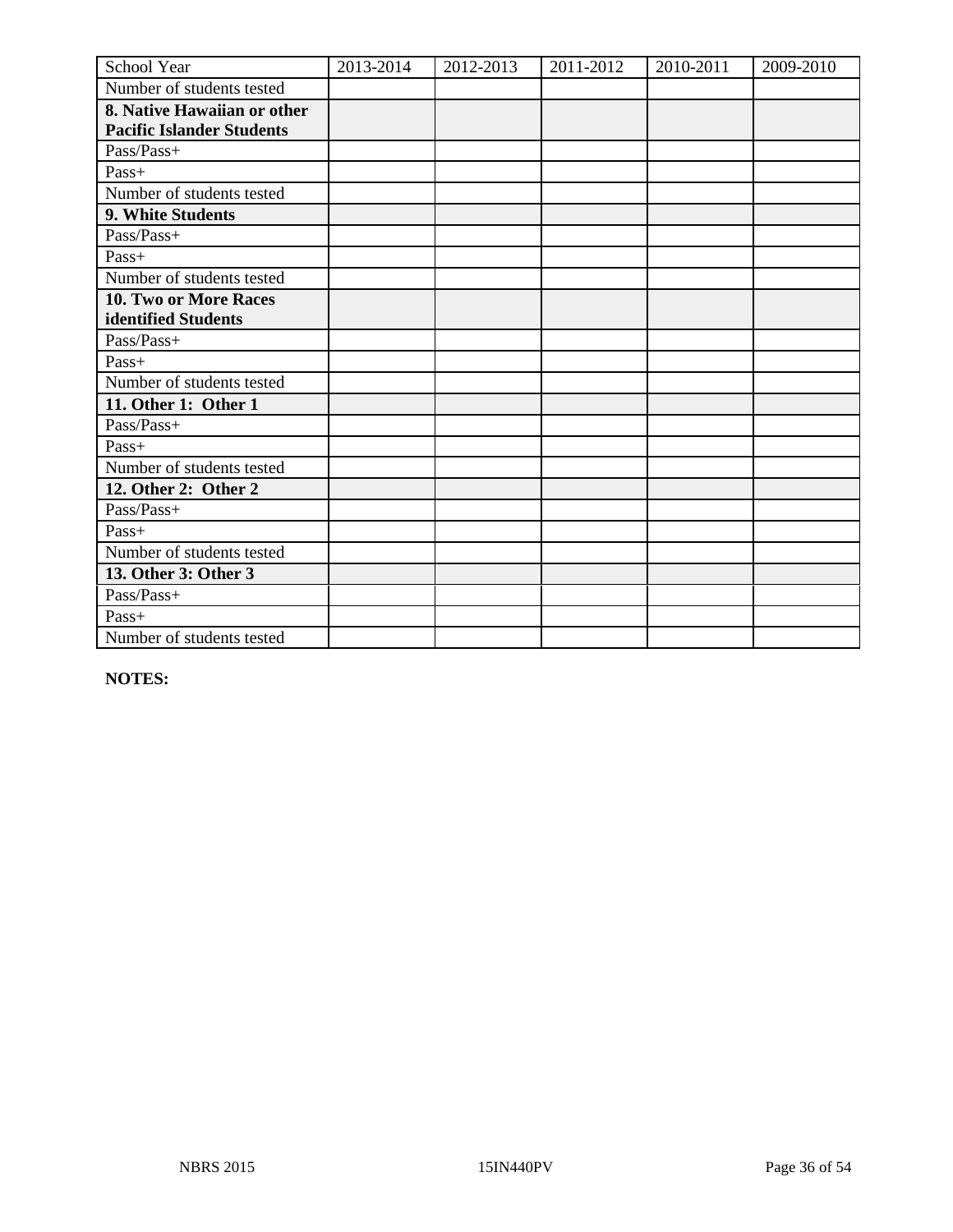| <b>Subject: Math</b>                | Test: ISTEP+/IMAST                    |
|-------------------------------------|---------------------------------------|
| <b>All Students Tested/Grade: 6</b> | <b>Edition/Publication Year: 2009</b> |
| <b>Publisher: CTB/McGraw-Hill</b>   |                                       |

| School Year                      | 2013-2014       | 2012-2013      | 2011-2012      | 2010-2011      | 2009-2010      |
|----------------------------------|-----------------|----------------|----------------|----------------|----------------|
| Testing month                    | May             | May            | May            | May            | Apr            |
| <b>SCHOOL SCORES*</b>            |                 |                |                |                |                |
| Pass/Pass+                       | 100             | 97             | 100            | 98             | 95             |
| Pass+                            | 49              | 37             | 48             | 44             | 20             |
| Number of students tested        | $\overline{57}$ | 60             | 60             | 62             | 41             |
| Percent of total students tested | 100             | 100            | 100            | 100            | 100            |
| Number of students tested with   |                 |                |                |                |                |
| alternative assessment           |                 |                |                |                |                |
| % of students tested with        | $\overline{0}$  | $\overline{0}$ | $\overline{0}$ | $\overline{0}$ | $\overline{0}$ |
| alternative assessment           |                 |                |                |                |                |
| <b>SUBGROUP SCORES</b>           |                 |                |                |                |                |
| 1. Free and Reduced-Price        |                 |                |                |                |                |
| Meals/Socio-Economic/            |                 |                |                |                |                |
| <b>Disadvantaged Students</b>    |                 |                |                |                |                |
| Pass/Pass+                       |                 |                |                |                |                |
| Pass+                            |                 |                |                |                |                |
| Number of students tested        |                 |                |                |                |                |
| 2. Students receiving Special    |                 |                |                |                |                |
| <b>Education</b>                 |                 |                |                |                |                |
| Pass/Pass+                       |                 |                |                |                |                |
| Pass+                            |                 |                |                |                |                |
| Number of students tested        |                 |                |                |                |                |
| 3. English Language Learner      |                 |                |                |                |                |
| <b>Students</b>                  |                 |                |                |                |                |
| Pass/Pass+                       |                 |                |                |                |                |
| Pass+                            |                 |                |                |                |                |
| Number of students tested        |                 |                |                |                |                |
| 4. Hispanic or Latino            |                 |                |                |                |                |
| <b>Students</b>                  |                 |                |                |                |                |
| Pass/Pass+                       |                 |                |                |                |                |
| Pass+                            |                 |                |                |                |                |
| Number of students tested        |                 |                |                |                |                |
| 5. African- American             |                 |                |                |                |                |
| <b>Students</b>                  |                 |                |                |                |                |
| Pass/Pass+                       |                 |                |                |                |                |
| $Pass+$                          |                 |                |                |                |                |
| Number of students tested        |                 |                |                |                |                |
| <b>6. Asian Students</b>         |                 |                |                |                |                |
| Pass/Pass+                       |                 |                |                |                |                |
| Pass+                            |                 |                |                |                |                |
| Number of students tested        |                 |                |                |                |                |
| 7. American Indian or            |                 |                |                |                |                |
| <b>Alaska Native Students</b>    |                 |                |                |                |                |
| Pass/Pass+                       |                 |                |                |                |                |
| Pass+                            |                 |                |                |                |                |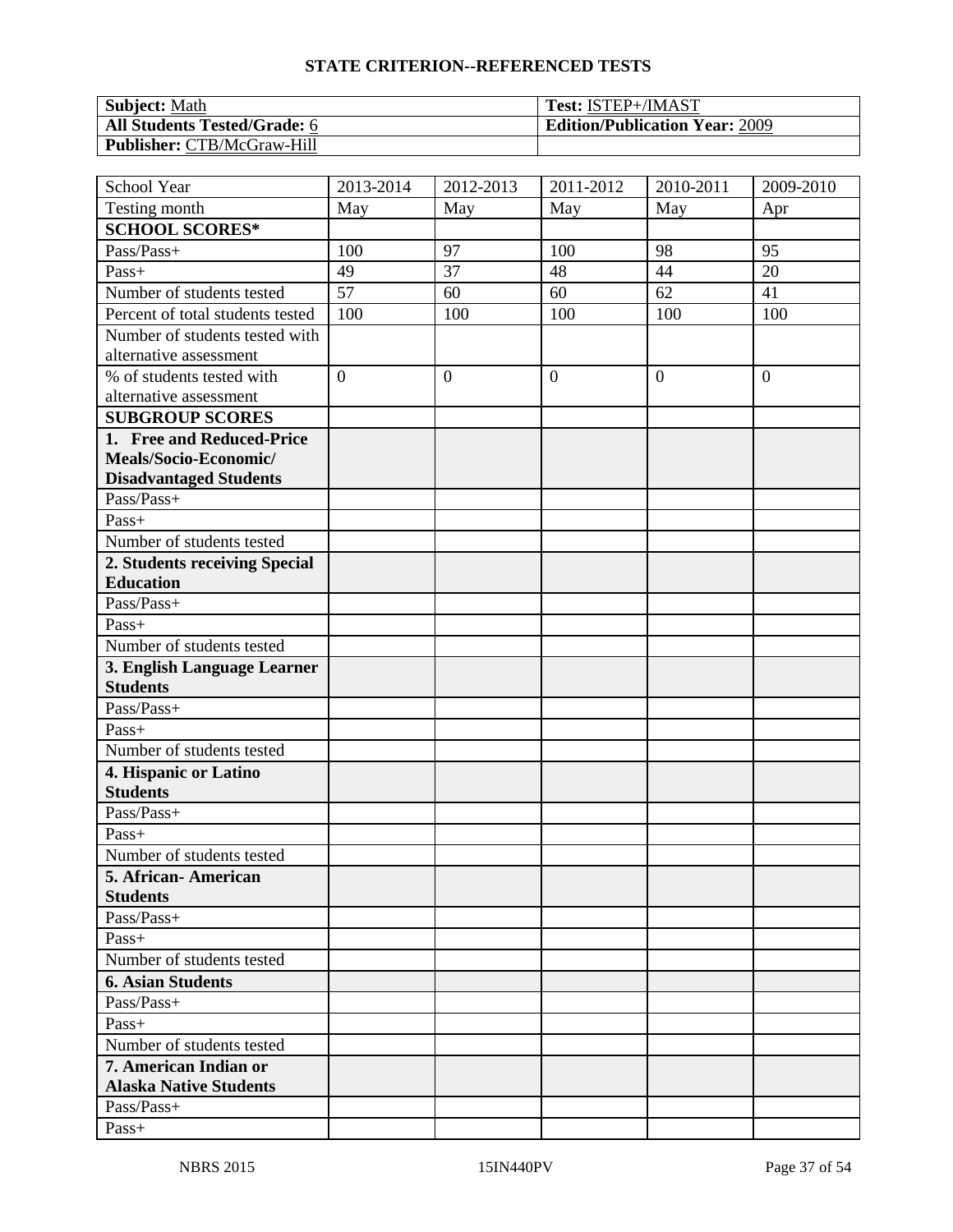| School Year                      | 2013-2014 | 2012-2013 | 2011-2012 | 2010-2011 | 2009-2010 |
|----------------------------------|-----------|-----------|-----------|-----------|-----------|
| Number of students tested        |           |           |           |           |           |
| 8. Native Hawaiian or other      |           |           |           |           |           |
| <b>Pacific Islander Students</b> |           |           |           |           |           |
| Pass/Pass+                       |           |           |           |           |           |
| Pass+                            |           |           |           |           |           |
| Number of students tested        |           |           |           |           |           |
| 9. White Students                |           |           |           |           |           |
| Pass/Pass+                       |           |           |           |           |           |
| Pass+                            |           |           |           |           |           |
| Number of students tested        |           |           |           |           |           |
| <b>10. Two or More Races</b>     |           |           |           |           |           |
| identified Students              |           |           |           |           |           |
| $Pass/Pass+$                     |           |           |           |           |           |
| Pass+                            |           |           |           |           |           |
| Number of students tested        |           |           |           |           |           |
| 11. Other 1: Other 1             |           |           |           |           |           |
| Pass/Pass+                       |           |           |           |           |           |
| Pass+                            |           |           |           |           |           |
| Number of students tested        |           |           |           |           |           |
| 12. Other 2: Other 2             |           |           |           |           |           |
| Pass/Pass+                       |           |           |           |           |           |
| Pass+                            |           |           |           |           |           |
| Number of students tested        |           |           |           |           |           |
| 13. Other 3: Other 3             |           |           |           |           |           |
| Pass/Pass+                       |           |           |           |           |           |
| $Pass+$                          |           |           |           |           |           |
| Number of students tested        |           |           |           |           |           |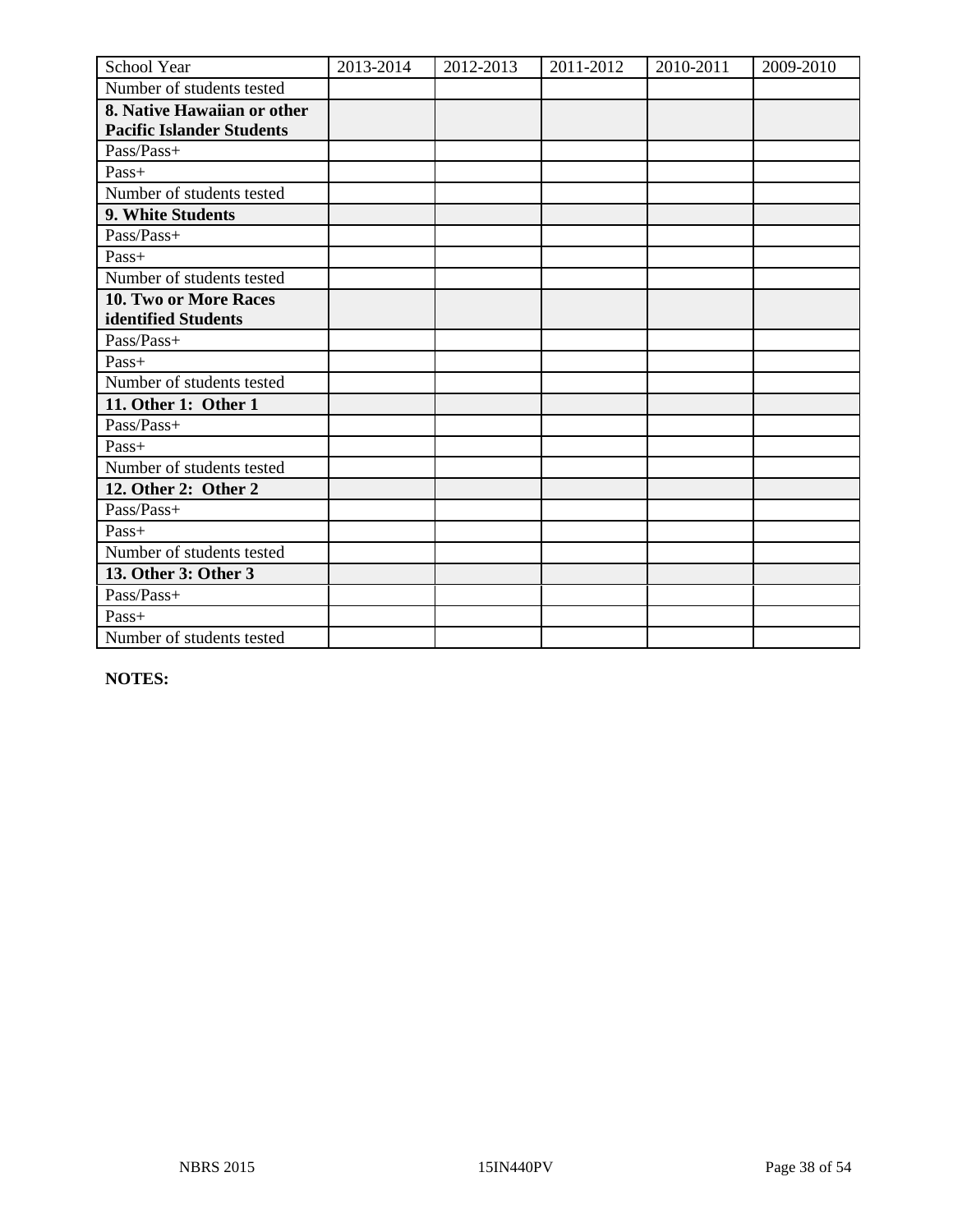| <b>Subject:</b> Math                | Test: ISTEP+/IMAST                    |
|-------------------------------------|---------------------------------------|
| <b>All Students Tested/Grade: 7</b> | <b>Edition/Publication Year: 2009</b> |
| <b>Publisher: CTB/McGraw-Hill</b>   |                                       |

| School Year                                            | 2013-2014       | 2012-2013       | 2011-2012        | 2010-2011 | 2009-2010      |
|--------------------------------------------------------|-----------------|-----------------|------------------|-----------|----------------|
| Testing month                                          | May             | May             | May              | May       | Apr            |
| <b>SCHOOL SCORES*</b>                                  |                 |                 |                  |           |                |
| Pass/Pass+                                             | 96              | 98              | 98               | 98        | 97             |
| Pass+                                                  | 56              | 62              | 45               | 36        | 65             |
| Number of students tested                              | $\overline{52}$ | $\overline{58}$ | $\overline{58}$  | 44        | 37             |
| Percent of total students tested                       | 100             | 100             | 100              | 100       | 100            |
| Number of students tested with                         |                 |                 |                  |           |                |
| alternative assessment                                 |                 |                 |                  |           |                |
| % of students tested with                              | $\overline{0}$  | $\mathbf{0}$    | $\boldsymbol{0}$ | $\theta$  | $\overline{0}$ |
| alternative assessment                                 |                 |                 |                  |           |                |
| <b>SUBGROUP SCORES</b>                                 |                 |                 |                  |           |                |
| 1. Free and Reduced-Price                              |                 |                 |                  |           |                |
| Meals/Socio-Economic/                                  |                 |                 |                  |           |                |
| <b>Disadvantaged Students</b>                          |                 |                 |                  |           |                |
| Pass/Pass+                                             |                 |                 |                  |           |                |
| Pass+                                                  |                 |                 |                  |           |                |
| Number of students tested                              |                 |                 |                  |           |                |
| 2. Students receiving Special                          |                 |                 |                  |           |                |
| <b>Education</b>                                       |                 |                 |                  |           |                |
| Pass/Pass+                                             |                 |                 |                  |           |                |
| Pass+                                                  |                 |                 |                  |           |                |
| Number of students tested                              |                 |                 |                  |           |                |
| 3. English Language Learner                            |                 |                 |                  |           |                |
| <b>Students</b>                                        |                 |                 |                  |           |                |
| Pass/Pass+                                             |                 |                 |                  |           |                |
| Pass+                                                  |                 |                 |                  |           |                |
| Number of students tested                              |                 |                 |                  |           |                |
| 4. Hispanic or Latino                                  |                 |                 |                  |           |                |
| <b>Students</b>                                        |                 |                 |                  |           |                |
| Pass/Pass+                                             |                 |                 |                  |           |                |
| Pass+                                                  |                 |                 |                  |           |                |
| Number of students tested                              |                 |                 |                  |           |                |
| 5. African - American                                  |                 |                 |                  |           |                |
| <b>Students</b>                                        |                 |                 |                  |           |                |
| Pass/Pass+                                             |                 |                 |                  |           |                |
| $Pass+$                                                |                 |                 |                  |           |                |
| Number of students tested                              |                 |                 |                  |           |                |
| <b>6. Asian Students</b>                               |                 |                 |                  |           |                |
| Pass/Pass+                                             |                 |                 |                  |           |                |
| Pass+                                                  |                 |                 |                  |           |                |
| Number of students tested                              |                 |                 |                  |           |                |
| 7. American Indian or<br><b>Alaska Native Students</b> |                 |                 |                  |           |                |
| Pass/Pass+                                             |                 |                 |                  |           |                |
|                                                        |                 |                 |                  |           |                |
| Pass+                                                  |                 |                 |                  |           |                |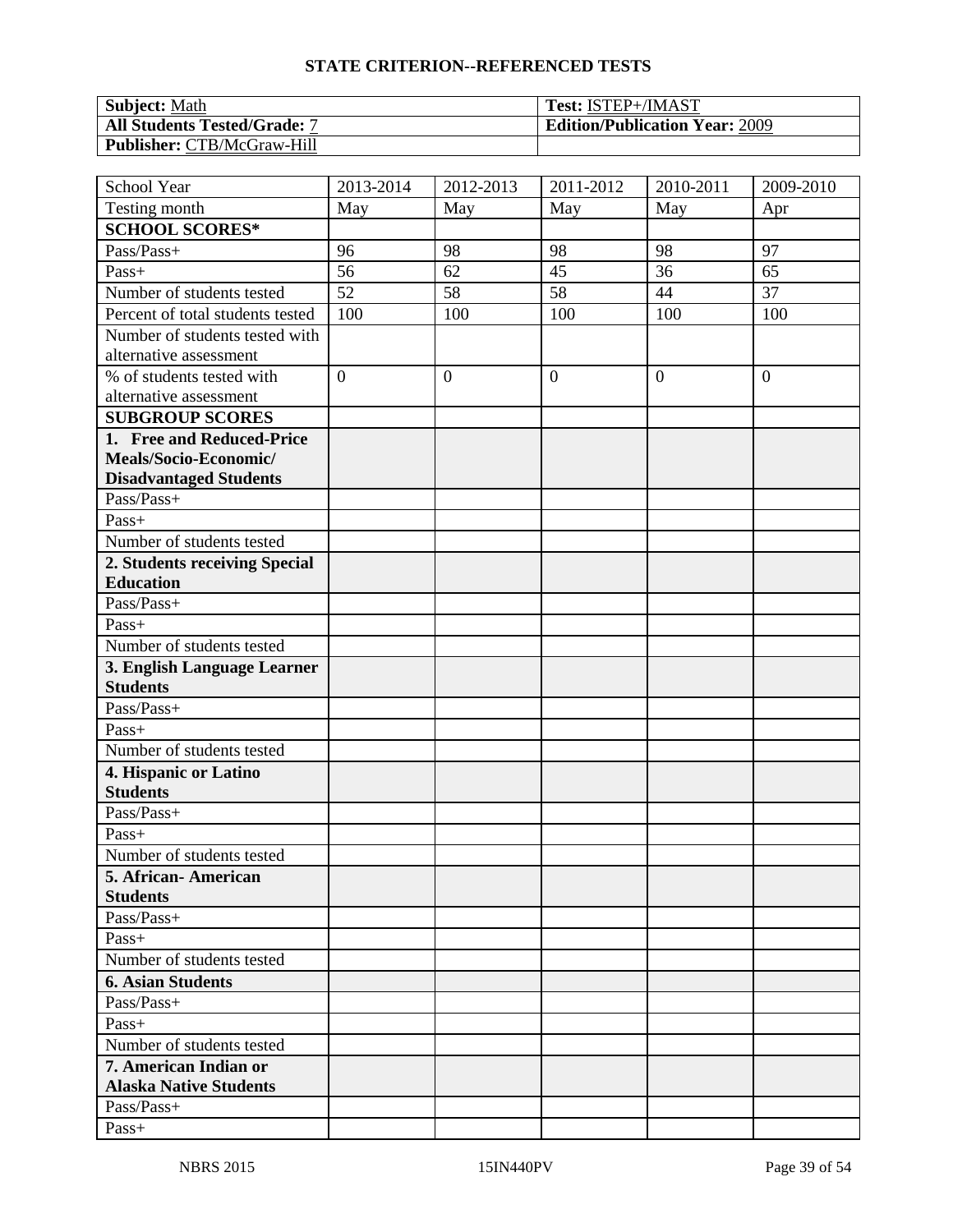| School Year                      | 2013-2014 | 2012-2013 | 2011-2012 | 2010-2011 | 2009-2010 |
|----------------------------------|-----------|-----------|-----------|-----------|-----------|
| Number of students tested        |           |           |           |           |           |
| 8. Native Hawaiian or other      |           |           |           |           |           |
| <b>Pacific Islander Students</b> |           |           |           |           |           |
| Pass/Pass+                       |           |           |           |           |           |
| Pass+                            |           |           |           |           |           |
| Number of students tested        |           |           |           |           |           |
| 9. White Students                |           |           |           |           |           |
| Pass/Pass+                       |           |           |           |           |           |
| Pass+                            |           |           |           |           |           |
| Number of students tested        |           |           |           |           |           |
| 10. Two or More Races            |           |           |           |           |           |
| identified Students              |           |           |           |           |           |
| Pass/Pass+                       |           |           |           |           |           |
| Pass+                            |           |           |           |           |           |
| Number of students tested        |           |           |           |           |           |
| 11. Other 1: Other 1             |           |           |           |           |           |
| Pass/Pass+                       |           |           |           |           |           |
| Pass+                            |           |           |           |           |           |
| Number of students tested        |           |           |           |           |           |
| 12. Other 2: Other 2             |           |           |           |           |           |
| Pass/Pass+                       |           |           |           |           |           |
| $Pass+$                          |           |           |           |           |           |
| Number of students tested        |           |           |           |           |           |
| 13. Other 3: Other 3             |           |           |           |           |           |
| Pass/Pass+                       |           |           |           |           |           |
| Pass+                            |           |           |           |           |           |
| Number of students tested        |           |           |           |           |           |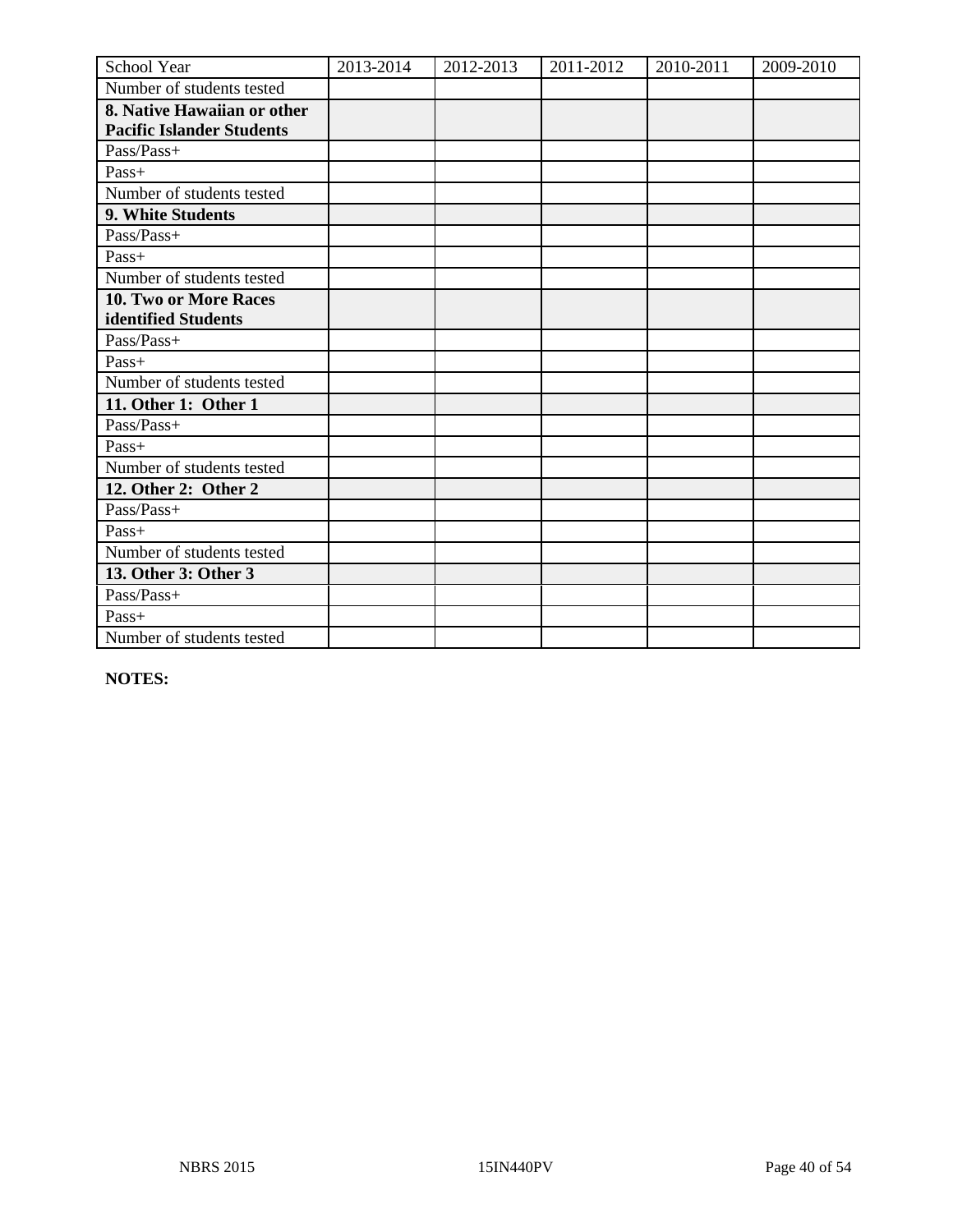| <b>Subject:</b> Math                | Test: ISTEP+                          |
|-------------------------------------|---------------------------------------|
| <b>All Students Tested/Grade: 8</b> | <b>Edition/Publication Year: 2009</b> |
| <b>Publisher: CTB-McGraw-Hill</b>   |                                       |

| School Year                      | 2013-2014       | 2012-2013    | 2011-2012        | 2010-2011 | 2009-2010      |
|----------------------------------|-----------------|--------------|------------------|-----------|----------------|
| Testing month                    | May             | May          | May              | May       | Apr            |
| <b>SCHOOL SCORES*</b>            |                 |              |                  |           |                |
| Pass/Pass+                       | 98              | 100          | 95               | 100       | 89             |
| Pass+                            | 42              | 38           | 38               | 54        | 30             |
| Number of students tested        | $\overline{57}$ | 56           | 42               | 39        | 27             |
| Percent of total students tested | 100             | 100          | 100              | 100       | 100            |
| Number of students tested with   |                 |              |                  |           |                |
| alternative assessment           |                 |              |                  |           |                |
| % of students tested with        | $\overline{0}$  | $\mathbf{0}$ | $\boldsymbol{0}$ | $\theta$  | $\overline{0}$ |
| alternative assessment           |                 |              |                  |           |                |
| <b>SUBGROUP SCORES</b>           |                 |              |                  |           |                |
| 1. Free and Reduced-Price        |                 |              |                  |           |                |
| Meals/Socio-Economic/            |                 |              |                  |           |                |
| <b>Disadvantaged Students</b>    |                 |              |                  |           |                |
| Pass/Pass+                       |                 |              |                  |           |                |
| Pass+                            |                 |              |                  |           |                |
| Number of students tested        |                 |              |                  |           |                |
| 2. Students receiving Special    |                 |              |                  |           |                |
| <b>Education</b>                 |                 |              |                  |           |                |
| Pass/Pass+                       |                 |              |                  |           |                |
| Pass+                            |                 |              |                  |           |                |
| Number of students tested        |                 |              |                  |           |                |
| 3. English Language Learner      |                 |              |                  |           |                |
| <b>Students</b>                  |                 |              |                  |           |                |
| Pass/Pass+                       |                 |              |                  |           |                |
| Pass+                            |                 |              |                  |           |                |
| Number of students tested        |                 |              |                  |           |                |
| 4. Hispanic or Latino            |                 |              |                  |           |                |
| <b>Students</b>                  |                 |              |                  |           |                |
| Pass/Pass+                       |                 |              |                  |           |                |
| Pass+                            |                 |              |                  |           |                |
| Number of students tested        |                 |              |                  |           |                |
| 5. African - American            |                 |              |                  |           |                |
| <b>Students</b>                  |                 |              |                  |           |                |
| Pass/Pass+                       |                 |              |                  |           |                |
| $Pass+$                          |                 |              |                  |           |                |
| Number of students tested        |                 |              |                  |           |                |
| <b>6. Asian Students</b>         |                 |              |                  |           |                |
| Pass/Pass+                       |                 |              |                  |           |                |
| Pass+                            |                 |              |                  |           |                |
| Number of students tested        |                 |              |                  |           |                |
| 7. American Indian or            |                 |              |                  |           |                |
| <b>Alaska Native Students</b>    |                 |              |                  |           |                |
| Pass/Pass+                       |                 |              |                  |           |                |
| Pass+                            |                 |              |                  |           |                |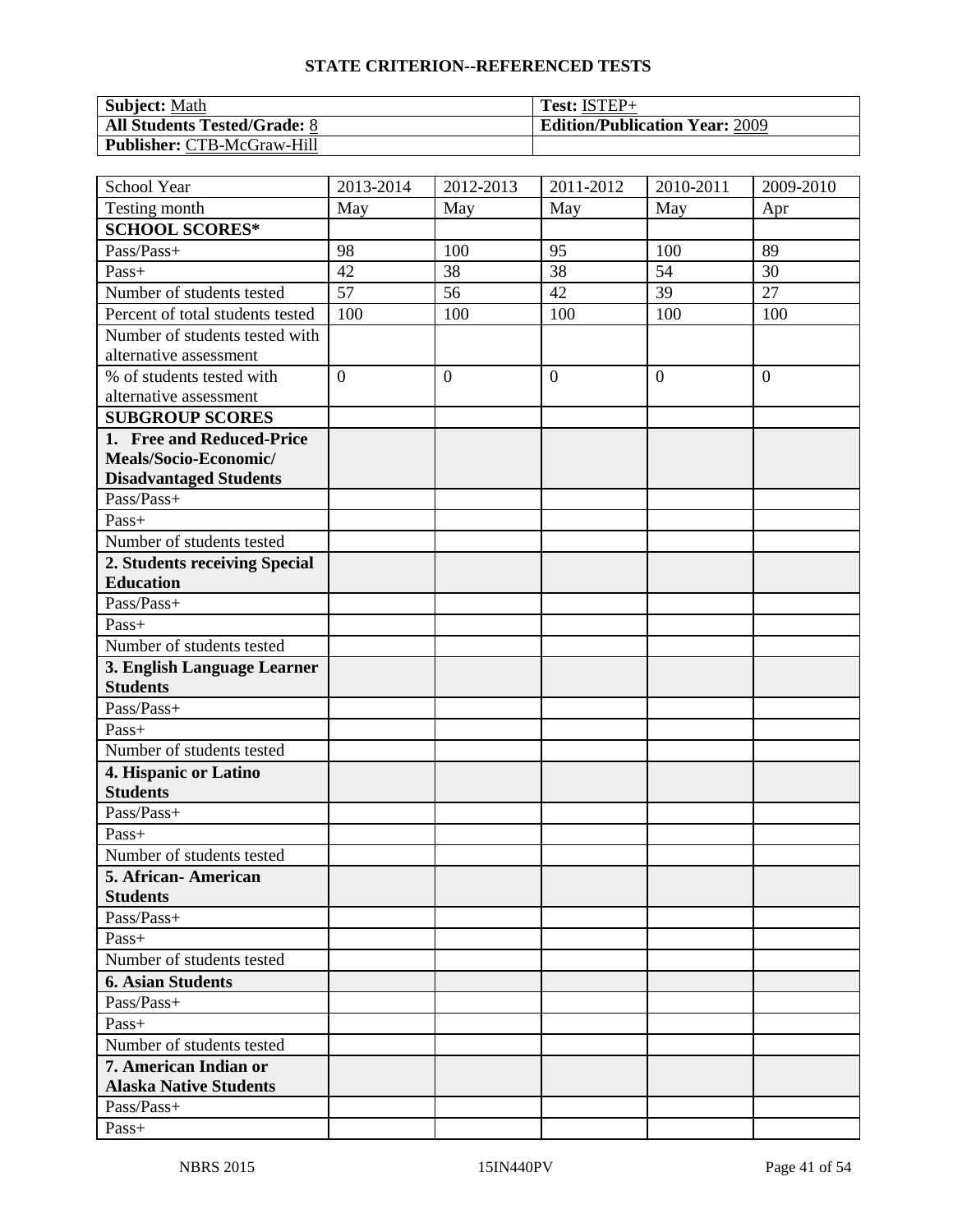| School Year                      | 2013-2014 | 2012-2013 | 2011-2012 | 2010-2011 | 2009-2010 |
|----------------------------------|-----------|-----------|-----------|-----------|-----------|
| Number of students tested        |           |           |           |           |           |
| 8. Native Hawaiian or other      |           |           |           |           |           |
| <b>Pacific Islander Students</b> |           |           |           |           |           |
| Pass/Pass+                       |           |           |           |           |           |
| Pass+                            |           |           |           |           |           |
| Number of students tested        |           |           |           |           |           |
| 9. White Students                |           |           |           |           |           |
| Pass/Pass+                       |           |           |           |           |           |
| Pass+                            |           |           |           |           |           |
| Number of students tested        |           |           |           |           |           |
| 10. Two or More Races            |           |           |           |           |           |
| identified Students              |           |           |           |           |           |
| Pass/Pass+                       |           |           |           |           |           |
| Pass+                            |           |           |           |           |           |
| Number of students tested        |           |           |           |           |           |
| 11. Other 1: Other 1             |           |           |           |           |           |
| Pass/Pass+                       |           |           |           |           |           |
| Pass+                            |           |           |           |           |           |
| Number of students tested        |           |           |           |           |           |
| 12. Other 2: Other 2             |           |           |           |           |           |
| Pass/Pass+                       |           |           |           |           |           |
| $Pass+$                          |           |           |           |           |           |
| Number of students tested        |           |           |           |           |           |
| 13. Other 3: Other 3             |           |           |           |           |           |
| Pass/Pass+                       |           |           |           |           |           |
| Pass+                            |           |           |           |           |           |
| Number of students tested        |           |           |           |           |           |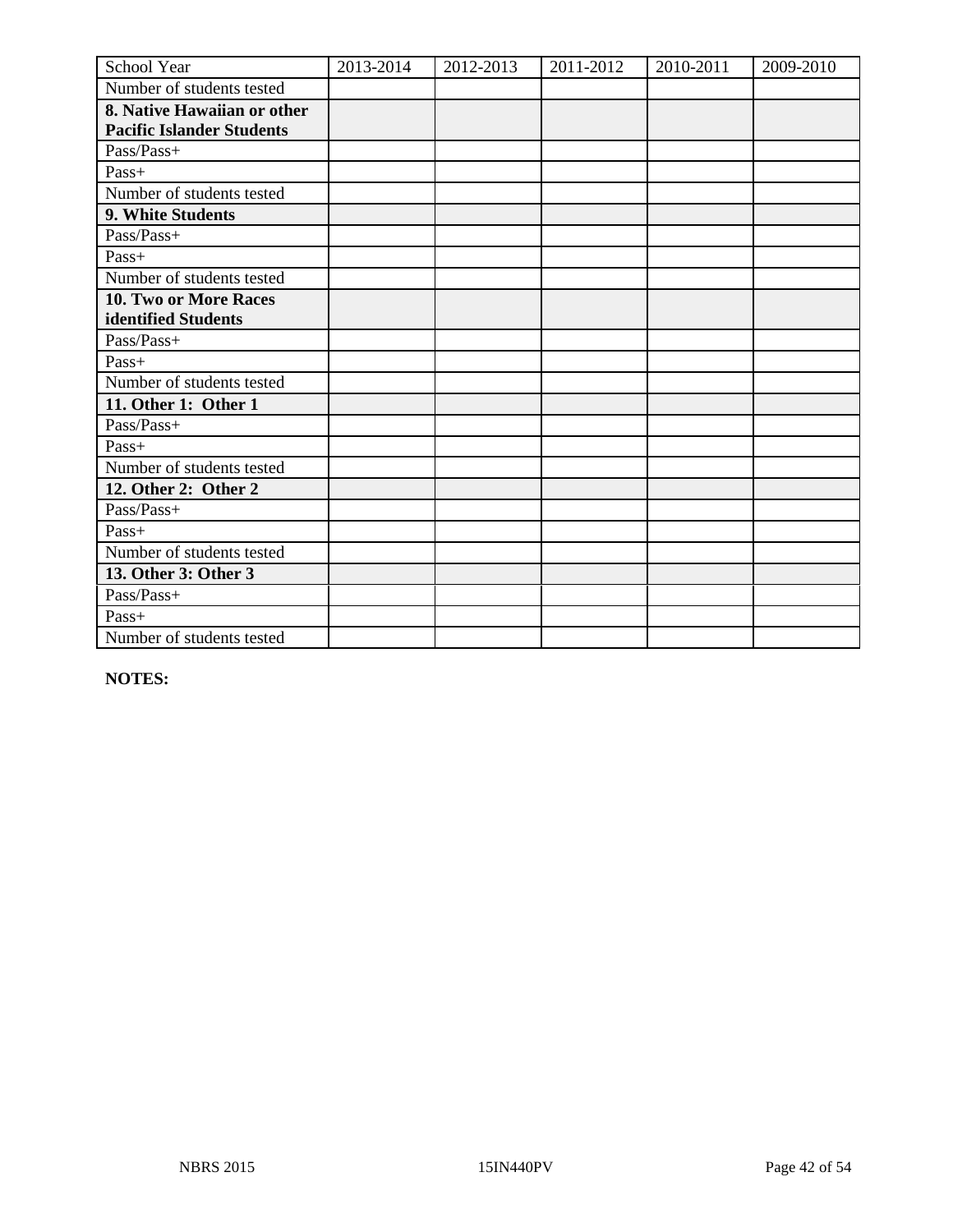| <b>Subject:</b> Reading/ELA         | $\,$ Test: ISTEP+                     |
|-------------------------------------|---------------------------------------|
| <b>All Students Tested/Grade: 3</b> | <b>Edition/Publication Year: 2009</b> |
| <b>Publisher: CTB/McGraw-Hill</b>   |                                       |

| School Year                      | 2013-2014       | 2012-2013       | 2011-2012        | 2010-2011        | 2009-2010        |
|----------------------------------|-----------------|-----------------|------------------|------------------|------------------|
| Testing month                    | May             | May             | May              | May              | Apr              |
| <b>SCHOOL SCORES*</b>            |                 |                 |                  |                  |                  |
| Pass/Pass+                       | 100             | 96              | 98               | 100              | 96               |
| Pass+                            | 37              | 37              | 37               | 48               | 25               |
| Number of students tested        | $\overline{65}$ | $\overline{57}$ | 62               | $\overline{58}$  | $\overline{51}$  |
| Percent of total students tested | 100             | 100             | 100              | 100              | 100              |
| Number of students tested with   |                 |                 |                  |                  |                  |
| alternative assessment           |                 |                 |                  |                  |                  |
| % of students tested with        | $\overline{0}$  | $\mathbf{0}$    | $\boldsymbol{0}$ | $\boldsymbol{0}$ | $\boldsymbol{0}$ |
| alternative assessment           |                 |                 |                  |                  |                  |
| <b>SUBGROUP SCORES</b>           |                 |                 |                  |                  |                  |
| 1. Free and Reduced-Price        |                 |                 |                  |                  |                  |
| Meals/Socio-Economic/            |                 |                 |                  |                  |                  |
| <b>Disadvantaged Students</b>    |                 |                 |                  |                  |                  |
| Pass/Pass+                       |                 |                 |                  |                  |                  |
| Pass+                            |                 |                 |                  |                  |                  |
| Number of students tested        |                 |                 |                  |                  |                  |
| 2. Students receiving Special    |                 |                 |                  |                  |                  |
| <b>Education</b>                 |                 |                 |                  |                  |                  |
| Pass/Pass+                       |                 |                 |                  |                  |                  |
| Pass+                            |                 |                 |                  |                  |                  |
| Number of students tested        |                 |                 |                  |                  |                  |
| 3. English Language Learner      |                 |                 |                  |                  |                  |
| <b>Students</b>                  |                 |                 |                  |                  |                  |
| Pass/Pass+                       |                 |                 |                  |                  |                  |
| Pass+                            |                 |                 |                  |                  |                  |
| Number of students tested        |                 |                 |                  |                  |                  |
| 4. Hispanic or Latino            |                 |                 |                  |                  |                  |
| <b>Students</b>                  |                 |                 |                  |                  |                  |
| Pass/Pass+                       |                 |                 |                  |                  |                  |
| Pass+                            |                 |                 |                  |                  |                  |
| Number of students tested        |                 |                 |                  |                  |                  |
| 5. African-American              |                 |                 |                  |                  |                  |
| <b>Students</b>                  |                 |                 |                  |                  |                  |
| Pass/Pass+                       |                 |                 |                  |                  |                  |
| Pass+                            |                 |                 |                  |                  |                  |
| Number of students tested        |                 |                 |                  |                  |                  |
| <b>6. Asian Students</b>         |                 |                 |                  |                  |                  |
| Pass/Pass+                       |                 |                 |                  |                  |                  |
| $Pass+$                          |                 |                 |                  |                  |                  |
| Number of students tested        |                 |                 |                  |                  |                  |
| 7. American Indian or            |                 |                 |                  |                  |                  |
| <b>Alaska Native Students</b>    |                 |                 |                  |                  |                  |
| Pass/Pass+                       |                 |                 |                  |                  |                  |
| Pass+                            |                 |                 |                  |                  |                  |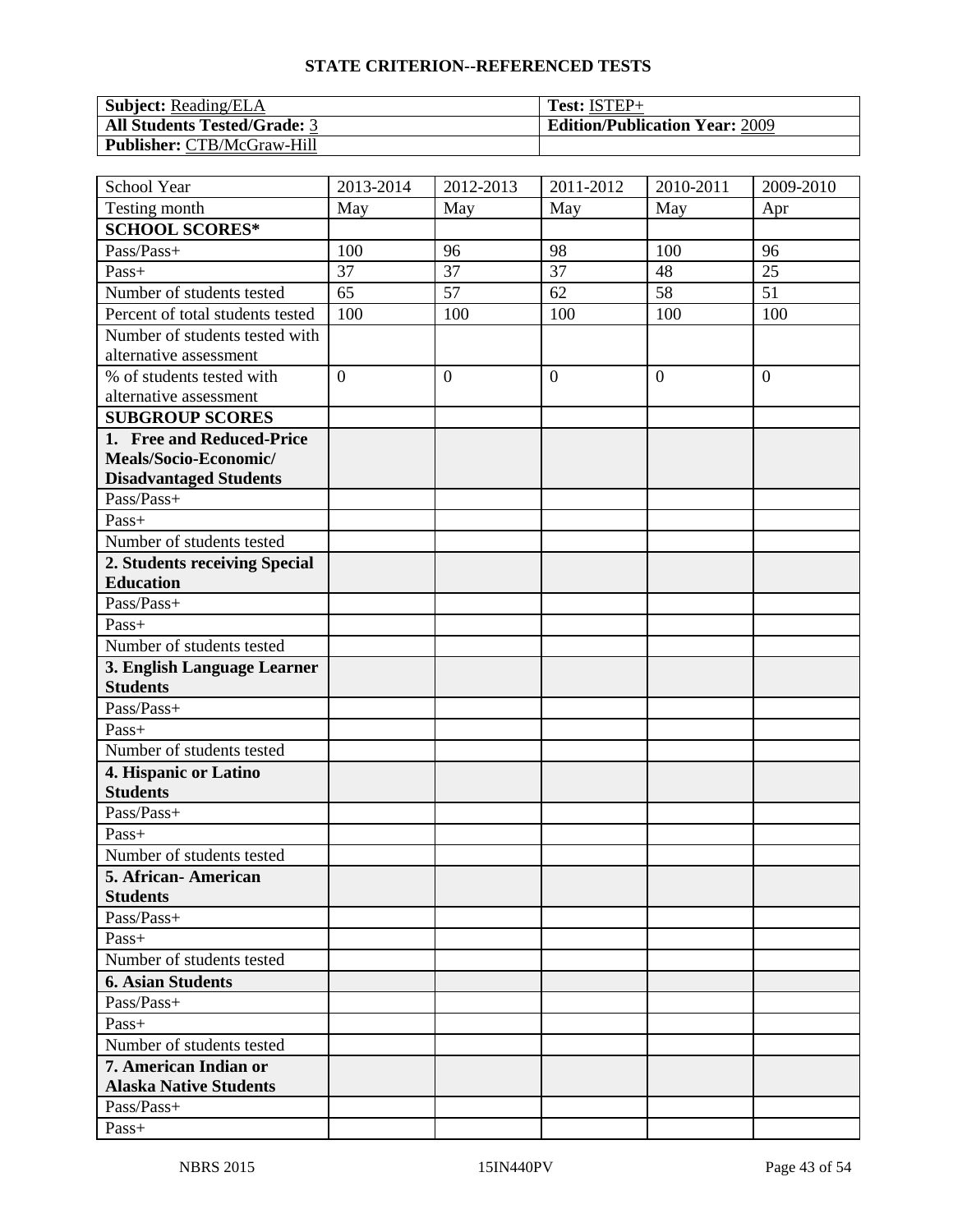| School Year                      | 2013-2014 | 2012-2013 | 2011-2012 | 2010-2011 | 2009-2010 |
|----------------------------------|-----------|-----------|-----------|-----------|-----------|
| Number of students tested        |           |           |           |           |           |
| 8. Native Hawaiian or other      |           |           |           |           |           |
| <b>Pacific Islander Students</b> |           |           |           |           |           |
| Pass/Pass+                       |           |           |           |           |           |
| $Pass+$                          |           |           |           |           |           |
| Number of students tested        |           |           |           |           |           |
| 9. White Students                |           |           |           |           |           |
| Pass/Pass+                       |           |           |           |           |           |
| Pass+                            |           |           |           |           |           |
| Number of students tested        |           |           |           |           |           |
| 10. Two or More Races            |           |           |           |           |           |
| identified Students              |           |           |           |           |           |
| Pass/Pass+                       |           |           |           |           |           |
| Pass+                            |           |           |           |           |           |
| Number of students tested        |           |           |           |           |           |
| 11. Other 1: Other 1             |           |           |           |           |           |
| Pass/Pass+                       |           |           |           |           |           |
| $Pass+$                          |           |           |           |           |           |
| Number of students tested        |           |           |           |           |           |
| 12. Other 2: Other 2             |           |           |           |           |           |
| Pass/Pass+                       |           |           |           |           |           |
| Pass+                            |           |           |           |           |           |
| Number of students tested        |           |           |           |           |           |
| 13. Other 3: Other 3             |           |           |           |           |           |
| Pass/Pass+                       |           |           |           |           |           |
| Pass+                            |           |           |           |           |           |
| Number of students tested        |           |           |           |           |           |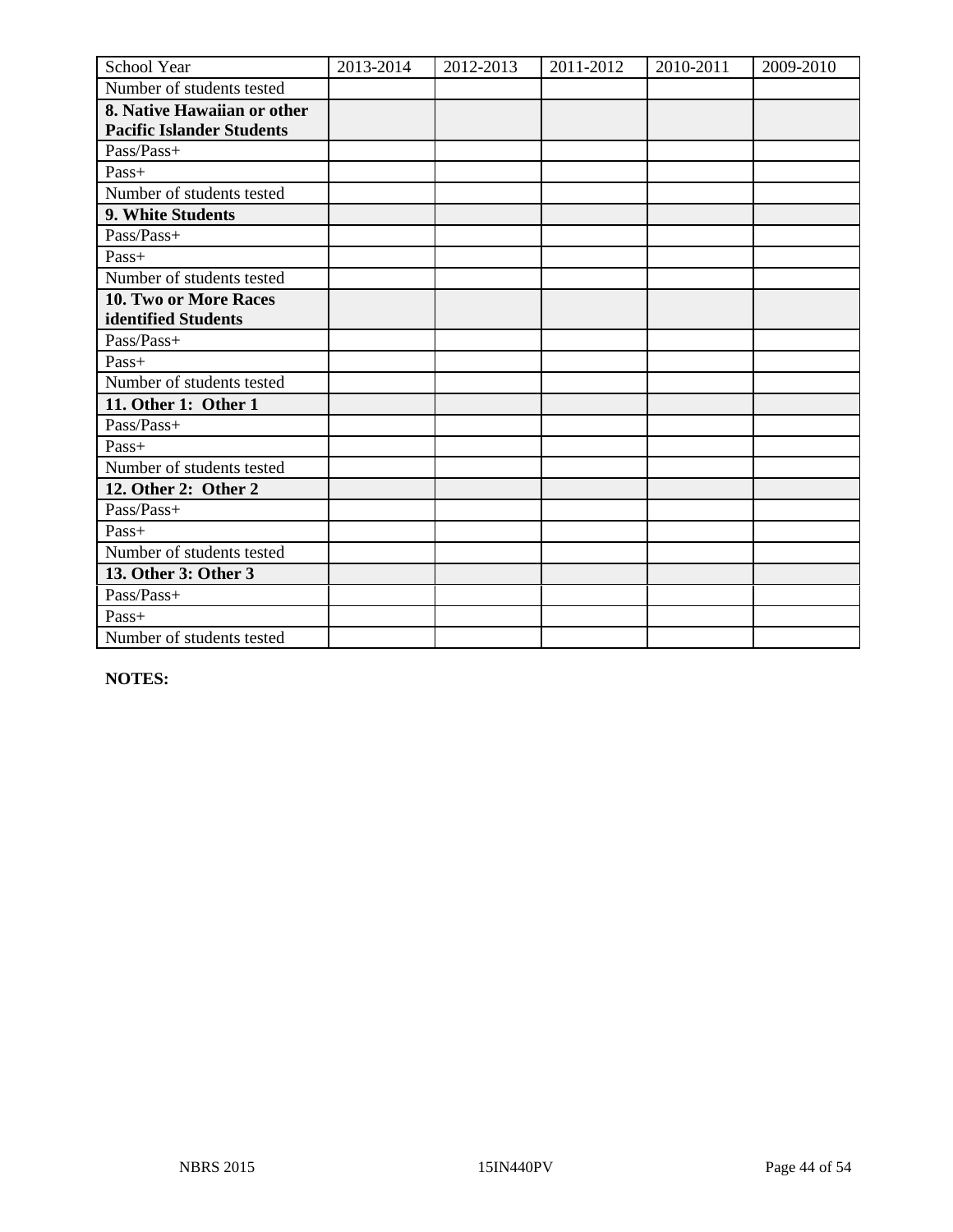| <b>Subject:</b> Reading/ELA         | Test: ISTEP+                          |
|-------------------------------------|---------------------------------------|
| <b>All Students Tested/Grade: 4</b> | <b>Edition/Publication Year: 2009</b> |
| <b>Publisher: CTB/McGraw-Hill</b>   |                                       |

| School Year                                            | 2013-2014      | 2012-2013        | 2011-2012        | 2010-2011      | 2009-2010      |
|--------------------------------------------------------|----------------|------------------|------------------|----------------|----------------|
| Testing month                                          | May            | May              | May              | May            | Apr            |
| <b>SCHOOL SCORES*</b>                                  |                |                  |                  |                |                |
| Pass/Pass+                                             | 96             | 98               | 100              | 97             | 96             |
| Pass+                                                  | 46             | 42               | 63               | 33             | 44             |
| Number of students tested                              | 56             | 59               | 56               | 60             | 52             |
| Percent of total students tested                       | 100            | 100              | 100              | 100            | 100            |
| Number of students tested with                         |                |                  |                  |                |                |
| alternative assessment                                 |                |                  |                  |                |                |
| % of students tested with                              | $\overline{0}$ | $\boldsymbol{0}$ | $\boldsymbol{0}$ | $\overline{0}$ | $\overline{0}$ |
| alternative assessment                                 |                |                  |                  |                |                |
| <b>SUBGROUP SCORES</b>                                 |                |                  |                  |                |                |
| 1. Free and Reduced-Price                              |                |                  |                  |                |                |
| Meals/Socio-Economic/                                  |                |                  |                  |                |                |
| <b>Disadvantaged Students</b>                          |                |                  |                  |                |                |
| Pass/Pass+                                             |                |                  |                  |                |                |
| Pass+                                                  |                |                  |                  |                |                |
| Number of students tested                              |                |                  |                  |                |                |
| 2. Students receiving Special                          |                |                  |                  |                |                |
| <b>Education</b>                                       |                |                  |                  |                |                |
| Pass/Pass+                                             |                |                  |                  |                |                |
| Pass+                                                  |                |                  |                  |                |                |
| Number of students tested                              |                |                  |                  |                |                |
| 3. English Language Learner                            |                |                  |                  |                |                |
| <b>Students</b>                                        |                |                  |                  |                |                |
| Pass/Pass+                                             |                |                  |                  |                |                |
| Pass+                                                  |                |                  |                  |                |                |
| Number of students tested                              |                |                  |                  |                |                |
| 4. Hispanic or Latino                                  |                |                  |                  |                |                |
| <b>Students</b>                                        |                |                  |                  |                |                |
| Pass/Pass+                                             |                |                  |                  |                |                |
| Pass+                                                  |                |                  |                  |                |                |
| Number of students tested                              |                |                  |                  |                |                |
| 5. African - American                                  |                |                  |                  |                |                |
| <b>Students</b>                                        |                |                  |                  |                |                |
| Pass/Pass+                                             |                |                  |                  |                |                |
| $Pass+$                                                |                |                  |                  |                |                |
| Number of students tested                              |                |                  |                  |                |                |
| <b>6. Asian Students</b>                               |                |                  |                  |                |                |
| $Pass/Pass+$                                           |                |                  |                  |                |                |
| $Pass+$                                                |                |                  |                  |                |                |
| Number of students tested                              |                |                  |                  |                |                |
| 7. American Indian or<br><b>Alaska Native Students</b> |                |                  |                  |                |                |
| Pass/Pass+                                             |                |                  |                  |                |                |
| Pass+                                                  |                |                  |                  |                |                |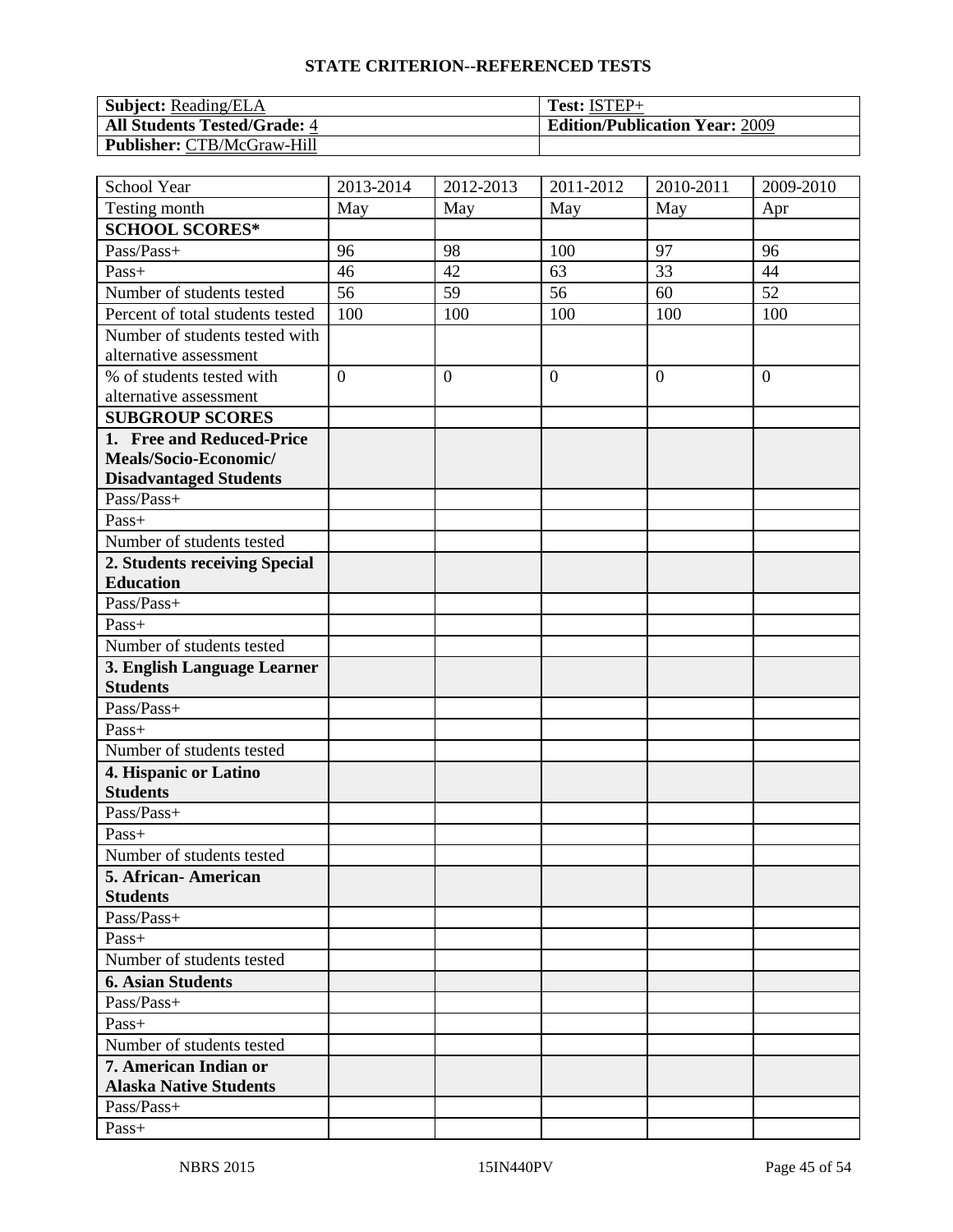| School Year                      | 2013-2014 | 2012-2013 | 2011-2012 | 2010-2011 | 2009-2010 |
|----------------------------------|-----------|-----------|-----------|-----------|-----------|
| Number of students tested        |           |           |           |           |           |
| 8. Native Hawaiian or other      |           |           |           |           |           |
| <b>Pacific Islander Students</b> |           |           |           |           |           |
| Pass/Pass+                       |           |           |           |           |           |
| Pass+                            |           |           |           |           |           |
| Number of students tested        |           |           |           |           |           |
| 9. White Students                |           |           |           |           |           |
| Pass/Pass+                       |           |           |           |           |           |
| Pass+                            |           |           |           |           |           |
| Number of students tested        |           |           |           |           |           |
| 10. Two or More Races            |           |           |           |           |           |
| identified Students              |           |           |           |           |           |
| Pass/Pass+                       |           |           |           |           |           |
| Pass+                            |           |           |           |           |           |
| Number of students tested        |           |           |           |           |           |
| 11. Other 1: Other 1             |           |           |           |           |           |
| Pass/Pass+                       |           |           |           |           |           |
| Pass+                            |           |           |           |           |           |
| Number of students tested        |           |           |           |           |           |
| 12. Other 2: Other 2             |           |           |           |           |           |
| Pass/Pass+                       |           |           |           |           |           |
| $Pass+$                          |           |           |           |           |           |
| Number of students tested        |           |           |           |           |           |
| 13. Other 3: Other 3             |           |           |           |           |           |
| Pass/Pass+                       |           |           |           |           |           |
| Pass+                            |           |           |           |           |           |
| Number of students tested        |           |           |           |           |           |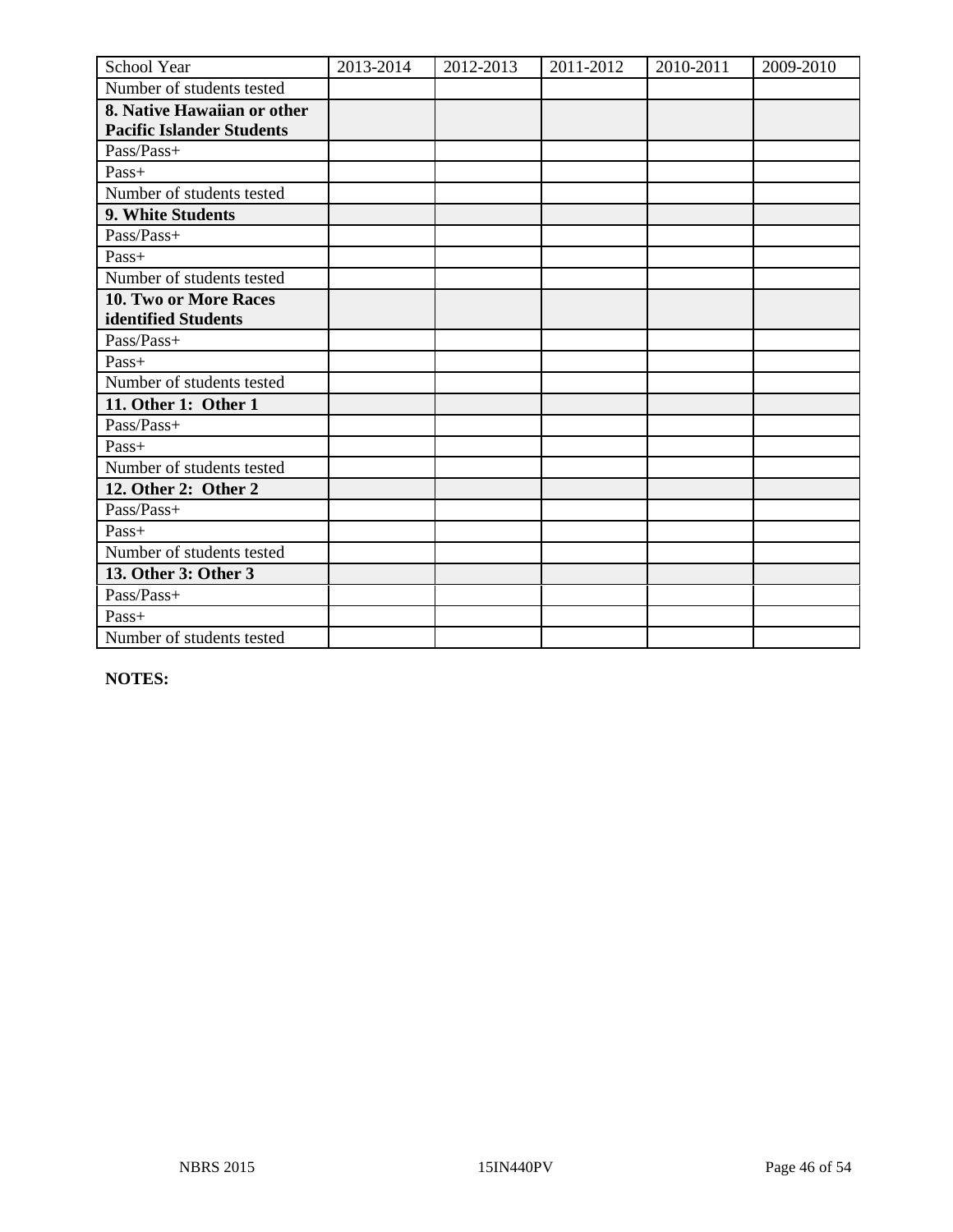| <b>Subject:</b> Reading/ELA         | $\,$ Test: ISTEP+                     |
|-------------------------------------|---------------------------------------|
| <b>All Students Tested/Grade: 5</b> | <b>Edition/Publication Year: 2009</b> |
| <b>Publisher: CTB/McGraw-Hill</b>   |                                       |

| School Year                                            | 2013-2014      | 2012-2013       | 2011-2012        | 2010-2011 | 2009-2010      |
|--------------------------------------------------------|----------------|-----------------|------------------|-----------|----------------|
| Testing month                                          | May            | May             | May              | May       | Apr            |
| <b>SCHOOL SCORES*</b>                                  |                |                 |                  |           |                |
| Pass/Pass+                                             | 95             | 97              | 98               | 100       | 97             |
| Pass+                                                  | 43             | 57              | 43               | 53        | 34             |
| Number of students tested                              | 61             | $\overline{58}$ | 60               | 60        | 58             |
| Percent of total students tested                       | 100            | 100             | 100              | 100       | 100            |
| Number of students tested with                         |                |                 |                  |           |                |
| alternative assessment                                 |                |                 |                  |           |                |
| % of students tested with                              | $\overline{0}$ | $\mathbf{0}$    | $\boldsymbol{0}$ | $\theta$  | $\overline{0}$ |
| alternative assessment                                 |                |                 |                  |           |                |
| <b>SUBGROUP SCORES</b>                                 |                |                 |                  |           |                |
| 1. Free and Reduced-Price                              |                |                 |                  |           |                |
| Meals/Socio-Economic/                                  |                |                 |                  |           |                |
| <b>Disadvantaged Students</b>                          |                |                 |                  |           |                |
| Pass/Pass+                                             |                |                 |                  |           |                |
| Pass+                                                  |                |                 |                  |           |                |
| Number of students tested                              |                |                 |                  |           |                |
| 2. Students receiving Special                          |                |                 |                  |           |                |
| <b>Education</b>                                       |                |                 |                  |           |                |
| Pass/Pass+                                             |                |                 |                  |           |                |
| Pass+                                                  |                |                 |                  |           |                |
| Number of students tested                              |                |                 |                  |           |                |
| 3. English Language Learner                            |                |                 |                  |           |                |
| <b>Students</b>                                        |                |                 |                  |           |                |
| Pass/Pass+                                             |                |                 |                  |           |                |
| Pass+                                                  |                |                 |                  |           |                |
| Number of students tested                              |                |                 |                  |           |                |
| 4. Hispanic or Latino                                  |                |                 |                  |           |                |
| <b>Students</b>                                        |                |                 |                  |           |                |
| Pass/Pass+                                             |                |                 |                  |           |                |
| Pass+                                                  |                |                 |                  |           |                |
| Number of students tested                              |                |                 |                  |           |                |
| 5. African - American                                  |                |                 |                  |           |                |
| <b>Students</b>                                        |                |                 |                  |           |                |
| Pass/Pass+                                             |                |                 |                  |           |                |
| $Pass+$                                                |                |                 |                  |           |                |
| Number of students tested                              |                |                 |                  |           |                |
| <b>6. Asian Students</b>                               |                |                 |                  |           |                |
| Pass/Pass+                                             |                |                 |                  |           |                |
| Pass+                                                  |                |                 |                  |           |                |
| Number of students tested                              |                |                 |                  |           |                |
| 7. American Indian or<br><b>Alaska Native Students</b> |                |                 |                  |           |                |
| Pass/Pass+                                             |                |                 |                  |           |                |
|                                                        |                |                 |                  |           |                |
| Pass+                                                  |                |                 |                  |           |                |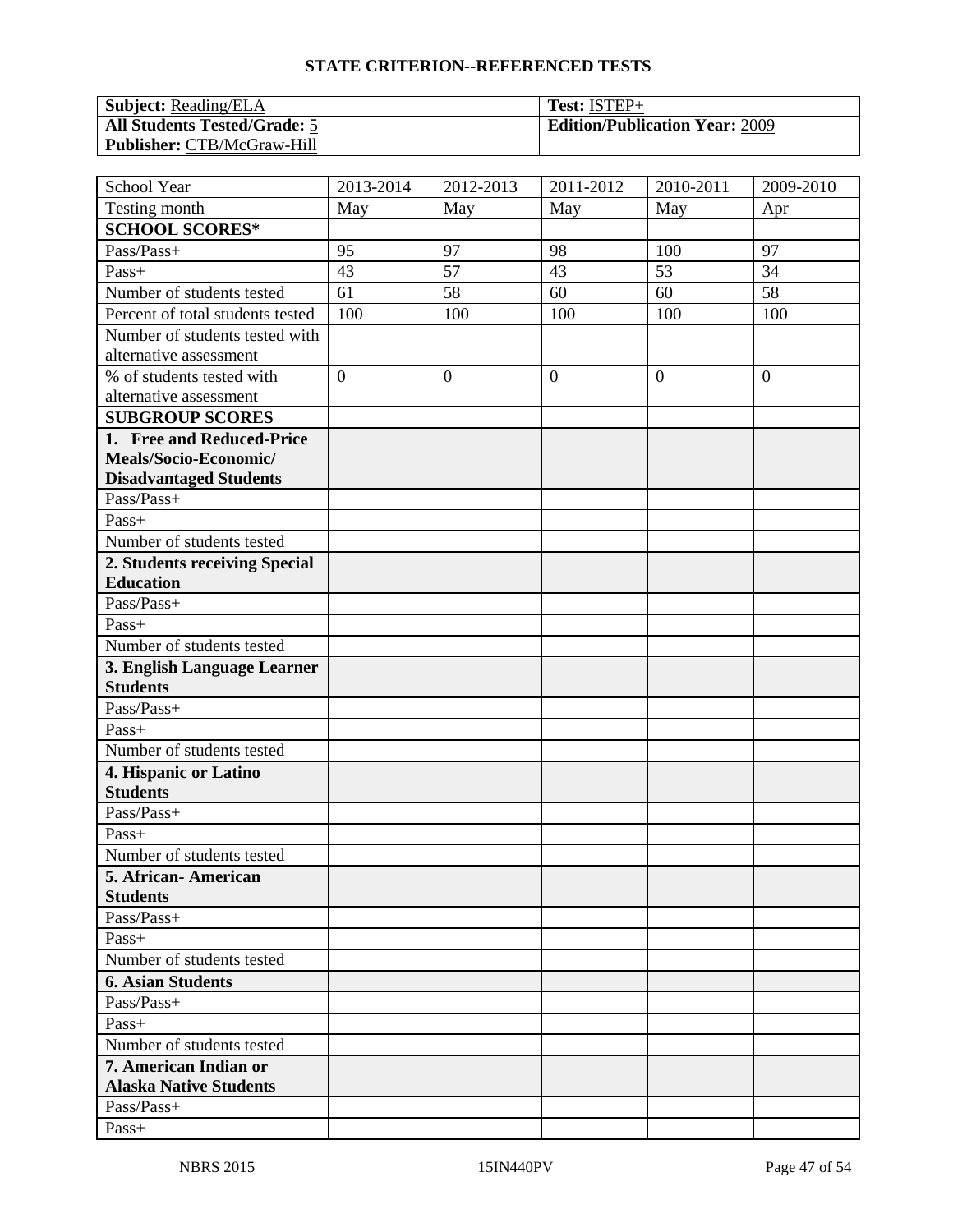| School Year                      | 2013-2014 | 2012-2013 | 2011-2012 | 2010-2011 | 2009-2010 |
|----------------------------------|-----------|-----------|-----------|-----------|-----------|
| Number of students tested        |           |           |           |           |           |
| 8. Native Hawaiian or other      |           |           |           |           |           |
| <b>Pacific Islander Students</b> |           |           |           |           |           |
| Pass/Pass+                       |           |           |           |           |           |
| $Pass+$                          |           |           |           |           |           |
| Number of students tested        |           |           |           |           |           |
| 9. White Students                |           |           |           |           |           |
| Pass/Pass+                       |           |           |           |           |           |
| Pass+                            |           |           |           |           |           |
| Number of students tested        |           |           |           |           |           |
| 10. Two or More Races            |           |           |           |           |           |
| identified Students              |           |           |           |           |           |
| Pass/Pass+                       |           |           |           |           |           |
| Pass+                            |           |           |           |           |           |
| Number of students tested        |           |           |           |           |           |
| 11. Other 1: Other 1             |           |           |           |           |           |
| Pass/Pass+                       |           |           |           |           |           |
| $Pass+$                          |           |           |           |           |           |
| Number of students tested        |           |           |           |           |           |
| 12. Other 2: Other 2             |           |           |           |           |           |
| Pass/Pass+                       |           |           |           |           |           |
| Pass+                            |           |           |           |           |           |
| Number of students tested        |           |           |           |           |           |
| 13. Other 3: Other 3             |           |           |           |           |           |
| Pass/Pass+                       |           |           |           |           |           |
| Pass+                            |           |           |           |           |           |
| Number of students tested        |           |           |           |           |           |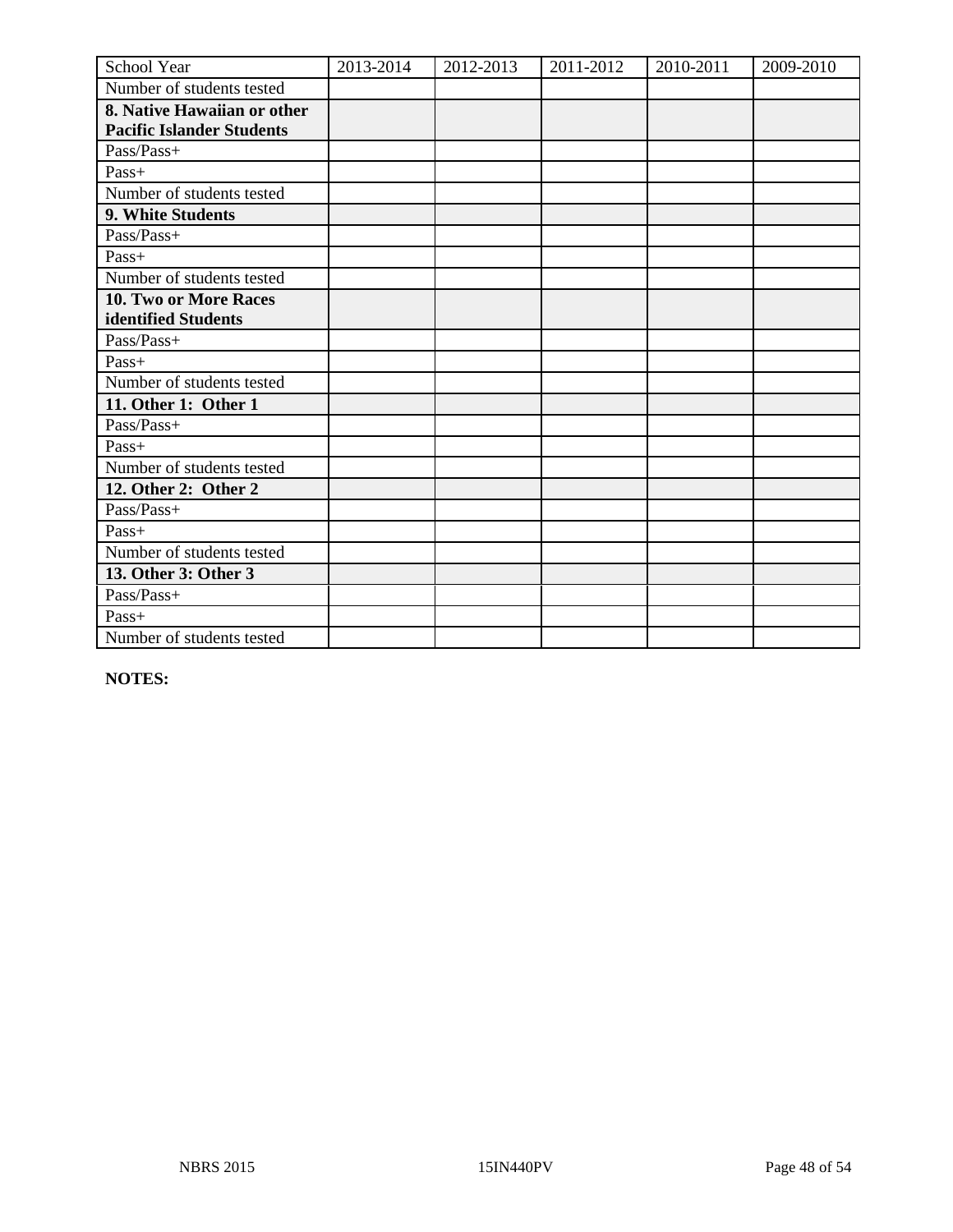| <b>Subject:</b> Reading/ELA         | $\,$ Test: ISTEP+                     |
|-------------------------------------|---------------------------------------|
| <b>All Students Tested/Grade: 6</b> | <b>Edition/Publication Year: 2009</b> |
| <b>Publisher: CTB/McGraw-Hill</b>   |                                       |

| School Year                                            | 2013-2014       | 2012-2013        | 2011-2012        | 2010-2011      | 2009-2010      |
|--------------------------------------------------------|-----------------|------------------|------------------|----------------|----------------|
| Testing month                                          | May             | May              | May              | May            | Apr            |
| <b>SCHOOL SCORES*</b>                                  |                 |                  |                  |                |                |
| Pass/Pass+                                             | 93              | 93               | 98               | 95             | 88             |
| Pass+                                                  | 60              | 57               | 60               | 39             | 39             |
| Number of students tested                              | $\overline{57}$ | 60               | 60               | 62             | 41             |
| Percent of total students tested                       | 100             | 100              | 100              | 100            | 100            |
| Number of students tested with                         |                 |                  |                  |                |                |
| alternative assessment                                 |                 |                  |                  |                |                |
| % of students tested with                              | $\overline{0}$  | $\boldsymbol{0}$ | $\boldsymbol{0}$ | $\overline{0}$ | $\overline{0}$ |
| alternative assessment                                 |                 |                  |                  |                |                |
| <b>SUBGROUP SCORES</b>                                 |                 |                  |                  |                |                |
| 1. Free and Reduced-Price                              |                 |                  |                  |                |                |
| Meals/Socio-Economic/                                  |                 |                  |                  |                |                |
| <b>Disadvantaged Students</b>                          |                 |                  |                  |                |                |
| Pass/Pass+                                             |                 |                  |                  |                |                |
| Pass+                                                  |                 |                  |                  |                |                |
| Number of students tested                              |                 |                  |                  |                |                |
| 2. Students receiving Special                          |                 |                  |                  |                |                |
| <b>Education</b>                                       |                 |                  |                  |                |                |
| Pass/Pass+                                             |                 |                  |                  |                |                |
| Pass+                                                  |                 |                  |                  |                |                |
| Number of students tested                              |                 |                  |                  |                |                |
| 3. English Language Learner                            |                 |                  |                  |                |                |
| <b>Students</b>                                        |                 |                  |                  |                |                |
| Pass/Pass+                                             |                 |                  |                  |                |                |
| Pass+                                                  |                 |                  |                  |                |                |
| Number of students tested                              |                 |                  |                  |                |                |
| 4. Hispanic or Latino                                  |                 |                  |                  |                |                |
| <b>Students</b>                                        |                 |                  |                  |                |                |
| Pass/Pass+                                             |                 |                  |                  |                |                |
| Pass+                                                  |                 |                  |                  |                |                |
| Number of students tested                              |                 |                  |                  |                |                |
| 5. African - American                                  |                 |                  |                  |                |                |
| <b>Students</b>                                        |                 |                  |                  |                |                |
| Pass/Pass+                                             |                 |                  |                  |                |                |
| $Pass+$                                                |                 |                  |                  |                |                |
| Number of students tested                              |                 |                  |                  |                |                |
| <b>6. Asian Students</b>                               |                 |                  |                  |                |                |
| $Pass/Pass+$                                           |                 |                  |                  |                |                |
| $Pass+$                                                |                 |                  |                  |                |                |
| Number of students tested                              |                 |                  |                  |                |                |
| 7. American Indian or<br><b>Alaska Native Students</b> |                 |                  |                  |                |                |
| Pass/Pass+                                             |                 |                  |                  |                |                |
| Pass+                                                  |                 |                  |                  |                |                |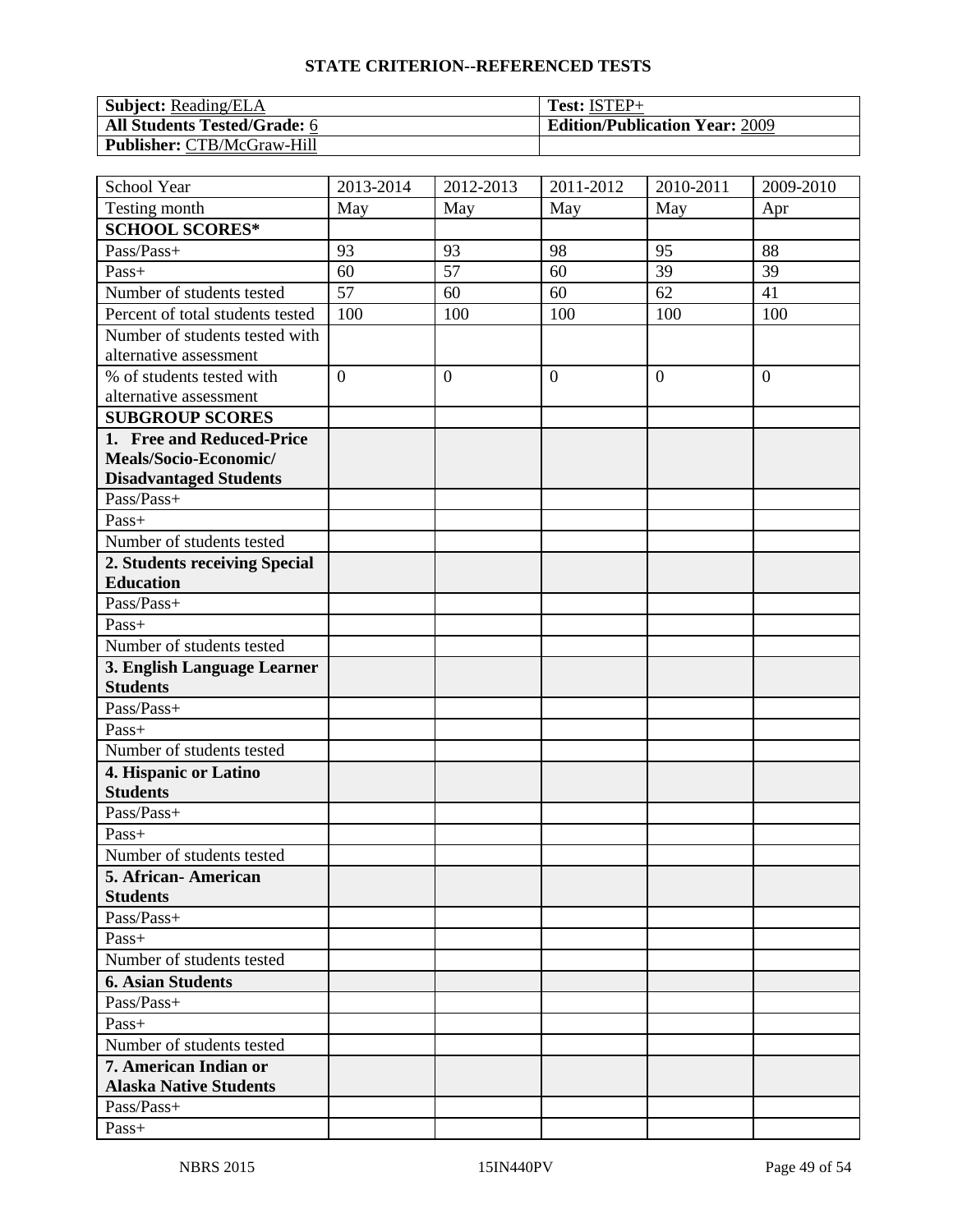| School Year                      | 2013-2014 | 2012-2013 | 2011-2012 | 2010-2011 | 2009-2010 |
|----------------------------------|-----------|-----------|-----------|-----------|-----------|
| Number of students tested        |           |           |           |           |           |
| 8. Native Hawaiian or other      |           |           |           |           |           |
| <b>Pacific Islander Students</b> |           |           |           |           |           |
| Pass/Pass+                       |           |           |           |           |           |
| Pass+                            |           |           |           |           |           |
| Number of students tested        |           |           |           |           |           |
| 9. White Students                |           |           |           |           |           |
| Pass/Pass+                       |           |           |           |           |           |
| Pass+                            |           |           |           |           |           |
| Number of students tested        |           |           |           |           |           |
| 10. Two or More Races            |           |           |           |           |           |
| identified Students              |           |           |           |           |           |
| Pass/Pass+                       |           |           |           |           |           |
| Pass+                            |           |           |           |           |           |
| Number of students tested        |           |           |           |           |           |
| 11. Other 1: Other 1             |           |           |           |           |           |
| Pass/Pass+                       |           |           |           |           |           |
| Pass+                            |           |           |           |           |           |
| Number of students tested        |           |           |           |           |           |
| 12. Other 2: Other 2             |           |           |           |           |           |
| Pass/Pass+                       |           |           |           |           |           |
| $Pass+$                          |           |           |           |           |           |
| Number of students tested        |           |           |           |           |           |
| 13. Other 3: Other 3             |           |           |           |           |           |
| Pass/Pass+                       |           |           |           |           |           |
| Pass+                            |           |           |           |           |           |
| Number of students tested        |           |           |           |           |           |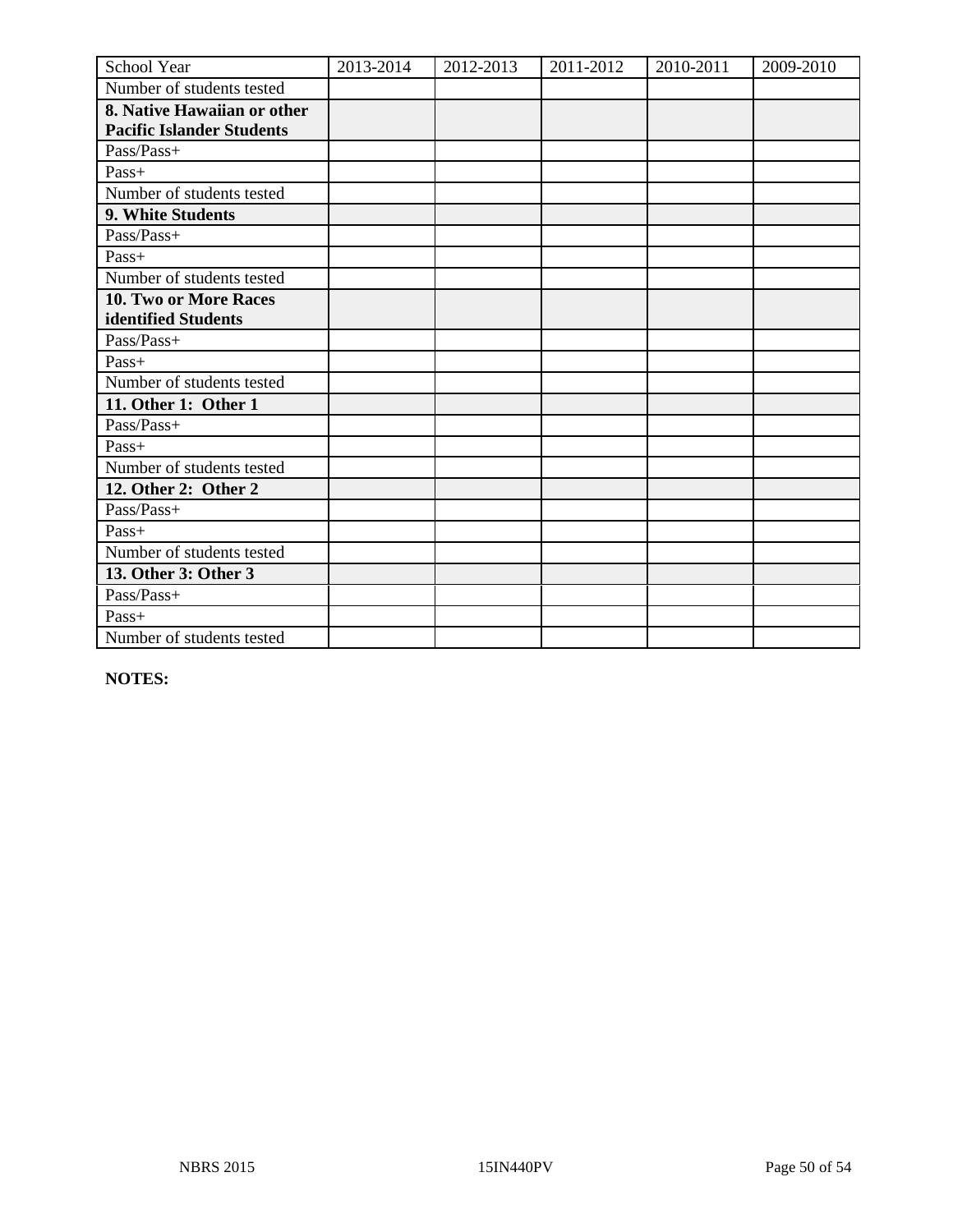| <b>Subject:</b> Reading/ELA         | Test: ISTEP+                          |
|-------------------------------------|---------------------------------------|
| <b>All Students Tested/Grade: 7</b> | <b>Edition/Publication Year: 2009</b> |
| <b>Publisher: CTB/McGraw-Hill</b>   |                                       |

| School Year                                            | 2013-2014      | 2012-2013    | 2011-2012        | 2010-2011 | 2009-2010      |
|--------------------------------------------------------|----------------|--------------|------------------|-----------|----------------|
| Testing month                                          | May            | May          | May              | May       | Apr            |
| <b>SCHOOL SCORES*</b>                                  |                |              |                  |           |                |
| Pass/Pass+                                             | 96             | 97           | 98               | 91        | 97             |
| Pass+                                                  | 40             | 40           | 41               | 43        | 57             |
| Number of students tested                              | 52             | 58           | $\overline{58}$  | 44        | 37             |
| Percent of total students tested                       | 100            | 100          | 100              | 100       | 100            |
| Number of students tested with                         |                |              |                  |           |                |
| alternative assessment                                 |                |              |                  |           |                |
| % of students tested with                              | $\overline{0}$ | $\mathbf{0}$ | $\boldsymbol{0}$ | $\theta$  | $\overline{0}$ |
| alternative assessment                                 |                |              |                  |           |                |
| <b>SUBGROUP SCORES</b>                                 |                |              |                  |           |                |
| 1. Free and Reduced-Price                              |                |              |                  |           |                |
| Meals/Socio-Economic/                                  |                |              |                  |           |                |
| <b>Disadvantaged Students</b>                          |                |              |                  |           |                |
| Pass/Pass+                                             |                |              |                  |           |                |
| Pass+                                                  |                |              |                  |           |                |
| Number of students tested                              |                |              |                  |           |                |
| 2. Students receiving Special                          |                |              |                  |           |                |
| <b>Education</b>                                       |                |              |                  |           |                |
| Pass/Pass+                                             |                |              |                  |           |                |
| Pass+                                                  |                |              |                  |           |                |
| Number of students tested                              |                |              |                  |           |                |
| 3. English Language Learner                            |                |              |                  |           |                |
| <b>Students</b>                                        |                |              |                  |           |                |
| Pass/Pass+                                             |                |              |                  |           |                |
| Pass+                                                  |                |              |                  |           |                |
| Number of students tested                              |                |              |                  |           |                |
| 4. Hispanic or Latino                                  |                |              |                  |           |                |
| <b>Students</b>                                        |                |              |                  |           |                |
| Pass/Pass+                                             |                |              |                  |           |                |
| Pass+                                                  |                |              |                  |           |                |
| Number of students tested                              |                |              |                  |           |                |
| 5. African - American                                  |                |              |                  |           |                |
| <b>Students</b>                                        |                |              |                  |           |                |
| Pass/Pass+                                             |                |              |                  |           |                |
| $Pass+$                                                |                |              |                  |           |                |
| Number of students tested                              |                |              |                  |           |                |
| <b>6. Asian Students</b>                               |                |              |                  |           |                |
| Pass/Pass+                                             |                |              |                  |           |                |
| Pass+                                                  |                |              |                  |           |                |
| Number of students tested                              |                |              |                  |           |                |
| 7. American Indian or<br><b>Alaska Native Students</b> |                |              |                  |           |                |
| Pass/Pass+                                             |                |              |                  |           |                |
|                                                        |                |              |                  |           |                |
| Pass+                                                  |                |              |                  |           |                |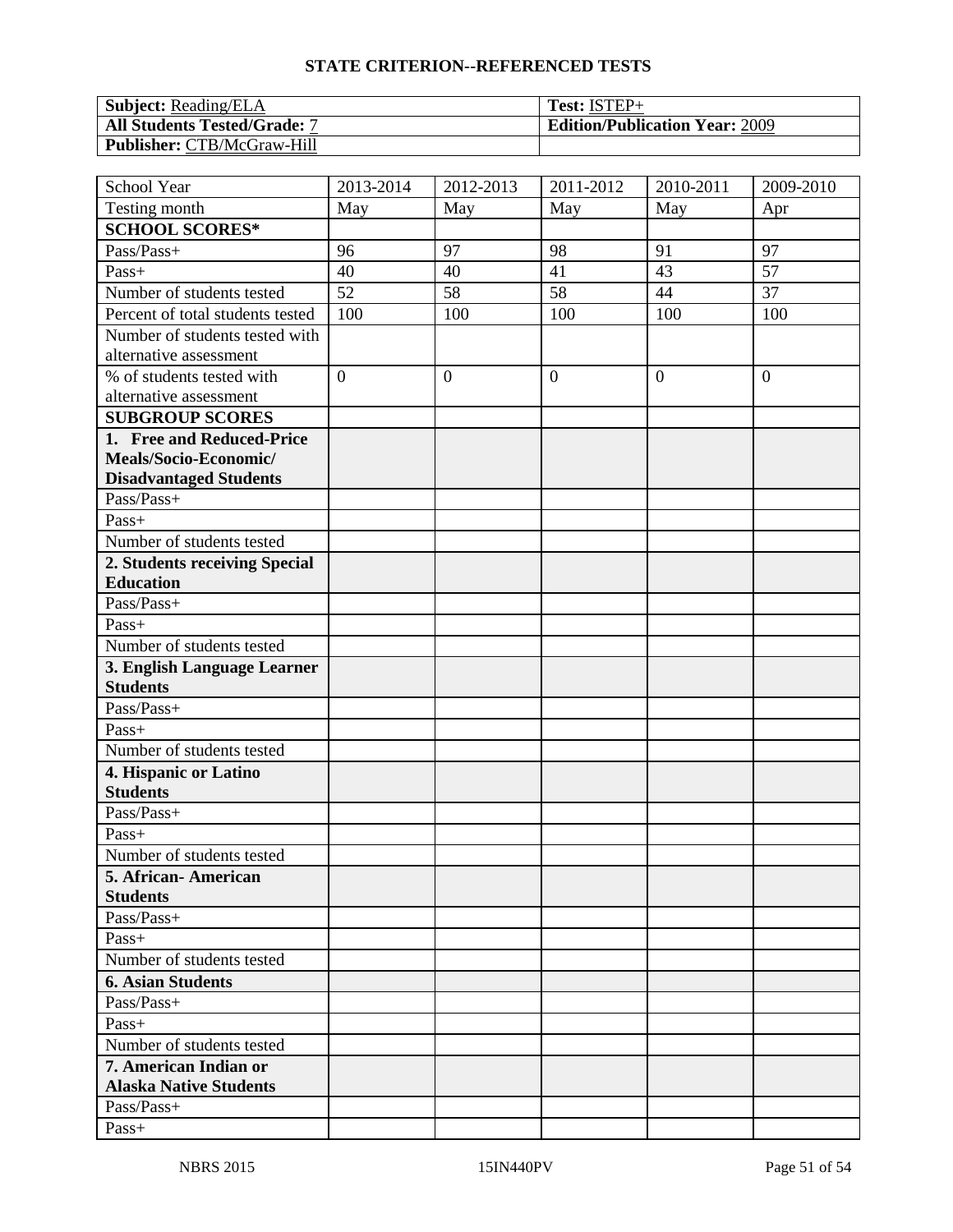| School Year                      | 2013-2014 | 2012-2013 | 2011-2012 | 2010-2011 | 2009-2010 |
|----------------------------------|-----------|-----------|-----------|-----------|-----------|
| Number of students tested        |           |           |           |           |           |
| 8. Native Hawaiian or other      |           |           |           |           |           |
| <b>Pacific Islander Students</b> |           |           |           |           |           |
| Pass/Pass+                       |           |           |           |           |           |
| $Pass+$                          |           |           |           |           |           |
| Number of students tested        |           |           |           |           |           |
| 9. White Students                |           |           |           |           |           |
| Pass/Pass+                       |           |           |           |           |           |
| Pass+                            |           |           |           |           |           |
| Number of students tested        |           |           |           |           |           |
| 10. Two or More Races            |           |           |           |           |           |
| identified Students              |           |           |           |           |           |
| Pass/Pass+                       |           |           |           |           |           |
| Pass+                            |           |           |           |           |           |
| Number of students tested        |           |           |           |           |           |
| 11. Other 1: Other 1             |           |           |           |           |           |
| Pass/Pass+                       |           |           |           |           |           |
| $Pass+$                          |           |           |           |           |           |
| Number of students tested        |           |           |           |           |           |
| 12. Other 2: Other 2             |           |           |           |           |           |
| Pass/Pass+                       |           |           |           |           |           |
| Pass+                            |           |           |           |           |           |
| Number of students tested        |           |           |           |           |           |
| 13. Other 3: Other 3             |           |           |           |           |           |
| Pass/Pass+                       |           |           |           |           |           |
| Pass+                            |           |           |           |           |           |
| Number of students tested        |           |           |           |           |           |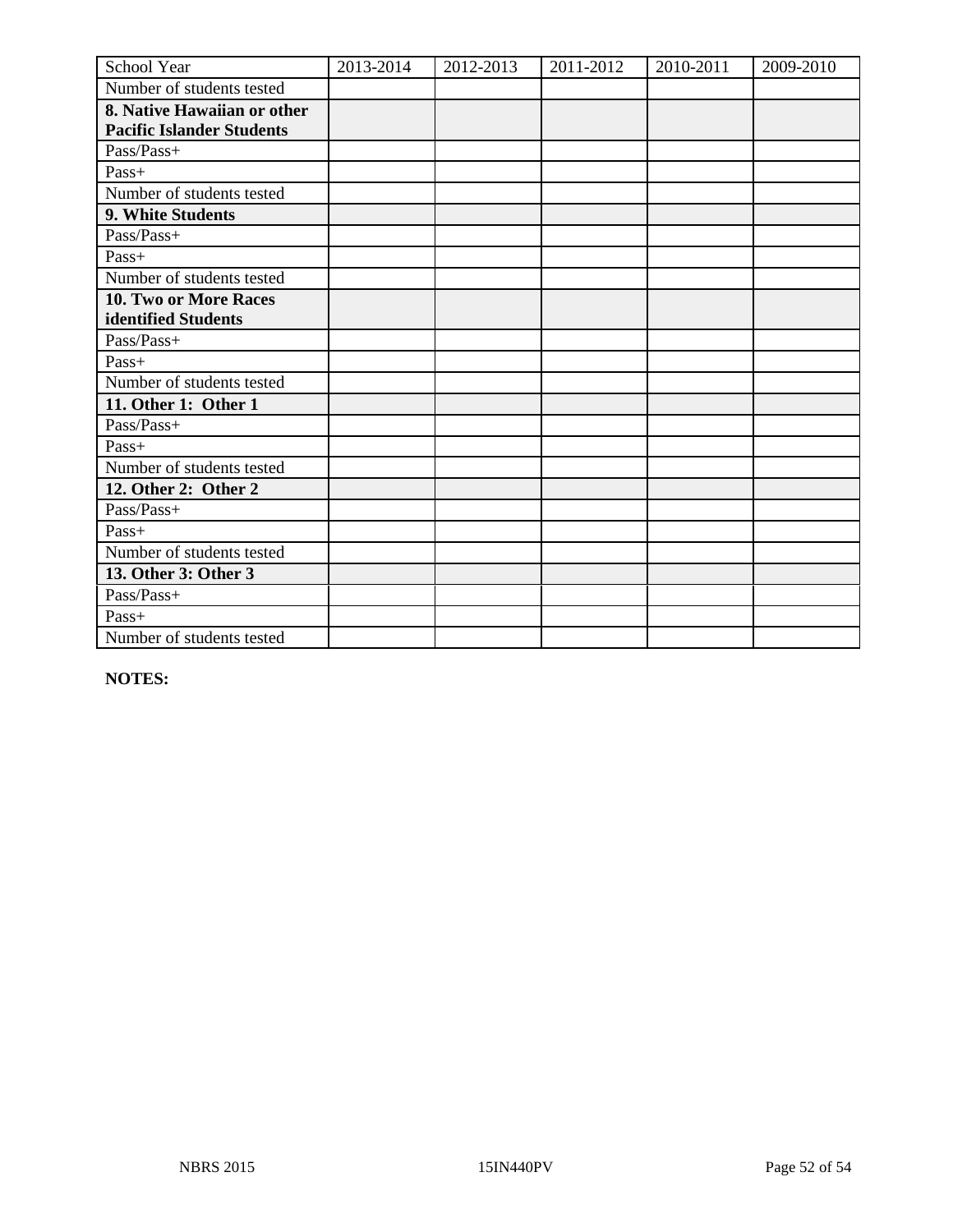| <b>Subject:</b> Reading/ELA         | $\,$ Test: ISTEP+                     |
|-------------------------------------|---------------------------------------|
| <b>All Students Tested/Grade: 8</b> | <b>Edition/Publication Year: 2009</b> |
| <b>Publisher: CTB/McGraw-Hill</b>   |                                       |

| School Year                                            | 2013-2014       | 2012-2013        | 2011-2012    | 2010-2011      | 2009-2010      |
|--------------------------------------------------------|-----------------|------------------|--------------|----------------|----------------|
| Testing month                                          | May             | May              | May          | May            | Apr            |
| <b>SCHOOL SCORES*</b>                                  |                 |                  |              |                |                |
| Pass/Pass+                                             | 96              | 96               | 93           | 100            | 96             |
| Pass+                                                  | 23              | 27               | 38           | 51             | 33             |
| Number of students tested                              | $\overline{57}$ | 56               | 42           | 39             | 27             |
| Percent of total students tested                       | 100             | 100              | 100          | 100            | 100            |
| Number of students tested with                         |                 |                  |              |                |                |
| alternative assessment                                 |                 |                  |              |                |                |
| % of students tested with                              | $\overline{0}$  | $\boldsymbol{0}$ | $\mathbf{0}$ | $\overline{0}$ | $\overline{0}$ |
| alternative assessment                                 |                 |                  |              |                |                |
| <b>SUBGROUP SCORES</b>                                 |                 |                  |              |                |                |
| 1. Free and Reduced-Price                              |                 |                  |              |                |                |
| Meals/Socio-Economic/                                  |                 |                  |              |                |                |
| <b>Disadvantaged Students</b>                          |                 |                  |              |                |                |
| Pass/Pass+                                             |                 |                  |              |                |                |
| Pass+                                                  |                 |                  |              |                |                |
| Number of students tested                              |                 |                  |              |                |                |
| 2. Students receiving Special                          |                 |                  |              |                |                |
| <b>Education</b>                                       |                 |                  |              |                |                |
| Pass/Pass+                                             |                 |                  |              |                |                |
| Pass+                                                  |                 |                  |              |                |                |
| Number of students tested                              |                 |                  |              |                |                |
| 3. English Language Learner                            |                 |                  |              |                |                |
| <b>Students</b>                                        |                 |                  |              |                |                |
| Pass/Pass+                                             |                 |                  |              |                |                |
| Pass+                                                  |                 |                  |              |                |                |
| Number of students tested                              |                 |                  |              |                |                |
| 4. Hispanic or Latino                                  |                 |                  |              |                |                |
| <b>Students</b>                                        |                 |                  |              |                |                |
| Pass/Pass+                                             |                 |                  |              |                |                |
| Pass+                                                  |                 |                  |              |                |                |
| Number of students tested                              |                 |                  |              |                |                |
| 5. African-American                                    |                 |                  |              |                |                |
| <b>Students</b>                                        |                 |                  |              |                |                |
| Pass/Pass+                                             |                 |                  |              |                |                |
| $Pass+$                                                |                 |                  |              |                |                |
| Number of students tested                              |                 |                  |              |                |                |
| <b>6. Asian Students</b>                               |                 |                  |              |                |                |
| Pass/Pass+                                             |                 |                  |              |                |                |
| Pass+                                                  |                 |                  |              |                |                |
| Number of students tested                              |                 |                  |              |                |                |
| 7. American Indian or<br><b>Alaska Native Students</b> |                 |                  |              |                |                |
| Pass/Pass+                                             |                 |                  |              |                |                |
| Pass+                                                  |                 |                  |              |                |                |
|                                                        |                 |                  |              |                |                |